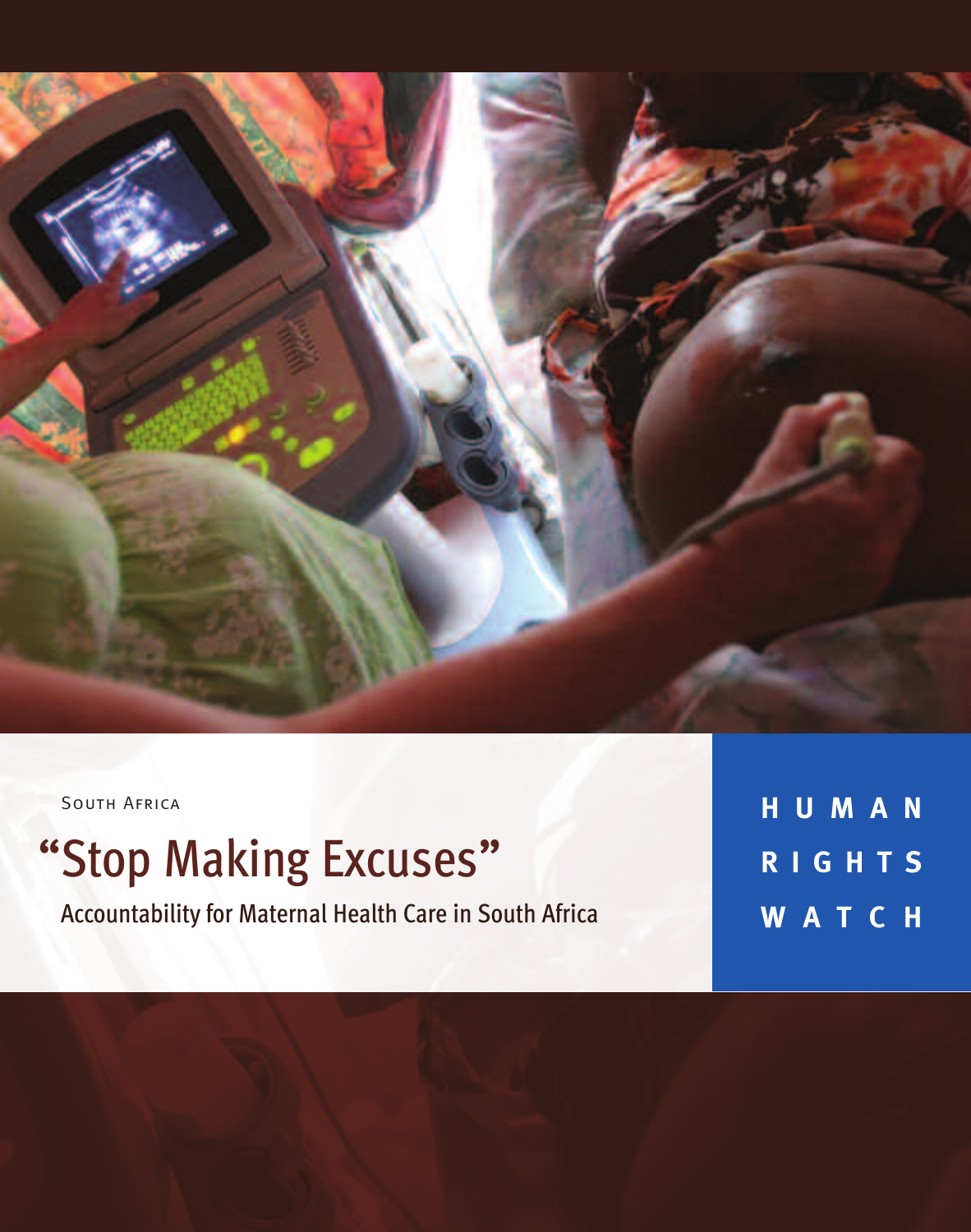

# **Accountability for Maternal Health Care in South Africa**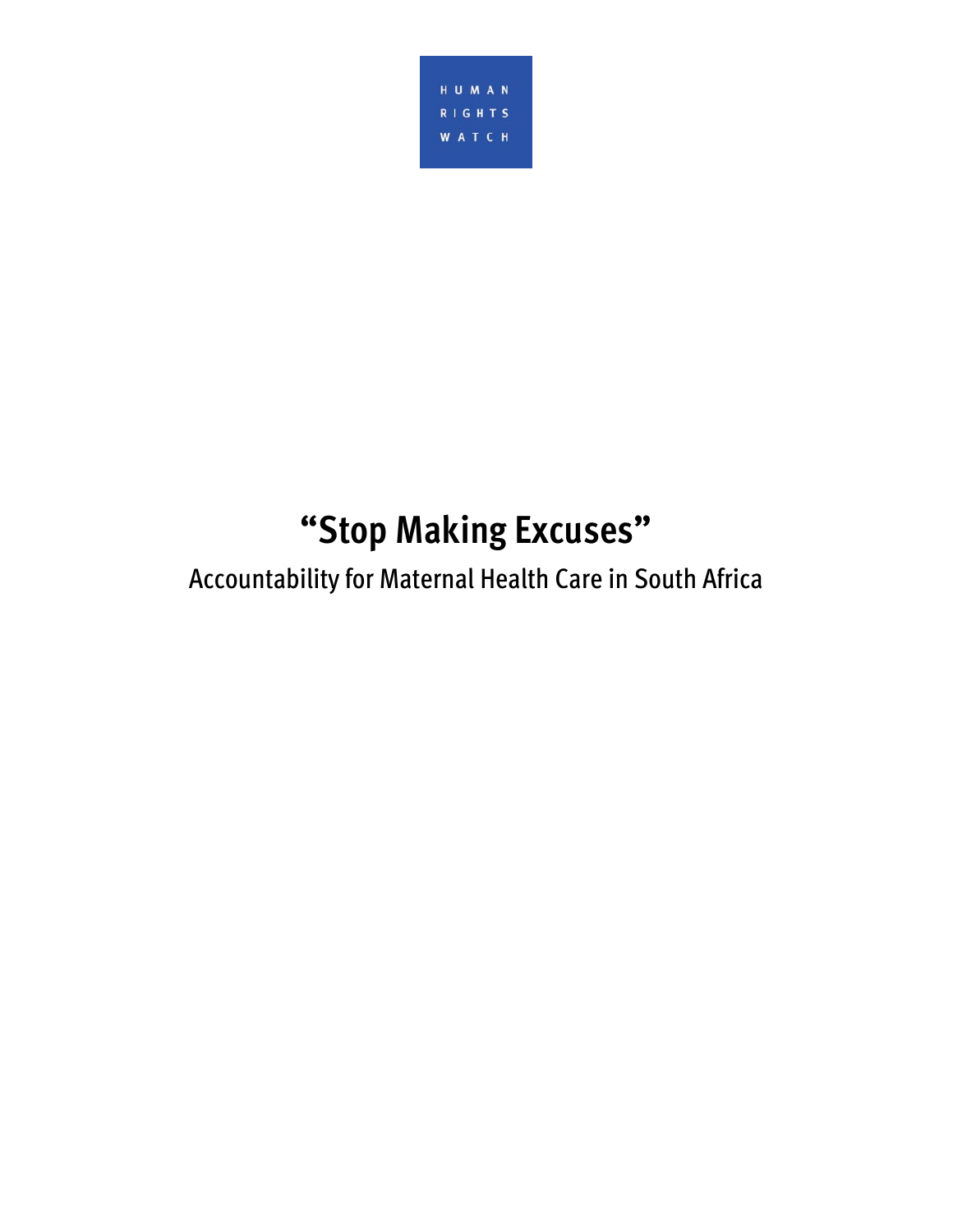Copyright © 2011 Human Rights Watch All rights reserved. Printed in the United States of America ISBN: 1-56432-798-1 Cover design by Rafael Jimenez

Human Rights Watch 350 Fifth Avenue, 34th floor New York, NY 10118-3299 USA Tel: +1 212 290 4700, Fax: +1 212 736 1300 hrwnyc@hrw.org

Poststraße 4-5 10178 Berlin, Germany Tel: +49 30 2593 06-10, Fax: +49 30 2593 0629 berlin@hrw.org

Avenue des Gaulois, 7 1040 Brussels, Belgium Tel: + 32 (2) 732 2009, Fax: + 32 (2) 732 0471 hrwbe@hrw.org

51, Avenue Blanc 1202 Geneva, Switzerland Tel: +41 22 738 0481, Fax: +41 22 738 1791 hrwgva@hrw.org

First Floor, Audrey House 16-20 Ely Place London EC1N 6SN, UK Tel: +44 20 7713 1995, Fax: +44 20 7713 1800 hrwuk@hrw.org

27 Rue de Lisbonne 75008 Paris, France Tel: +33 (1)43 59 55 35, Fax: +33 (1) 43 59 55 22 paris@hrw.org

1630 Connecticut Avenue, N.W., Suite 500 Washington, DC 20009 USA Tel: +1 202 612 4321, Fax: +1 202 612 4333 hrwdc@hrw.org

1st Fl, Wilds View Isle of Houghton, Boundary Road Parktown, 2198 South Africa

Web Site Address: http://www.hrw.org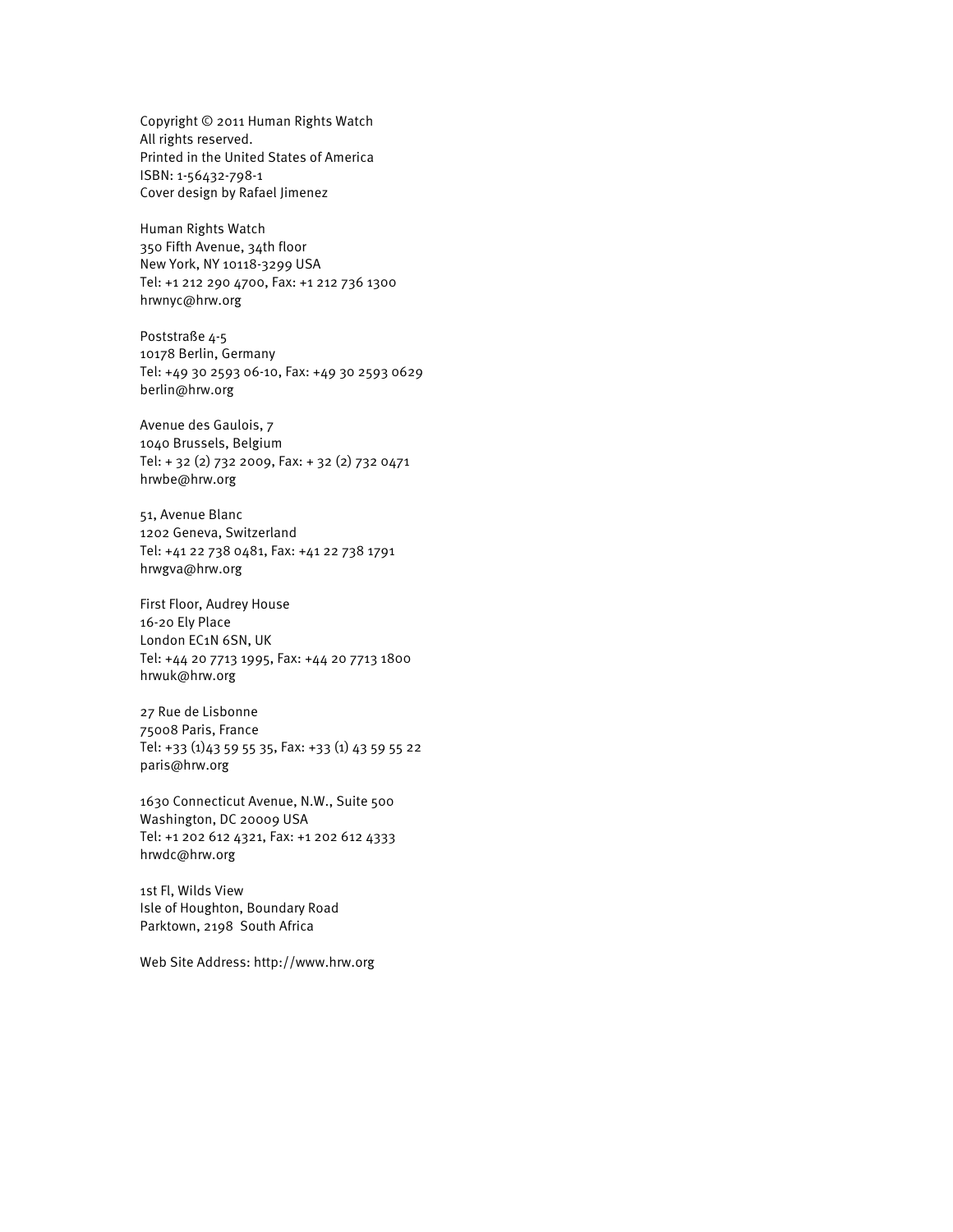

**AUGUST 2011 ISBN: 1-56432-798-1** 

## **"Stop Making Excuses"**  Accountability for Maternal Health Care in South Africa

| III. Problems with Eastern Cape's Individual Complaint Mechanisms 41 |
|----------------------------------------------------------------------|
|                                                                      |
|                                                                      |
|                                                                      |
|                                                                      |
|                                                                      |
|                                                                      |
|                                                                      |
| IV. International Human Rights and South African Legal Framework51   |
|                                                                      |
|                                                                      |
|                                                                      |
|                                                                      |
|                                                                      |
|                                                                      |
|                                                                      |
|                                                                      |
|                                                                      |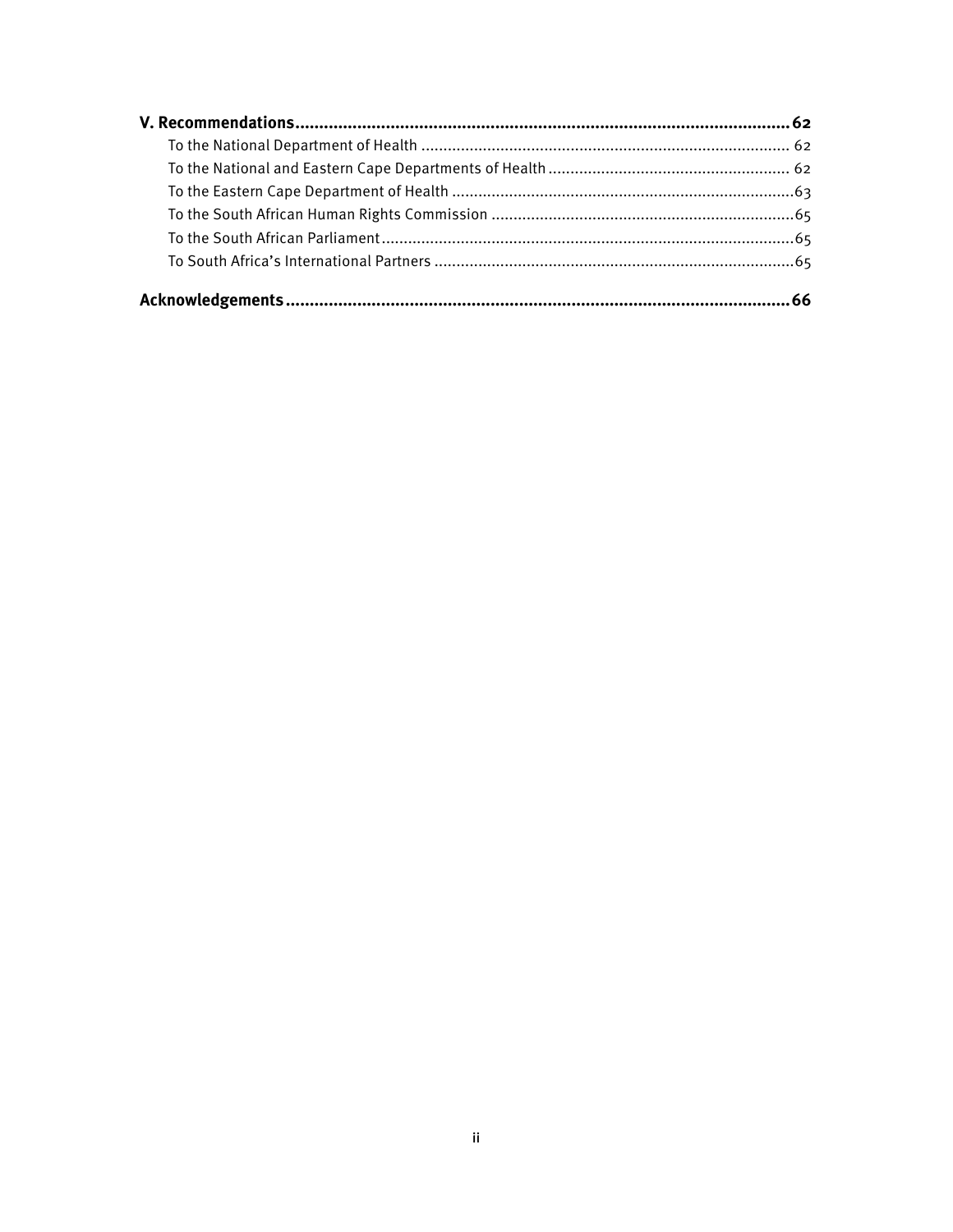Definition of Terms In this report, the following terms have these meanings:

"Nurse" refers to various cadres of nurses providing maternity services, including midwives, enrolled nurses, nursing assistants, and professional nurses. It does not refer to community health workers.

"Health worker" refers to medical and other workers at health facilities.

"Health facility" refers to clinics, community health centers, and hospitals.

"Quality assurance officials" refers to quality assurance officers and representatives employed by health facilities or by district or provincial health agencies.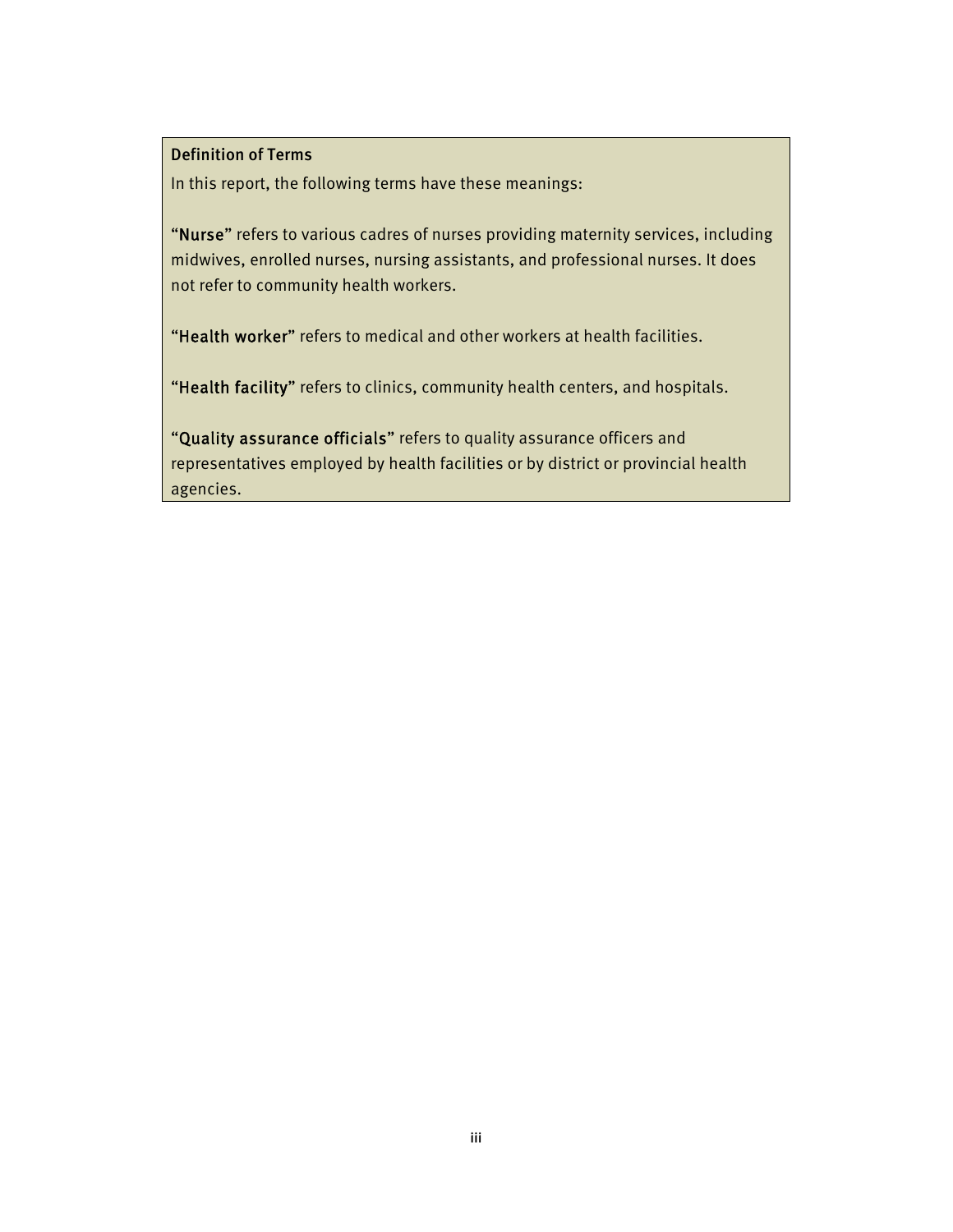#### **Summary**

We must stop creating excuses [for poor maternity care] by fixing our system. We must also stop making excuses for nurses, saying that they are overworked. Yes they are. There could be a few rotten apples, or even those who are disillusioned. But there has to be individual accountability. —Nolwazi Gaza, Department of Monitoring, Performance and Evaluation, Pretoria, April 6, 2011

When Babalwa L. discovered she was pregnant in 2009, her doctor referred her for antenatal care and delivery to Dora Nginza, a public district hospital in South Africa's Eastern Cape Province, because she had severe asthma. When she went into labor in June 2010, Babalwa was reluctant to go; she knew of other women whom nurses had sent away without help. After laboring for 12 hours at home, Babalwa went to Dora Nginza Hospital. Once there, she waited an hour-and-a half to be examined by a nurse, who then accused her of "lying about being in labor" and sent her to the waiting area. Three hours later, Babalwa delivered a stillborn baby: the doctor and the nurse who assisted at the birth did not explain the possible reason for the stillbirth. Babalwa, who was angry and confused, said that she wanted to lodge a formal complaint to protest the way she was treated but that she did not know how to do so.

Babalwa's experience is far from uncommon. Maternity patients seeking care in public health facilities in Eastern Cape face a range of abuses by health workers and substandard care that put them and their newborns at high risk of death or injury. Women told Human Rights Watch they were physically and verbally abused, turned away from clinics without examination while in labor, ignored by nurses when they call for help, and forced to wait hours or even days for care. Several women also described risky practices in maternity units, including a directive that women make their own beds, and walk and carry their newborns between wards despite being weak after giving birth. Others said they were left unattended for hours after delivery and not told about issues central to their obstetric care.

Refugee women experience specific abuses—such as active discrimination and delayed or denied care—in addition to the systemic failures that affect all patients, compounding the vulnerability they already face.

Abuse of maternity patients in health facilities can have indelible psychological effect, and drive women away from seeking care, leading to delayed diagnosis and treatment, and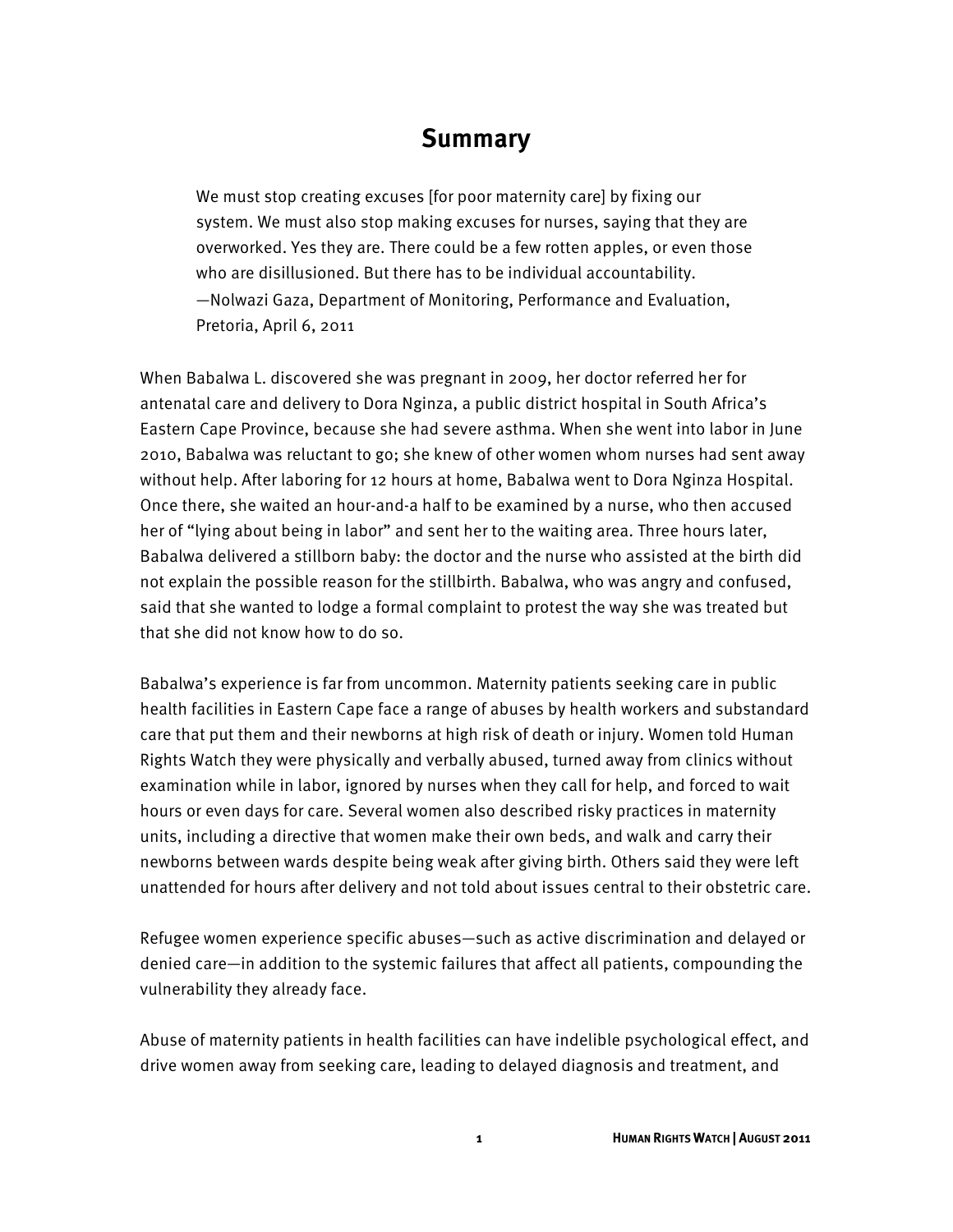increased morbidity and mortality. Indeed, South Africa's maternal mortality ratio (MMR) has more than quadrupled in the last decade, leaping from 150 to 625 deaths per 100,000 live births between 1998 and 2007, according to government data. Data on maternal mortality is notoriously difficult to gather and evaluate, and the increase is probably due to an increase in both reporting and in actual deaths (especially among women living with HIV). But even without decisive data, public health experts agree that South Africa has a major problem on its hands: thousands of women still die needlessly each year, and maternal mortality is apparently increasing, even as the number of deliveries in facilities rises.

Underlying this problem are shortcomings in accountability and oversight mechanisms that authorities use to monitor health care system performance, identify failings and needs, and make timely interventions. Such mechanisms exist in the Eastern Cape—one of South Africa's nine provinces—and in the country more generally. Instead, the problem is one of implementation and ineffective use of the important information that is gathered to address recurring health system problems contributing to maternal mortality.

Based on visits between August 2010 and July 2011 to health care facilities providing maternity service, and interviews with patients, medical staff, health officials, and experts in the Eastern Cape—where the need for stronger health system accountability is most pressing—this report examines accountability frameworks and oversight mechanisms that facilitate the government's internal monitoring of policies, practices, and performance. These include facility-based complaint mechanisms that patients are most likely to use first, and which should provide the most expeditious remedies.

While failures in health system accountability affect all patients, this report focuses on the experience of patients seeking maternity care, since improving maternal health care is a top priority for the national and Eastern Cape governments. Furthermore, maternal health services, like all reproductive health services, are part of an integrated health care package rather than a stand-alone service, and can be used to gain insights into the health system as a whole.

The report finds the government is not addressing recurrent health system failures that contribute to poor maternal health outcomes, and is failing to provide oversight and accountability to ensure implementation of existing reproductive and sexual health-related laws and policies that could greatly improve maternal health care and overcome abuses documented here and elsewhere.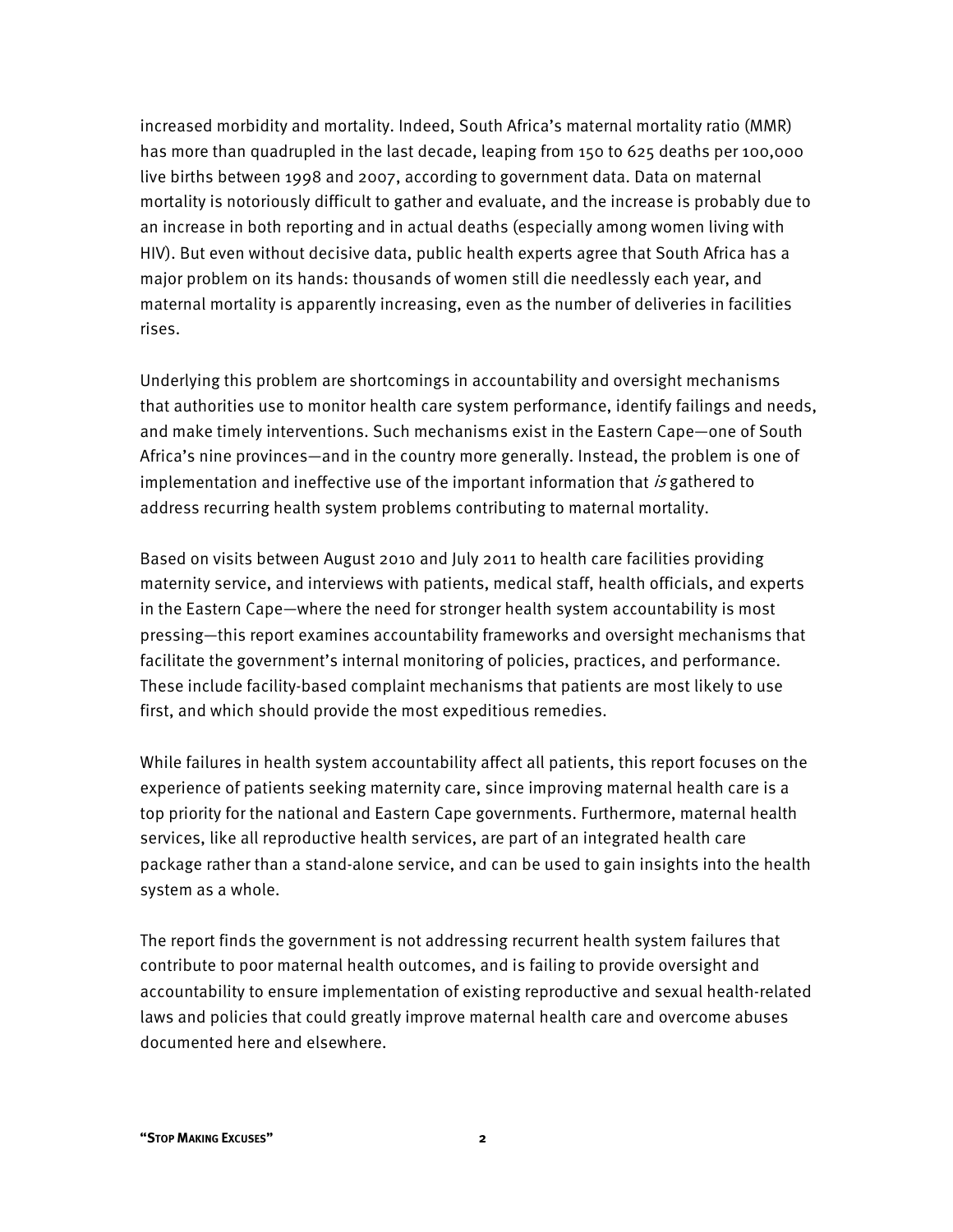The South African health care system faces many challenges that undoubtedly impact maternal health care. These include administrative and financial management inefficiencies; low motivation among, and poor pay for, some health workers; lack of medical supplies and equipment; poor quality of care; lack of accountability of health professionals and public administrators, and a high burden of disease particularly HIV/AIDS, which has impacted maternal care by increasing demand for health services and indirectly causing maternal deaths.

The government has made a genuine commitment to address these problems. Since the end of apartheid in 1994, for example, South Africa has passed important sexual and reproductive health-related laws and policies, and a constitutional guarantee of the right to health. Acknowledging that maternal deaths are unacceptably high, the government has identified reducing maternal mortality as a national priority, and stated that decreasing maternal and child mortality is one of four "strategic outputs" that the health sector must achieve by 2014.

The government has also embarked on a number of initiatives that could positively impact reproductive and maternal health, such as expanding provider-initiated HIV counseling and testing for antenatal patients, and strengthening primary health care.

Such initiatives have borne fruit: today, 92 percent of South African women attend antenatal care, almost 87 percent deliver in health facilities, and South Africa is one of the few African countries where maternity care is free, abortion is legal, and there is a system of confidential inquiries to assess levels, causes of, and contributors to maternal deaths.

But these important steps can only positively impact maternal health care—and indeed health care generally—if authorities implement South Arica's existing health policies and laws, identify barriers to care, and use that information to strengthen the health system.

 For example, although confidential enquires into maternal deaths (CEMDS) and facilitybased maternal death reviews provide a good system for monitoring maternal deaths, the information gathered is not adequately used to ensure that systemic problems with the provision of care are not repeated. As a result, very little has changed for South Africa's women, who continue to die due to the same health system shortcomings. The country also lacks reliable estimates for the maternal mortality ratio (MMR), even though quality data on impact and process indicators for measuring maternal mortality and access to maternal health services is an important part of accountability for women's health. South Africa has also not conducted a demographic and health survey (DHS) since 2003, which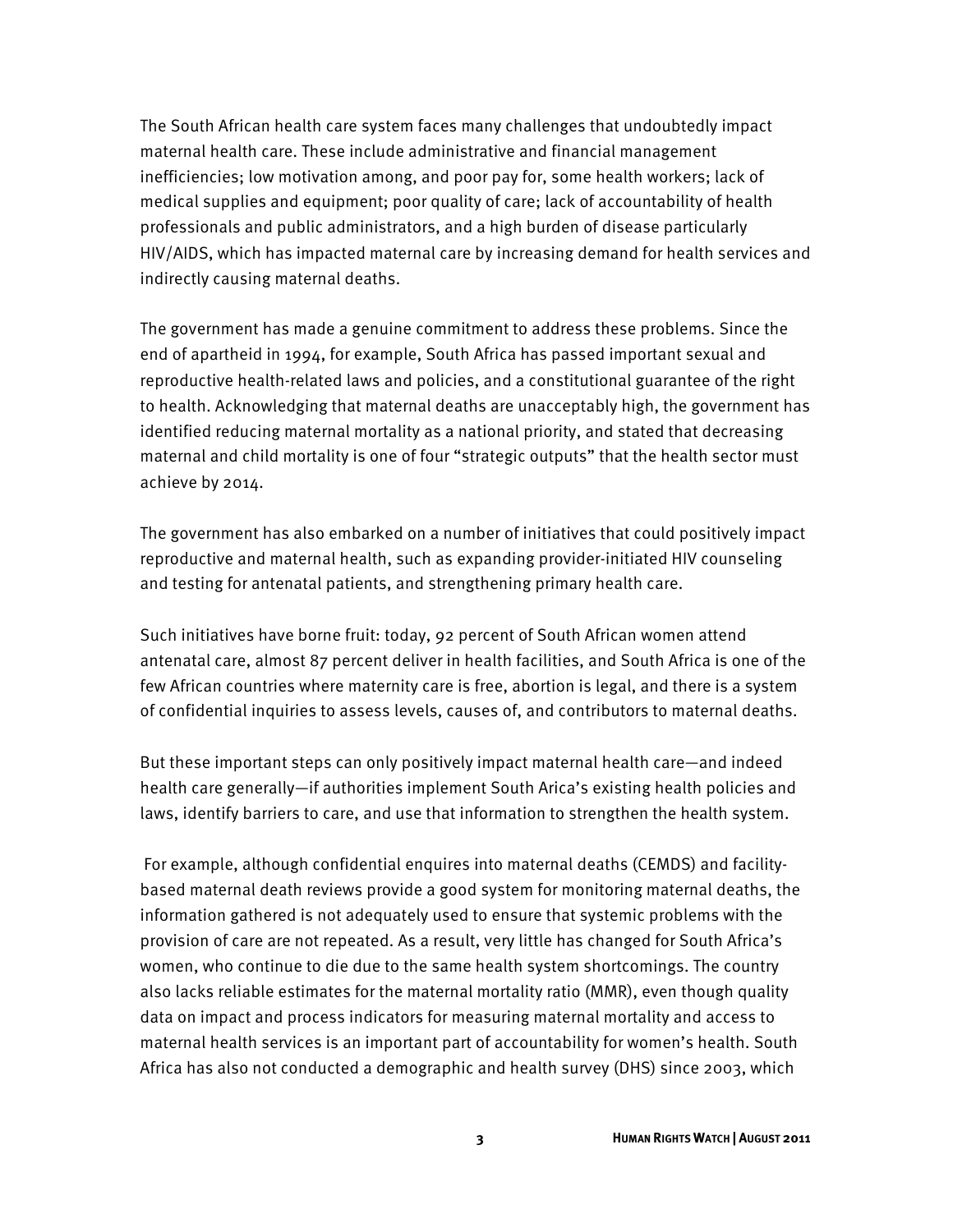could gather critical data to help plan, monitor, and evaluate activities designed to reduce maternal mortality, including the MMR. (The 2003 DHS failed to generate an MMR due to poor data quality). Routine monitoring of maternal healthcare programs does not take into account all the emergency obstetric care indicators that experts consider to be important to monitor maternal health in South Africa, which also lacks critical information on resources available for providing maternity services.

Failures in accountability extend to mechanisms available to individual health care users. Women seeking maternity care, and indeed all health care users, need accessible, easily comprehensible, effective ways to lodge complaints about mistreatment suffered while accessing health services, and getting redress. This is important to hold accountable those responsible for past violations and for preventing recurrence of similar practices in the future. Effective complaints mechanisms would highlight discrimination and denial of care for vulnerable women, such as refugee women and those living with HIV/AIDS; illustrate resource constraints, including for maternity care; and emphasize emergency transport problems. They would also underline failures in supervision of maternity staff, failure to adhere to standard protocols for maternity care, and breaches in ethical practice, including abuse and other risky practices by health workers during maternity care that compromise quality care offered to women. In situations where progress is being made, a good grievance and redress system offers mechanism against relapse.

Of all South Africa's nine provinces, the Eastern Cape had the highest increase in maternal mortality between 2001 and 2007, and has the highest levels of infant mortality (children dying under the age of one), the second highest number of child deaths under the age of five, and the lowest rate of facility deliveries, according to governmental and nongovernmental health experts.

The province's ineffective patient complaint procedures exacerbate this already serious situation. For example:

- Few mechanisms exist for informing health care users that procedures and processes exist for lodging complaints: facilities leave this almost entirely to nurses who often are overworked and unfamiliar with the objectives and procedures for complaints.
- Patients and administrators told Human Rights Watch the "suggestion boxes" in Eastern Cape's health facilities are essentially defunct.
- Those who are expected to use the province's call-center system are unaware of its existence and facilities do not display information about it.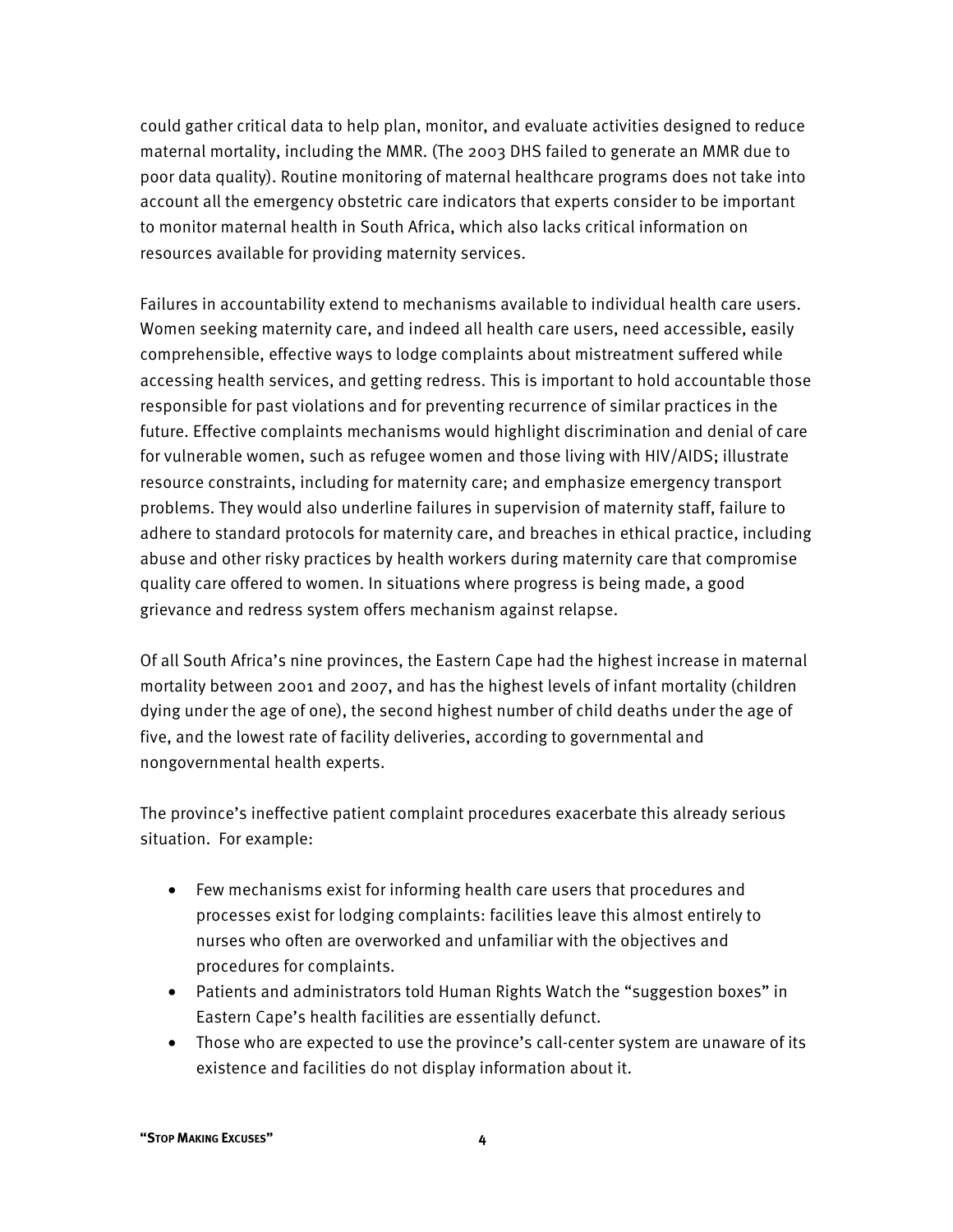- Patients said that they were too afraid to submit complaints directly to officers in charge of facilities due to fear of retaliation. Others told us they did not complain due to lack of trust that their complaints would be investigated and changes made.
- Facilities often fail to respond and to provide redress when patients complain.
- Health authorities fail to address problems that give rise to complaints, and which contribute to poor quality maternity care. Instead, the main focus is on individual abuses by health staff. As a result, the province's complaint procedures fail to meet a key objective of accountability mechanisms: ensuring non-recurrence of systemic failures and gaps, as well as promoting interventions at the most appropriate level.
- Since the Eastern Cape's patient complaints procedures do not address larger problems that affect health care delivery in the province, some health workers resent the system and see it as intended primarily to identify performance problems that could lead to discipline.

The maternity care failures that women describe, and the ineffective complaint mechanisms in Eastern Cape's public health sector, undermine the right to a remedy, and contribute to violations of the right to life, health, and the right to freedom from cruel, inhuman and degrading treatment. South Africa as a nation and its provinces have a legal obligation to uphold these rights under international and regional human rights treaties.

Individual health care users must have access to such accountability mechanisms, which are crucial in health system reforms—including those intended to reduce maternal mortality— according to international experts and bodies working on human rights and health. For example, in a 2008 report focused on accountability in health systems, the UN special rapporteur on the right to health stated that: "Under the right to health, those with responsibilities should be held to account so that misjudgments can be identified and corrected. Accountability can be used to expose problems and identify reforms that will enhance health systems for all."

Despite its challenges, South Africa has many building blocks needed for a functioning health system, such as health staff, budgetary allocations, and information systems. As one of few middle-income African countries and the only G20 member, it is widely regarded as having unrivaled medical infrastructure and expertise in Africa, and the highest per capita spending on health—US\$748—in sub-Saharan Africa. Despite inequalities based on geographical, racial, and socioeconomic status, access to health care, including maternal health care, is relatively good. As a result, South Africa has the potential to be a leader among African countries in tackling maternal mortality and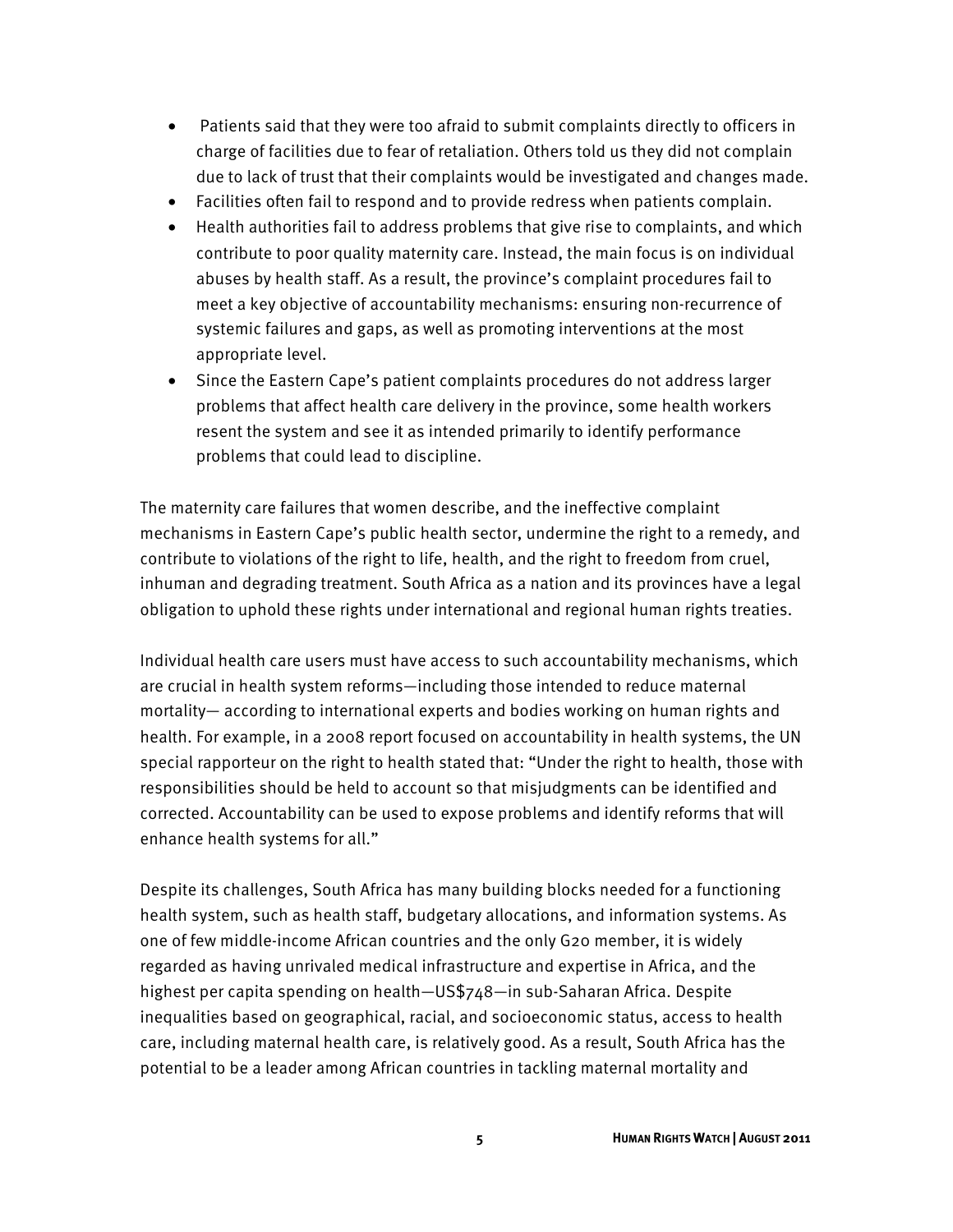meeting its UN Millennium Development Goals (MDG) commitments, which include reducing maternal death by 75 percent between 1990 and 2015.

Human Rights Watch calls on the national and Eastern Cape governments in South Africa to take immediate steps to strengthen health system accountability to ensure that women have access to the health care they need. The two governments should improve maternal health data, inform patients of their rights and options for lodging complaints; improve complaint procedures to solicit needed information and enable remedies; ensure that health workers are involved in devising strategies to address systemic problems that lead to complaints, and develop systems to assess patterns of complaints and address systemic problems.

Preventable maternal mortality and morbidity are costly to families, communities, and the health system. But the ultimate consequence of poor accountability to maternity patients and other health care users is needless suffering, and sometimes even death.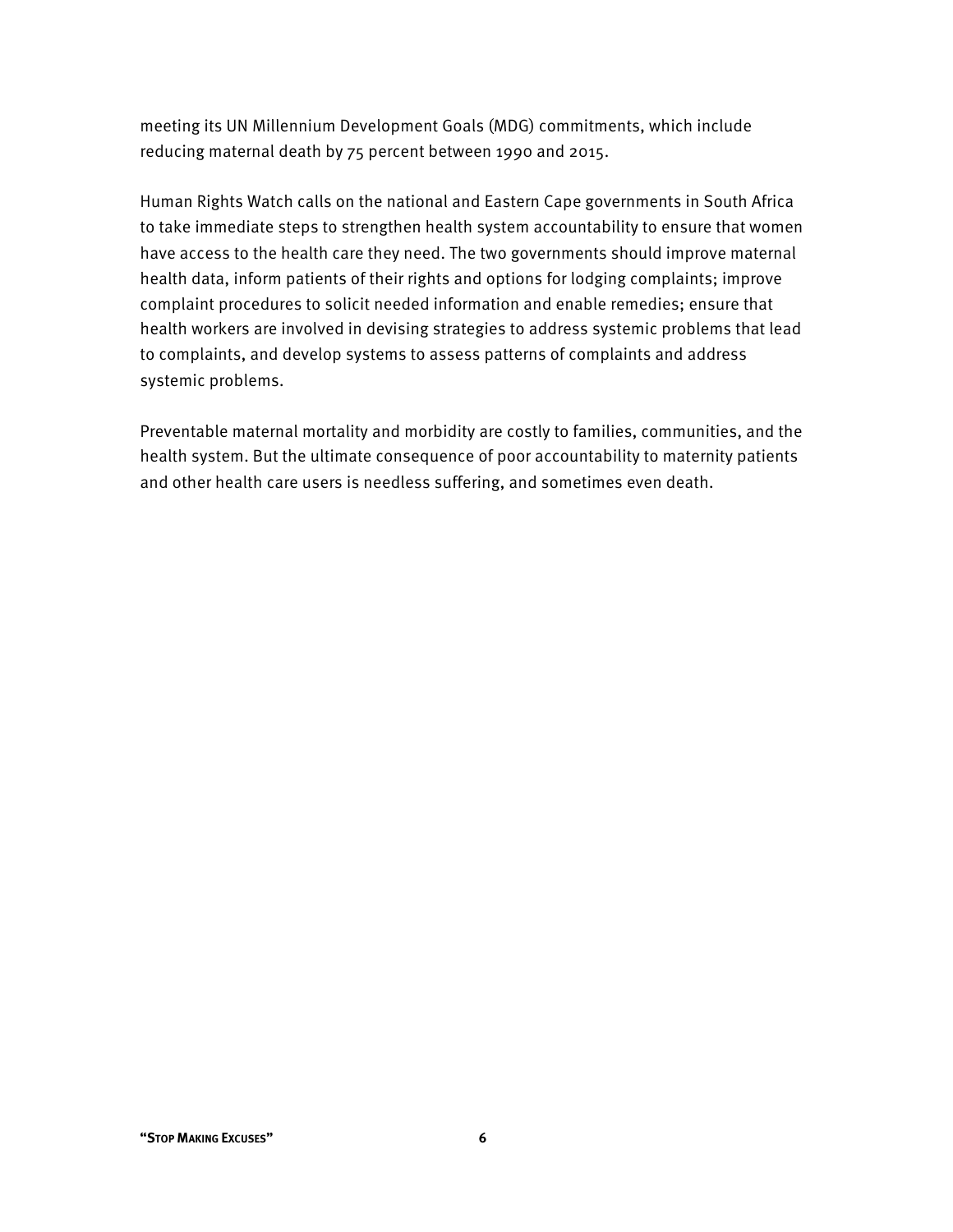### **Methodology**

This report is based on research conducted between August 2010 and April 2011. During this period, Human Rights Watch researchers interviewed 157 women who received maternal health services, or accompanied other women seeking such services, in Eastern Cape public health facilities over the past five years, and observed health facilities in Eastern Cape Province. In addition to interviewing other experts, Human Rights Watch also reviewed laws, policies, official health strategies, and reports by academics, national and international organizations, and United Nations agencies.

Human Rights Watch visited 16 health facilities (clinics, community health centers, and hospitals providing maternity services) in O.R. Tambo, Amatole, and Nelson Mandela Metropolitan Municipality districts in Eastern Cape Province. These districts had the highest maternal mortality ratios in the province in 2008 and 2009.<sup>1</sup> The National Department of Health listed Amatole and O.R. Tambo districts (among others in Eastern Cape) among the "18 priority districts" in the country with poor health outcomes and in need of health service delivery improvements.

Human Rights Watch interviewed women individually and in small groups. Most group interviews involved four to six women, but others were larger. Almost half of those interviewed in groups were community care givers that interact closely and regularly with women needing health services and with health workers. As a result, they were able to relay experiences of other maternity patients in the communities they serve. Nongovernmental organizations (NGOs) providing services to women and individual advocates assisted Human Rights Watch in identifying women and families to interview. Interviewees also referred other women to Human Rights Watch.

Human Rights Watch interviewed thirty nurses—mostly working in maternity units—and four emergency medical services staff (three drivers and a supervisor), quality assurance officials, facility managers, and managers in maternity units. This is in addition to maternal health experts, staff of NGOs working on health and women's rights, an official with a professional association for nurses, representatives of international donors and UN agencies, and government officials at the national, provincial, and district levels.

-

<sup>1</sup> Eastern Cape Department of Health, "Five Year Strategic Plan: 2009/2010 – 2014/2015," http://www.ecdoh.gov.za/uploads/files/051010112948.pdf (accessed June 3, 2011), p. 19.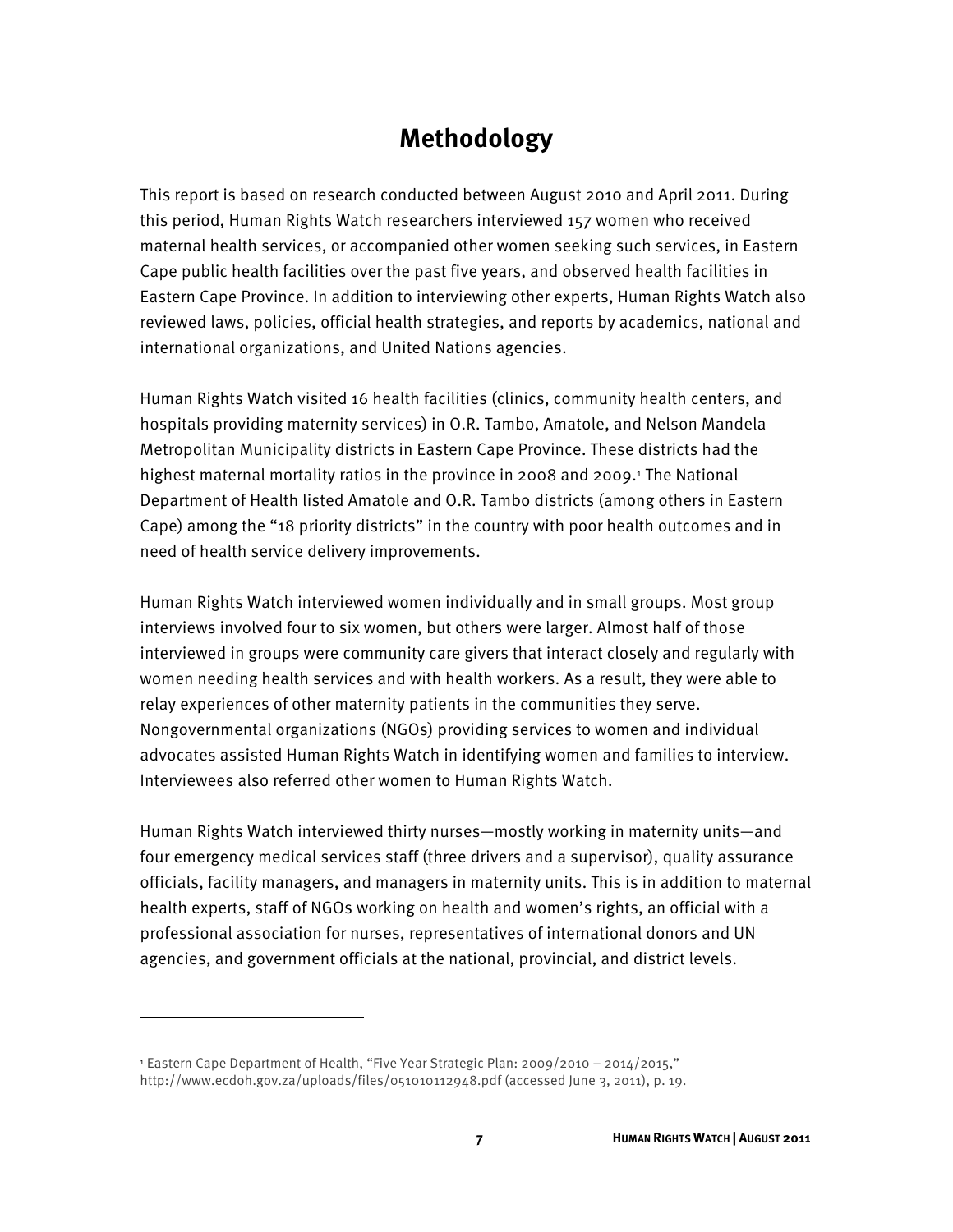Before each interview with women, Human Rights Watch explained the purpose of the interview and the overall research, the kind of issues that would be covered, the ways in which the interview would be used and its voluntary nature. Women were told that they could decline to answer questions, could take a break, or could end the interview at any time. During group interviews, women were informed that those who did not wish to share their experiences in the group could do so privately, or not at all. Human Rights Watch took great care to interview women in a sensitive manner and ensured that the interviews took place in comfortable and safe settings. Interviews were carried out in English without interpretation and IsiXhosa and in Somali with the assistance of female interpreters.

Interviewees did not receive any material compensation and Human Rights Watch made it clear at the start of each interview that it could not provide individual support or services. Human Rights Watch gave the women basic information about local services, such as legal or health services, when relevant. To protect their privacy, pseudonyms are used in place of the real names of the women interviewed in this report. The identities of some other interviewees have also been withheld at their request.

#### Scope and Limitations

This report uses a human rights framework to examine accountability for maternal health care. It sets out several specific steps that South African and Eastern Cape governments should take to better integrate accountability into maternal health care programs and ensure their implementation through the health system. It does not explore all available tools for accountability such as external surveys, public hearings, social audits, or community-based monitoring.

In addition, the report does not discuss all available accountability avenues in the South African public health care system. Mechanisms outside the health system—such as recourse to courts, the National Human Rights Commission, the Office of the Public Prosecutor, and professional health councils such as the South Africa Nursing Council and the Health Professions Council of South Africa—may also serve to promote accountability for health services. However, this report examines the accountability frameworks that address government's internal monitoring of policies, practices, and performance, including complaint mechanisms within the health system itself which are tied to health facilities. Facility-based complaint mechanisms are the ones patients are most likely to resort to first and should provide the most expeditious remedies. These, plus government's internal monitoring of policies, practice, and performance, should ensure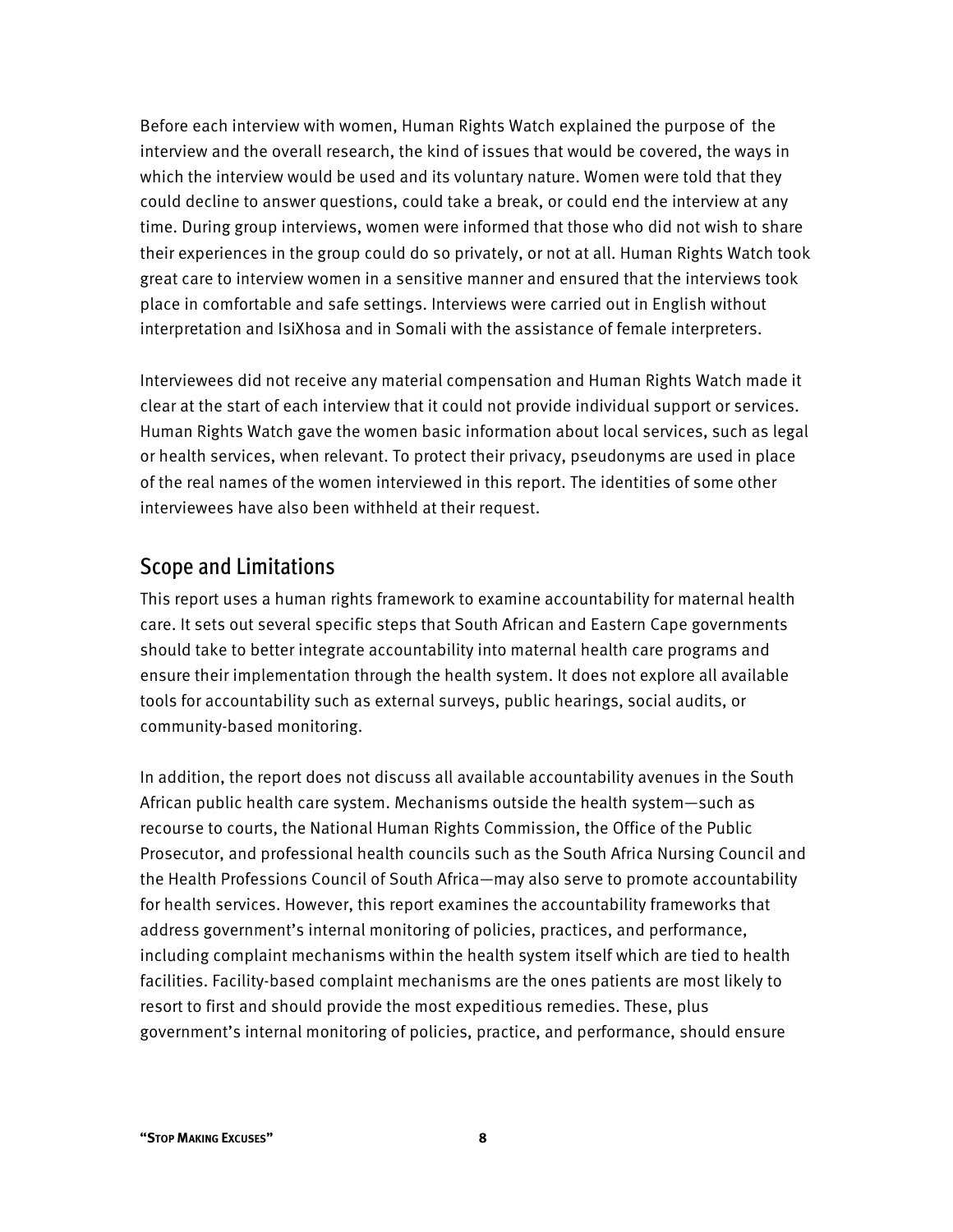systemic reforms and interventions at the most appropriate level to achieve prioritized health outcomes, as well as promote fiscal responsibility.

Failures in health system accountability certainly affect all patients, but this report focuses on the experiences of patients seeking maternity care, as improving maternal health care is a top priority for the national and provincial governments. Moreover, maternal health services, like all reproductive health services, are provided as part of an integrated health care package, not as a stand-alone service. Therefore, although this report is concerned with accountability in relation to maternal health care, its findings can be used to gain insights into the health system as a whole. The findings of this report can be applied beyond the Eastern Cape Province because government and health experts' analyses indicate that the shortcomings identified in this report are not unique to the Eastern Cape Province. Provinces generally exhibit similar recurring health system shortcomings.

However, the need for stronger health system accountability is pressing in the Eastern Cape Province, which has some of the worst health indicators in South Africa. Of all provinces in the country, it has the highest levels of infant mortality (children dying under the age of one), the second highest number of child deaths under the age of five, and the lowest rate of facility deliveries according to the 2010 District Health Barometer (covering the years 2008 and 2009). The Barometer is an annual overview of public health services prepared by governmental and nongovernmental health experts. Trends in increasing maternal mortality for the nine South African provinces are comparable according to the latest report on confidential enquires into maternal deaths (CEMD). CEMD reviews deaths that occur in health facilities. But according to an analysis by maternal health experts of the 2007 population-based Community Survey, Eastern Cape experienced the highest increase in maternal mortality between 2001 and 2007. O.R. Tambo, Amatole, and Nelson Mandela Metropolitan Municipality districts had the highest maternal mortality ratios in the province in 2008 and 2009. $2$ 

The National Department of Health listed Amatole and O.R. Tambo districts (among others in Eastern Cape) among the "18 priority districts" in the country with poor health outcomes and in need of accelerated health service delivery improvements. Government reports and analysis by health experts and human rights monitoring groups show that health services in Eastern Cape also suffer from poor governance by provincial and district authorities and corruption by individual health providers on a larger scale than in other provinces.

-

<sup>2</sup> Eastern Cape Department of Health, "Five Year Strategic Plan: 2009/2010 – 2014/2015," http://www.ecdoh.gov.za/uploads/files/051010112948.pdf (accessed June 3, 2011), p. 19.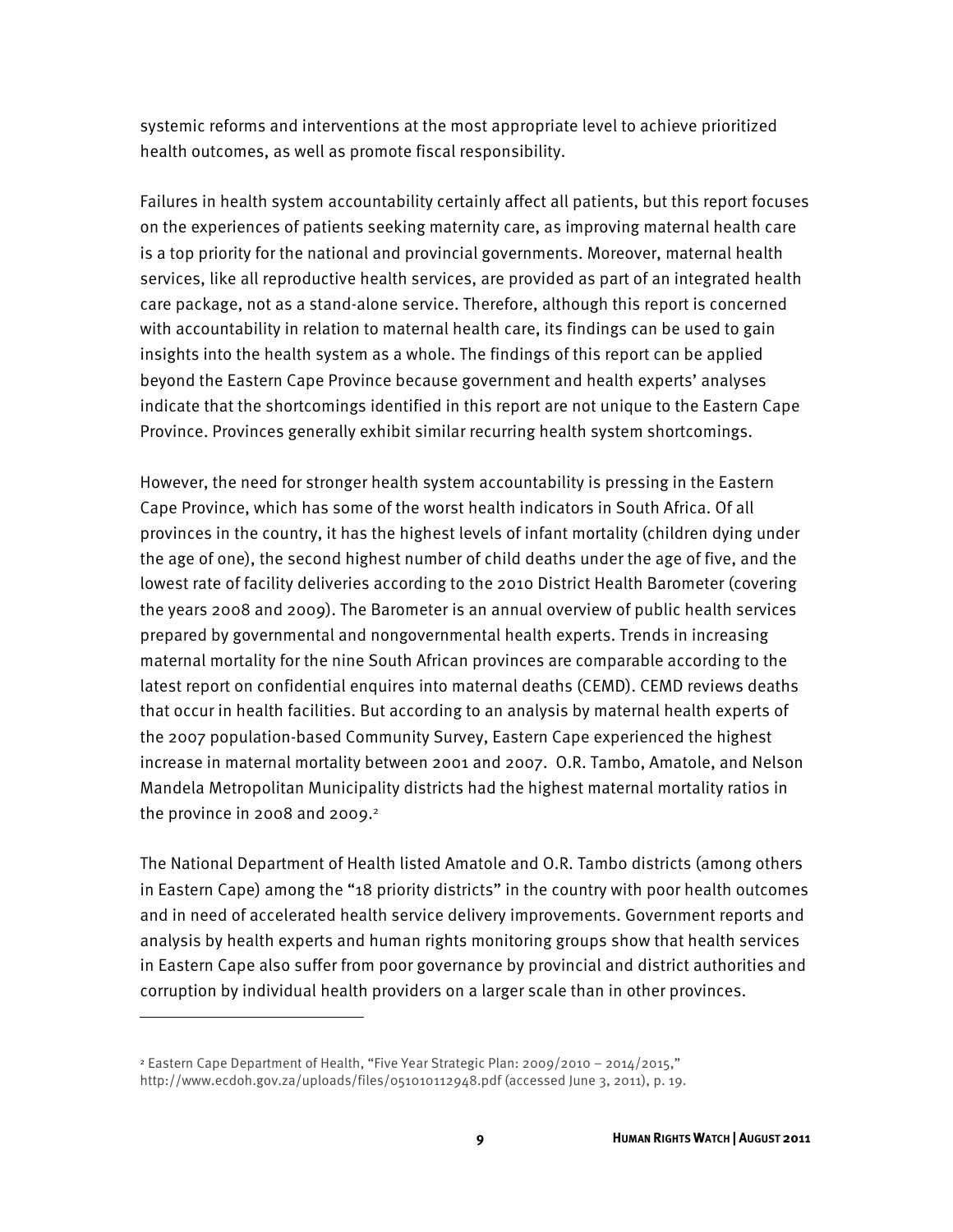### **I. Background**

#### Maternal Mortality Globally; Calls for Accountability

Global maternal mortality rates have declined in recent decades as countries strive to achieve the Millennium Development Goals (MDGs), a set of anti-poverty goals agreed by 189 countries in 2000. One of those goals is for countries to improve maternal health, with targets of reducing the maternal mortality ratio (MMR) from 1999 by 75 percent and achieving universal access to reproductive health by 2015.3 United Nations agencies estimated in 2010 that maternal deaths had dropped 34 percent between 1990 and 2008, with approximately 358,000 maternal deaths occurring in 2008.4 While promising, the UN emphasized that this rate of decline is insufficient to meet by 2015, the MDG target on reducing maternal deaths, and that too many women and girls still die every year as a result of preventable and treatable complications of pregnancy and childbirth.

The region hardest hit by maternal deaths—and least likely to meet the MDG maternal health goal—is sub-Saharan Africa. Nearly three-fifths of global maternal deaths between 1990 and 2008 occurred in that region.5 Although the MMR declined 26 percent in sub-Saharan Africa in that period, with 640 deaths per 100,000 live births, it remains higher than in any other region. Sub-Saharan Africa's MMR stands in stark contrast to the 14 deaths per 100,000 live births for developed regions, and even to the 280 deaths per 100,000 live births in South Asia, the second hardest-hit region.6 The lifetime risk of death (the probability that a 15-yearold female will die eventually from a maternal cause) as measured in 2008 was 1 in 31 in

<sup>3</sup> WHO defines "maternal mortality ratio" as the number of maternal deaths in a population divided by the number of live births, and notes that it represents the risk associated with each pregnancy.

<sup>4</sup> WHO et al., Trends in Maternal Mortality: 1990 – 2008, Estimates Developed by WHO, UNICEF, UNFPA and The World Bank (Geneva: WHO Press, 2010),

http://whqlibdoc.who.int/publications/2010/9789241500265\_eng.pdf (accessed May 24, 2011), p. 1. Another 2010 analysis of maternal mortality for 181 countries between 1980 and 2008 shows an estimated 342,900 maternal deaths occurred in 2008, down from 526,300 in 1980. The study notes that the decline reflects progress only in some regions, and very little progress has been made in sub-Saharan Africa. Margaret C. Hogan et al., "Maternal Mortality for 181 Countries, 1980–2008: A Systematic Analysis of Progress towards Millennium Development Goal 5," The Lancet, April 12, 2010,

http://download.thelancet.com/pdfs/journals/lancet/PIIS0140673610605181.pdf?id=e16241398b8e460:73a5 6a81:128 (accessed April 15, 2011), p. 1.

<sup>5</sup> WHO et al., Trends in Maternal Mortality: 1990 – 2008, p. 17.

 $6$  Ibid.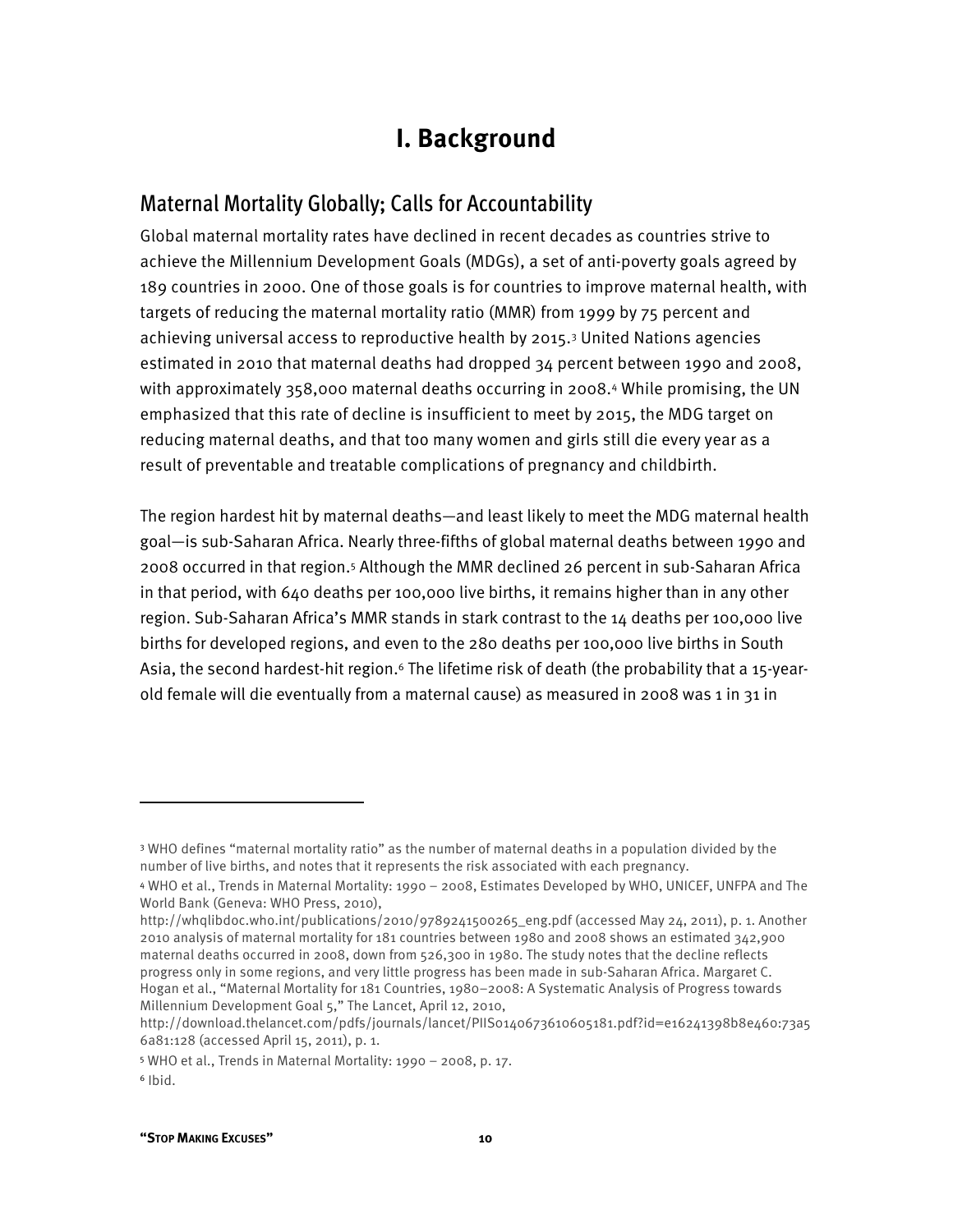sub-Saharan Africa, compared to 1 in 4,300 in developed regions.7 In sub-Saharan Africa, nine percent of all maternal deaths in 2008 were HIV-related.8

With the news in 2010 that maternal deaths were declining but still unacceptably high, and with just five years remaining before the 2015 MDG deadline, 2010 saw an unprecedented level of financial, political, and technical commitments by governments, intergovernmental agencies, and private actors to tackle maternal mortality. At the international level, top among these was the launch of the United Nations' Global Strategy for Women's and Children's Health, resulting in pledges by governments and other actors of approximately US\$40 billion in resources over five years.9 The UN also established a Commission on Information and Accountability for Women's and Children's Health, charged with developing a reporting and accountability framework to track whether these pledges are delivered on time, are spent wisely and transparently, and are achieving the desired results.10

Recent years have seen international consensus by experts and human rights groups on the role of accountability to improve health systems, and to reduce maternal mortality. For example, the UN special rapporteur on the right to health focused on accountability in health systems in a 2008 report. He wrote, "Under the right to health, those with responsibilities should be held to account so that misjudgments can be identified and

<sup>7</sup> Ibid., p. 1.

<sup>8</sup> Ibid.

<sup>9</sup> See United Nations, "UN Secures \$40 Billion for Women's and Children's Health," September 22, 2010, http://www.un.org/en/mdg/summit2010/ (accessed February 15, 2011). In 2010, leaders of the G8 countries pledged a total of \$5 billion to maternal, newborn, and child health, prioritized maternal and child health in the G8 Communiqué, and launched the "Muskoka Initiative" to accelerate efforts towards improving maternal and child health in developing countries. G8, "The Muskoka Declaration: Recovery and New Beginnings, "June 2010, http://canadainternational.gc.ca/g8/assets/pdfs/2010-declaration\_eng.pdf (accessed February 15, 2011). Furthermore, in September 2010, the United States Agency for International Development (USAID), the United Kingdom Department for International Development (DFID), The Australian Agency for International Development (AusAID), and the Bill & Melinda Gates Foundation announced "a five-year public/private global alliance to contribute to the goal of reducing the unmet need for family planning by 100 million women, expand skilled birth attendance and facility-based deliveries, and increase the numbers of women and newborns receiving quality post-natal care by 2015." Another focus of this effort will be to encourage country ownership of this work and streamline investments among donors. See "International Alliance Launched to Support Country-Led Progress in Reproductive, Maternal, and Newborn Health," USAID press release, September 22, 2010, http://www.usaid.gov/press/releases/2010/pr100922.html (accessed February 15, 2011).

<sup>10 &</sup>quot;UN Establishes High-level Commission to Track Results and Resources for Women's and Children's Health," UN press release, December 16, 2010,

http://www.un.org/millenniumgoals/pdf/Press\_Release\_Accountability\_16Dec\_final.pdf (accessed February 17, 2011).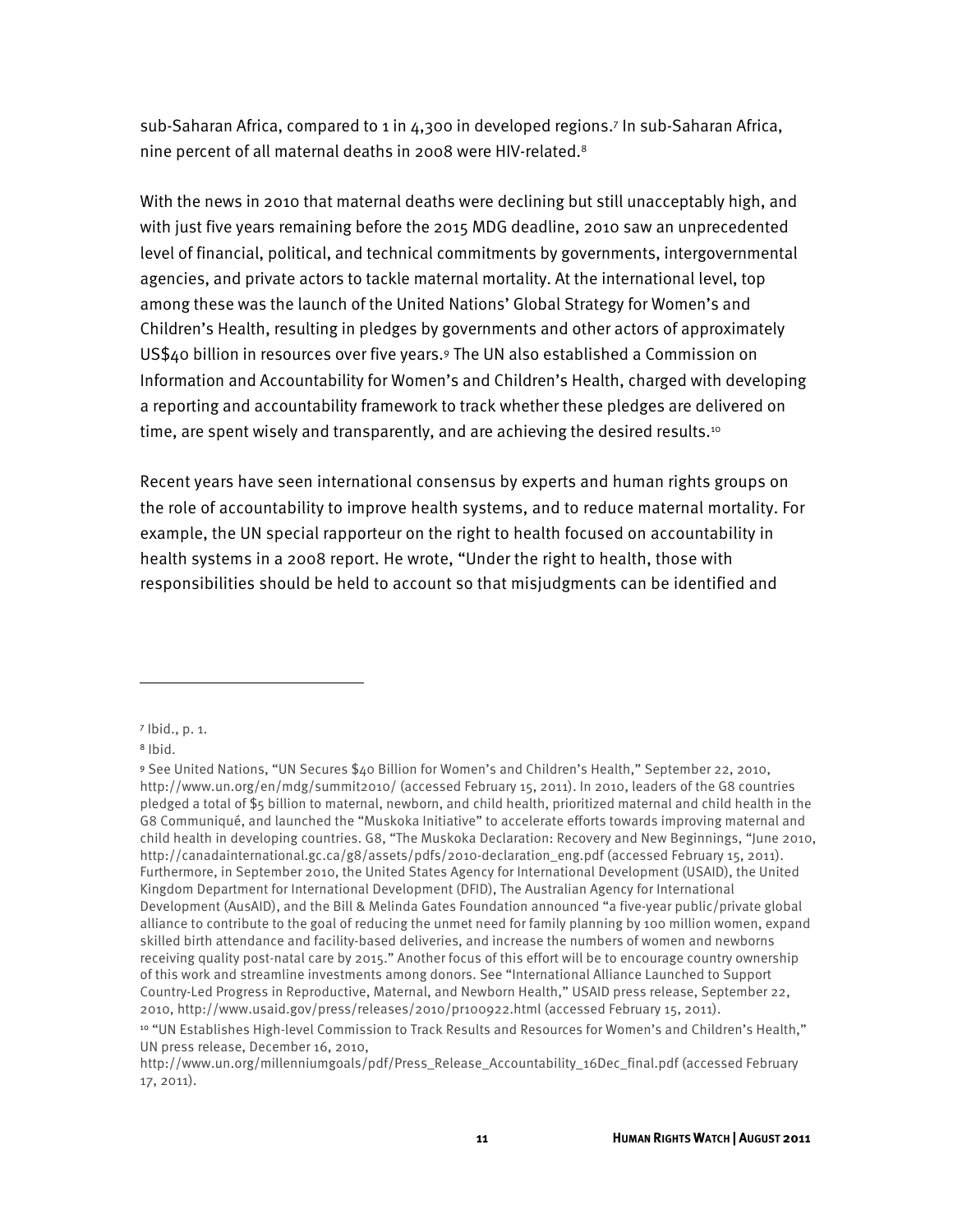corrected. Accountability can be used to expose problems and identify reforms that will enhance health systems for all."<sup>11</sup>

In sub-Saharan Africa, governments and regional bodies also launched or reinforced initiatives on maternal and child health in 2010. The African Union (AU) made maternal and child health the main theme of the July 2010 AU Assembly, continued its Campaign on Accelerated Reduction of Maternal Mortality in Africa,<sup>12</sup> and declared women's health a prime focus of the 2010-2020 AU African Women's Decade.13 AU member states agreed to report annually on maternal and child mortality and to establish an AU task force on maternal, newborn, and child health to monitor progress on commitments.14They also reaffirmed the Maputo Plan of Action on sexual and reproductive health and rights.15 While the declaration issued at the 2010 AU Assembly concerning maternal, newborn, and child health did not directly address accountability through individual redress mechanisms, it called on governments to institute monitoring and evaluation frameworks,<sup>16</sup> currently a key challenge for many African countries.

#### Maternal Mortality in South Africa and Eastern Cape

South Africa's maternal mortality ratio varies widely by source, but in its 2010 MDG report, the government estimated the country's MMR was approximately 625 deaths per 100,000

<sup>&</sup>lt;sup>11</sup> Human Rights Council, Report of the Special Rapporteur on the Right of Everyone to the Enjoyment of the Highest

Attainable Standard of Physical and Mental Health, A/HRC/7/11, January 31, 2008,

http://daccessdds.un.org/doc/UNDOC/GEN/G08/105/03/PDF/G0810503.pdf?OpenElement (accessed June 3, 2011), para.122.

<sup>&</sup>lt;sup>12</sup> African Union, "Decisions, Declarations, Resolution adopted by the Fifteenth Ordinary Session of the Assembly of the Union on July 27, 2010 in Kampala, Uganda," Assembly/AU/Decl.1(XI).

<sup>13</sup>Women, Gender and Development Directorate, "The Road Map for the African Women's Decade: 2010-2020," October 2009,

http://www.africanwomendecade.org/index.php?option=com\_docman&task=cat\_view&gid=36&Itemid=50 (accessed March 20, 2011).

<sup>14</sup>African Union, "Decisions, Declarations, Resolution adopted by the Fifteenth Ordinary Session of the Assembly of the Union on July 27, 2010 in Kampala, Uganda," Assembly/AU/Decl.1(XI).

<sup>15</sup>African Union, "Decision on the Report of the Special Session of the African Union Conference of Ministers of Health (CAMH4) on Maternal Infant and Child Health in Africa," Doc. EX.CL/592(XVII). The Maputo Plan of Action was adopted by African heads of state in 2006. It sets out a framework for countries to improve women's and girls' reproductive and maternal health. African Union, "Plan of Action on Sexual and Reproductive Health and Rights (Maputo Plan of Action) 2007 – 2010," Sp/MIN/CAMH/5(I), http://www.unfpa.org/africa/newdocs/maputo\_eng.pdf (accessed April, 5, 2011). The Campaign on the

Accelerated Reduction of Maternal Mortality in Africa is meant to help countries achieve the goals of the MPoA.

<sup>16</sup> African Union, "Decisions, Declarations, Resolution adopted by the Fifteenth Ordinary Session of the Assembly of the Union on July 27, 2010 in Kampala, Uganda," Assembly/AU/Decl.1(XI), para. 2(viii).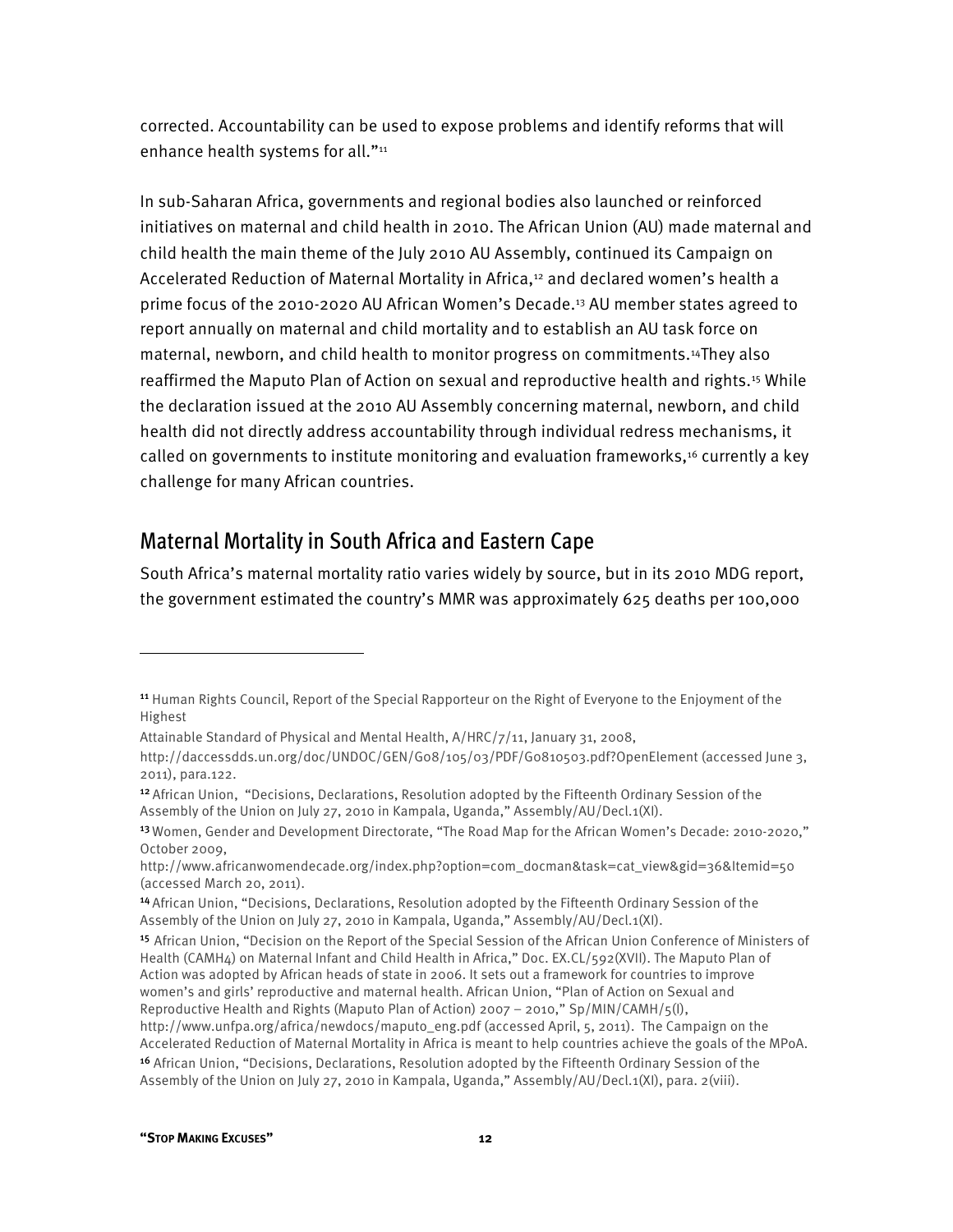live births in 2007,<sup>17</sup> up from approximately 150 deaths per 100,000 live births in 1998. The government indicates that it is unlikely to meet the MDG target on reducing maternal deaths,18 which would require an MMR of 38 deaths per 100,000 live births.19 While many sub-Saharan African countries are not on track to meet their MDG targets, South Africa is one of only six countries in sub-Saharan Africa that made no progress in reducing maternal deaths by 2008, and one of five (together with Botswana, Lesotho, Swaziland, and Zimbabwe) that experienced the largest percentage increases.20

Trend data from maternal death reviews by the National Committee on Confidential Enquiries into Maternal Deaths (NCCEMD), which issues periodic reports on confidential enquiries into reported maternal deaths, shows that the institutional maternal mortality ratio—NCCEMD reviews deaths occurring in health facilities only—in the Eastern Cape Province tripled from 45.9 deaths per 100,000 live births in 1998 to 138.7 in 2007.

The main reasons behind South Africa's high and increasing maternal deaths according to public health experts are HIV/AIDS, poor administrative and financial management, poor quality of care, and lack of accountability.21 South Africa's past failures to address HIV/AIDS

<sup>17</sup>Government of South Africa, "Millennium Development Goals: Country Report 2010," 2010,

http://www.statssa.gov.za/news\_archive/Docs/MDGR\_2010.pdf (accessed January 15, 2011), p. 67.

<sup>&</sup>lt;sup>18</sup> National Department of Health (NDOH) and Medical Research Council, "South Africa Demographic and Health Survey 1998," 2002, http://www.measuredhs.com/pubs/pdf/FR131/01Chapter01.pdf (accessed May 24, 2011), p. xiii. See also, Government of South Africa, "Millennium Development Goals: Country Report 2010," p. 67. South Africa has not conducted a demographic and health survey since 2003. The 1998 DHS provides the estimate closest to 1990, and is therefore used as the baseline for the maternal mortality ratio in the country. Another DHS was conducted in 2003 but data quality was contested, and the study was only published in 2007. Plans for the next DHS are unclear. Ibid., p. 23. The WHO study referred to earlier estimates the South Africa MMR to be 410 deaths per 100,000 live births, with 4,500 annual maternal deaths. Various studies note that increasing MMR in South Africa is probably due to improved reporting and the HIV and AIDS epidemic. For a detailed discussion of various methods used to estimate the MMR in South Africa, see Duane Blaauw and Loveday Penn-Kekana, "Maternal Health," South African Health Review (2010), pp. 6-9.

<sup>19</sup>The government has now set a target of 100 deaths per 100,000 live births to be achieved by 2015. NDOH, "National Department of Health Strategic Plan 2010/11-2012/13," 2010, http://hs.ukzn.ac.za/Libraries/Postgraduate\_Administrative\_Procedure/NDOH\_STRATEGIC\_PLAN\_201011-201213\_01\_MARCH\_2010\_1\_1.sflb.ashx (accessed September 20, 2010), p. 26.

<sup>20</sup>South Africa's increase was estimated at 80 percent. The other countries are Botswana (133 percent), Zimbabwe (102 percent), Swaziland (62 percent), and Lesotho (44 percent). WHO et al., Trends in Maternal Mortality: 1990 – 2008, 2010, pp. 19, 26, and 31.

<sup>21</sup>See NDOH, "National Department of Health Strategic Plan 2010/11-2012/13," 2010, p. 26; NDOH, Department of Health Annual Report 2009/2010, http://www.info.gov.za/view/DownloadFileAction?id=133115 (accessed June 10, 2011), p. 3; NDOH, "National Service Delivery Agreement: A Long and Healthy Life for All South Africans," 2011, http://www.doh.gov.za/docs/summit/nsda.pdf (accessed June 3, 2011) pp. 5-9; Mickey Chopra et al., "Achieving the Health Millennium Development Goals for South Africa: Challenges and Priorities" The Lancet Vol. 374 (2009), pp.1029-1030; and David Harrison, "An Overview of Health and Health care in South Africa 1994 – 2010: Priorities, Progress and Prospects for New Gains," 2010,

http://www.doh.gov.za/docs/reports/2010/overview1994-2010.pdf (accessed April 10, 2011), pp. 28-31.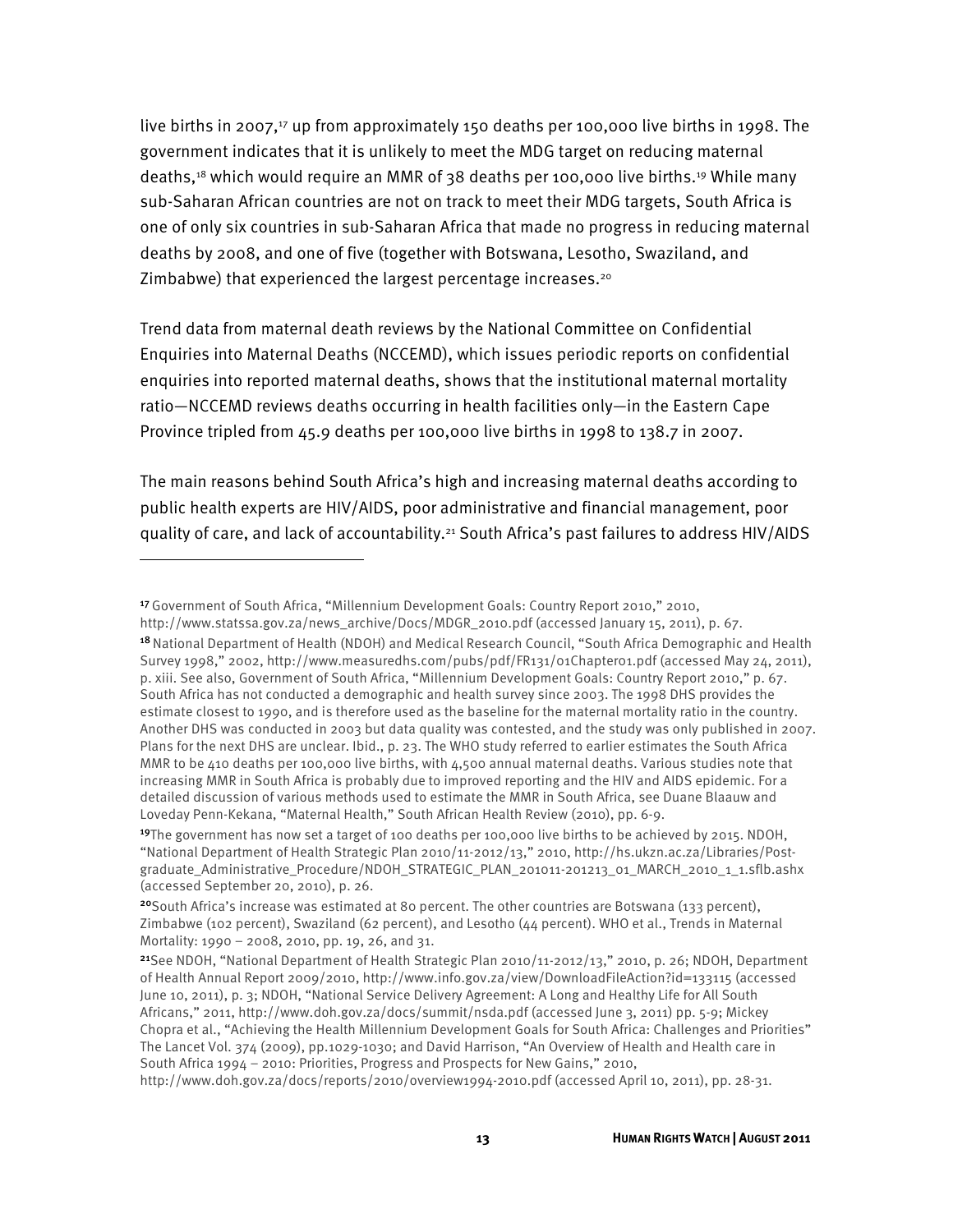by opposing the use of antiretroviral drugs, including for prevention of mother-to-child HIV transmission, in the public health system, coupled with an epidemic of sexual violence, have left an estimated 5.7 million South Africans (18 percent of the population) infected with HIV.22 This is the highest number of people in any single country infected with HIV. The impact of HIV/AIDS on maternal health is felt at two levels: firstly through increased demand for health services that has significant impacts on existing health resources, and secondly as an indirect cause of deaths. NCCEMD states that HIV/AIDS caused 43.7 percent of maternal deaths between 2005 and 2007—37.6 percent for Eastern Cape—and that the national MMR for HIV positive women was nearly 10 times higher than for HIV negative women.23The report notes that without the HIV epidemic, South Africa's institutional MMR would be similar to other mid-income countries like Brazil, Argentina, and Thailand.<sup>24</sup>

The analysis of government and other experts show that there are serious administrative and financial management inefficiencies at all three levels of the South African public health care system, and at the health facilities level, that hamper quality health care. These are a result of the lack of separation of political and management responsibilities to enable senior health managers to focus on service management, lack of clear devolution of management responsibilities linked to accountability for performance, incompetent managers, corruption, weak accountability, and poor monitoring and evaluation.25 Low staff morale, attributed to being overworked and a sense of neglect and lack of support by managers, also impacts quality maternal health care.<sup>26</sup>

An equitable, well-resourced, accessible (physically and financially), and integrated health system is widely accepted as being vital for guaranteeing women's access to the interventions that can prevent or treat the causes of maternal deaths and injuries. Public health experts agree that to a large extent, the building blocks of a functioning health system, finances, and health infrastructure are present in South Africa and that although

<sup>&</sup>lt;sup>22</sup>NDOH, "National Service Delivery Agreement: A Long and Healthy Life for All South Africans," 2011, p. 5. <sup>23</sup> National Committee for the Confidential Enquiries into Maternal Deaths (NCCEMD), "Saving Mothers 2005-2007: Fourth Report on Confidential Enquiries into Maternal Deaths in South Africa," 2009,

http://www.hst.org.za/indicators/ChildHealth/Saving\_Mothers\_4th\_comprehensive.pdf (accessed April 5, 2011), p. 229.The report also notes that a significant number of women, both HIV-negative and HIV-positive, still die of preventable direct obstetric causes. Direct causes of maternal mortality include hypertension (15.7 percent), obstetric hemorrhage (12.4 percent), pregnancy-related sepsis (9 percent), and preexisting maternal disease (6 percent).Ibid., p. xi.

 $24$  | bid., p. 16.

<sup>&</sup>lt;sup>25</sup> See, David Harrison, "An Overview of Health and Health care in South Africa 1994 – 2010: Priorities, Progress and Prospects for New Gains," pp. 28-31.

<sup>&</sup>lt;sup>26</sup> Ibid., p. 32. Also see Candy Day and Andy Gray, "Health and Related Indicators," South African Health Review (2010), p. 216 for further discussion on health system challenges in South Africa in the last fifteen years.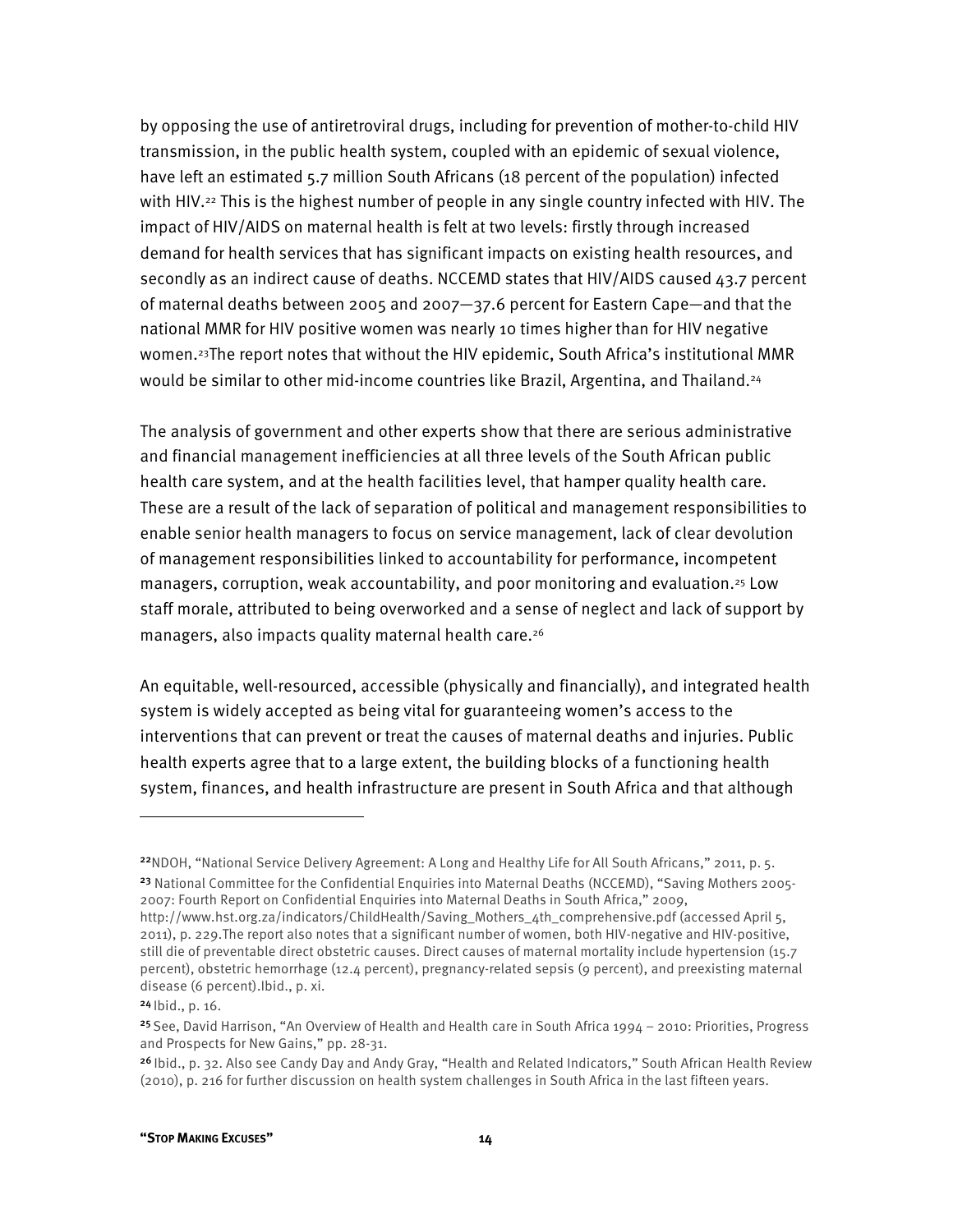inequalities based on geographical, racial, and socioeconomic status exist, access to health care is generally good. Furthermore, since the end of apartheid in 1994, South Africa has passed important sexual and reproductive health-related laws and policies that, if implemented, would greatly improve maternal health care as well as overcome the abuses documented in this report and elsewhere.

South Africa has the highest per capita spending on health—US\$748—in sub-Saharan Africa,27 and a strong legal and policy framework, including a constitutional guarantee of the right to health. It is one of the few African countries where maternity care is free and abortion is legal.<sup>28</sup> South Africa has succeeded in getting 92 percent<sup>29</sup> of women to attend antenatal care, and almost 87 percent of deliveries happen in health facilities.30The cesarean section rate for South Africa is 21 percent, $31$  and although provincial averages differ, all are above the 5 percent minimum recommended by the WHO, $32$  suggesting that national access to surgical interventions is reasonable.33 The tragedy of maternal deaths in South Africa is that many women who eventually die have had contact with the health care system—through attending antenatal care and delivery in health facilities—meaning that some of the deaths could have been prevented.34

The neglect of the quality dimension of maternal health services, in terms of both clinical care and human quality of care, is one principle bottleneck to achieving the MDG targets on maternal and child health in South Africa.35 Yet efforts to address this contributory factor to maternal and newborn mortality have received less attention compared to barriers of access to care. A recent article in *The Lancet* notes that the sub-optimal

<sup>27 &</sup>quot;Health in South Africa: An Executive Summary for the Lancet Series, "The Lancet, vol. 28 (2010), p. 75.

<sup>&</sup>lt;sup>28</sup> For a detailed presentation of the South African government's achievements on reproductive health see http://www.doh.gov.za/department/subdir\_maternal.html (accessed June 3, 2011).

<sup>29</sup> NDOH et al., "South Africa Demographic and Health Survey 2003," 2007,

http://www.measuredhs.com/pubs/pdf/FR206/FR206.pdf (accessed September 2010), p. 120.

<sup>&</sup>lt;sup>30</sup> Health Systems Trust, "District Health Barometer 2008/2009," May 2010,

http://www.hst.org.za/uploads/files/DHB0809.pdf (accessed May 24, 2011), p. 108.

<sup>3&</sup>lt;sup>1</sup> Candy Day and Andy Gray, "Health and Related Indicators," p. 270.

<sup>32</sup> WHO et al., Monitoring Emergency Obstetric Care: A Handbook, (Geneva, WHO Press, 2009), p. 25.

<sup>33</sup>Duane Blaauw and Loveday Penn-Kekana, "Maternal Health," p. 14.

<sup>34</sup>NCCEMD, "Saving Mothers 2005-2007," p. 11.

<sup>35</sup>There is no universally accepted definition of quality of care, but increasingly the composite nature of quality is acknowledged, and is seen to encompass the following elements: "effectiveness, safety, timeliness, efficiency, equity and responsiveness to the preferences, needs and values of mothers and their families – as individuals and populations." N.R. van den Broek and W.J. Graham, "Quality of Care for Maternal and Newborn Health: the Neglected Agenda," An International Journal of Obstetrics and Gynecology Vol. 116 (2009), http://onlinelibrary.wiley.com/doi/10.1111/j.1471-0528.2009.02333.x/pdf (accessed June 19, 2011), p. 18.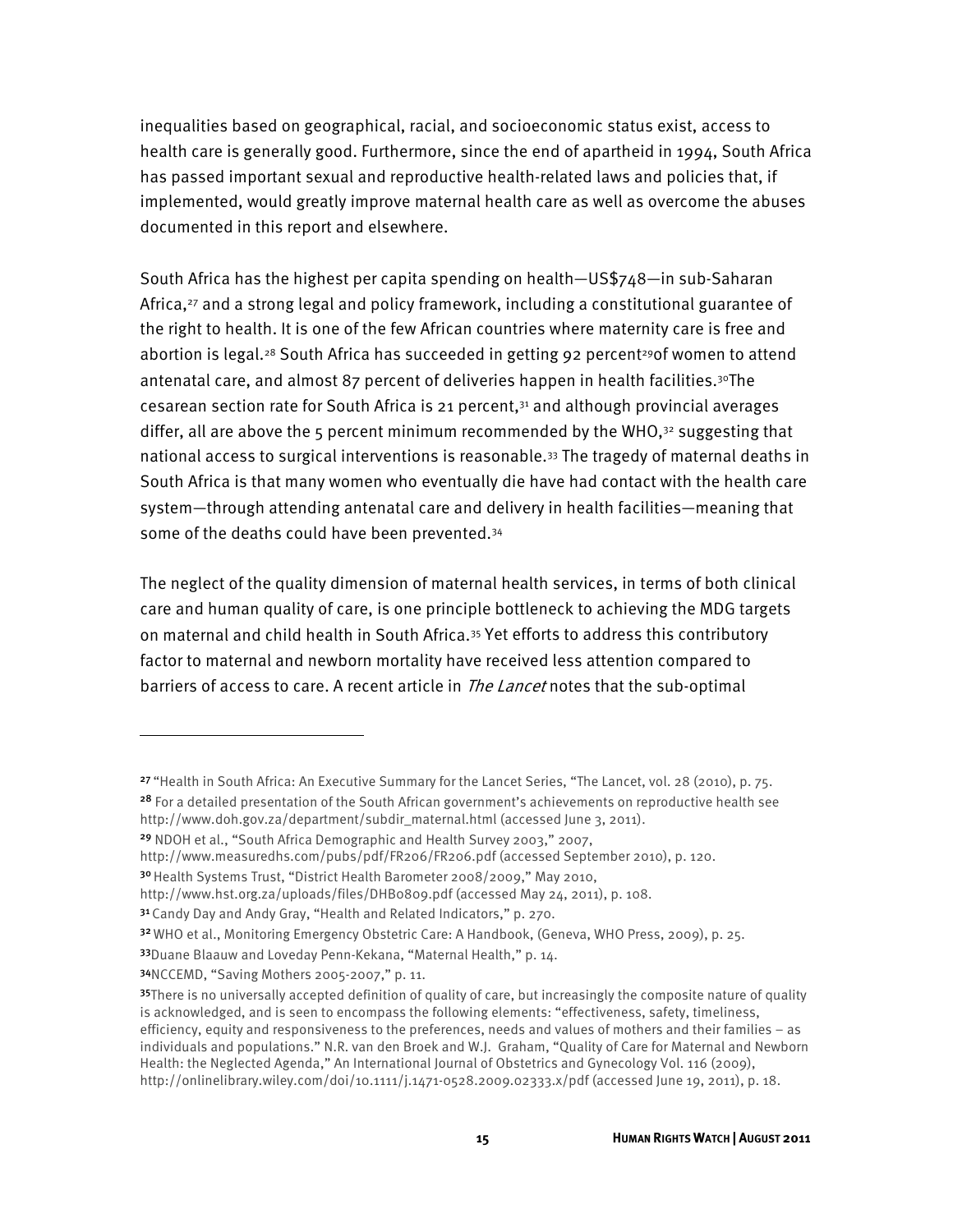implementation of interventions that are known to be effective and affordable is a key explanation for why South Africa is unlikely to meet MDG five. The authors further note the need for strategies to improve health worker motivation and commitment to providing good quality, patient-centered care, and for strengthening health system accountability. $36$ 

The NCCEMD said in the 2005-2007 report that 38.4 percent of maternal deaths occurring in facilities were evidently avoidable within the health care system, patient orientated factors being excluded.37 Poor quality of care happens when health workers do not have the tools they need to do their work effectively. The NCCEMD report identified problems such as lack of blood for transfusion, inadequate emergency transport, poor referral systems, insufficient intensive care unit facilities, and lack of appropriately trained staff to manage obstetric emergencies. There is also evidence of abusive treatment of maternity patients that also contributes to poor maternity care (discussed in more detail in Chapter Two).<sup>38</sup>

The current leadership in the National Department of Health has shown greater political will and efforts to tackle maternal mortality, particularly in relation to HIV-related maternal deaths. Acknowledging that maternal deaths are unacceptably high, the South African government has identified maternal mortality reduction as a national priority. Decreasing maternal and child mortality is included as one of four "strategic outputs" that the health sector must achieve by 2014, according to a service delivery agreement signed by South Africa's Minister of Health, Dr. Aaron Motsoaledi and President Jacob Zuma in 2010.39 Some of the DOH's initiatives to reduce maternal mortality include expanding the providerinitiated HIV counseling and testing for antenatal patients, early initiation of prevention of mother-to-child prophylaxis at 14 weeks, and providing antiretroviral treatment for pregnant women with a CD4 (immunity level) count of 350 or less.40

<sup>36</sup>Mickey Chopra et al., "Achieving the Health Millennium Development Goals for South Africa: Challenges and Priorities" The Lancet Vol. 374 (2009), p.1030.

<sup>37</sup>NCCEMD, "Saving Mothers 2005-2007," p. 11.

<sup>38</sup> NCCEMD, "Saving Mothers 2005-2007," p. xi.

<sup>39</sup>The South African government has identified 12 outcomes as key indicators for its program of action for the period 2010 -2014. The Negotiated Service Delivery Agreements are performance charters signed by all ministers, and that reflect key strategic outputs and targets that each ministry must achieve by 2014. The health sector has four strategic outputs under the vision, "A long and healthy life for all South Africans": increasing life expectancy, decreasing maternal and child mortality, combating HIV and AIDS and decreasing the burden of disease from Tuberculosis, and strengthening health system effectiveness. NDOH, "Negotiated Service Delivery Agreement," 2011, http://www.doh.gov.za/docs/summit/nsda.pdf (accessed June 3, 2011) p. 4.

<sup>40</sup>NDOH, "Negotiated Service Delivery Agreement," pp. 12-13. Other planned reforms include review and strengthening of the referral system including by providing maternity and child ambulances in health facilities, building maternity "waiting homes" for women who live far from facilities so that they do not have to travel far while in labor, appoint teams of experts/specialists in maternal and child health in each district to support doctors and midwives in managing maternal and child health problems, employing community health care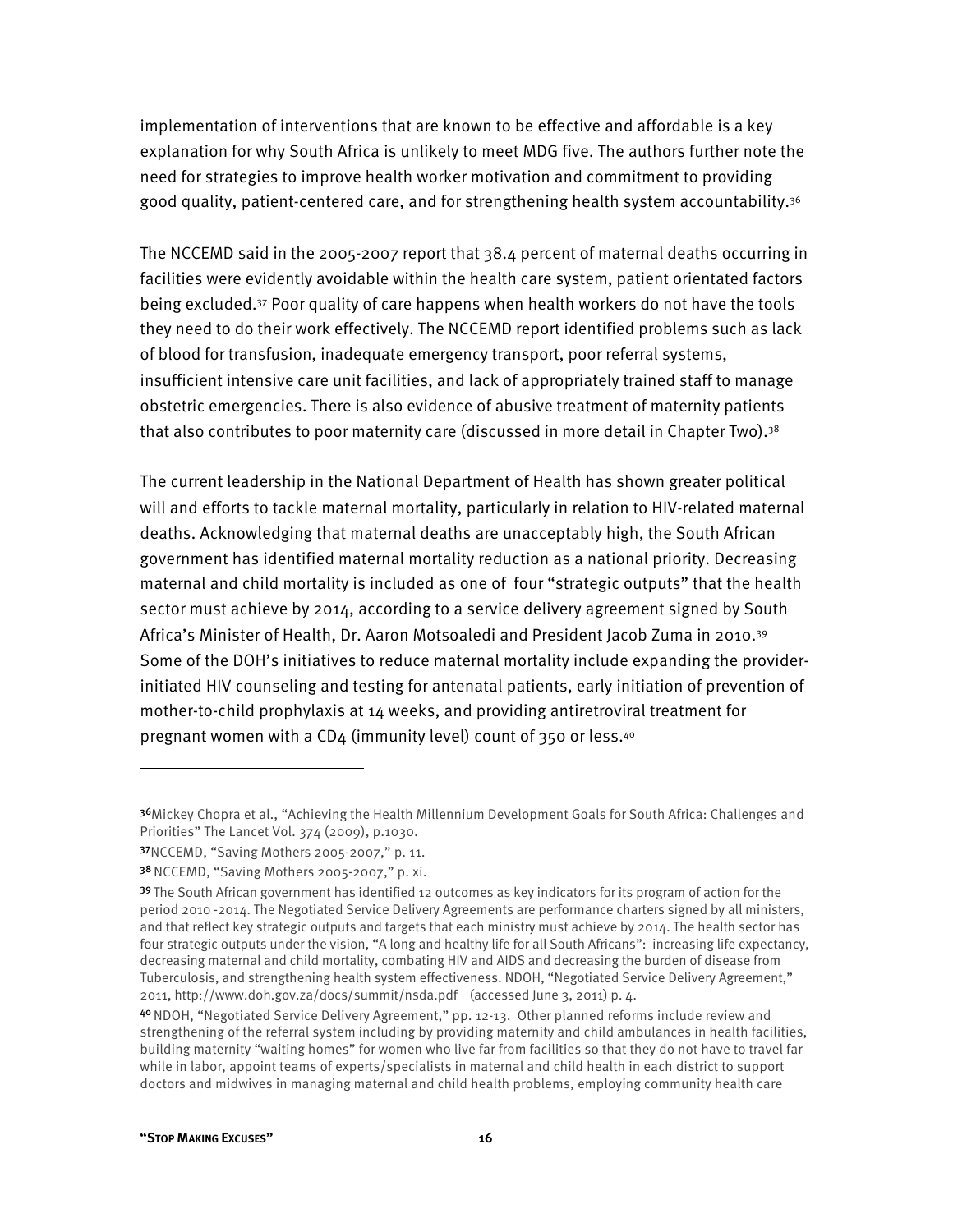#### *Monitoring of Maternal Deaths*

 $\overline{a}$ 

South Africa monitors maternal deaths through confidential enquires into maternal deaths (CEMD), introduced in 1997, and facility-based maternal death reviews. Facility-based maternal death reviews are conducted whenever there is a maternal death. The objective is to learn from the experience in order to prevent mistakes that may have contributed to the death. NCCEMD conducts the confidential enquiries and produces a report every three years to "provide evidence of where the main problems in overcoming maternal mortality lie and an analysis of what can be done in practical terms, and highlight the key areas requiring recommendations for health sector and community action as well as guidelines for improving clinical outcomes."41

Maternal death reviews are an important accountability mechanism, but are only useful if the information gathered is used to ensure that systemic problems with the provision of care are not repeated. Despite initiating the CEMD in 1997, very little has changed for women in South Africa and women continue to die due to the same health system shortcomings. According to the head of the maternal, child, and women's health directorate in South Africa, one of the reasons for this failure is "Lack of managerial leadership; [that] managers of the institutions [health facilities] do not own the recommendations."42 But a key reason for this failure is a lack of effective oversight and accountability from the national level. Information on how provinces are implementing recommendations from the CEMD reports is unavailable, although provinces should report about this in each report. Those who do not comply are not sanctioned. NCCEMD has suggested that recommendations of the CEMD reports be integrated into key performance areas of provincial and district health managers to ensure implementation (and thus tied to income and promotions), but this has not been taken forward by the government. Besides, the government has not conducted an analysis of resources and competencies needed to implement the findings of the reports.

workers to link families and communities to facilities for maternal and child health. Ibid. It is also hoped that planned broader changes to the health sector, including the national health insurance plan, will positively impact maternal health care.

<sup>41</sup> NCCEMD, "Saving Mothers 2005-2007: Fourth Report on Confidential Enquiries into Maternal Deaths in South Africa," 2009, http://www.hst.org.za/indicators/ChildHealth/Saving\_Mothers\_4th\_comprehensive.pdf (accessed April 5, 2011), p. 3.

<sup>42</sup> Human Rights Watch interview with Prof. Eddie Mhlanga, head, maternal, child, and women's health directorate, Pretoria, November 5, 2010.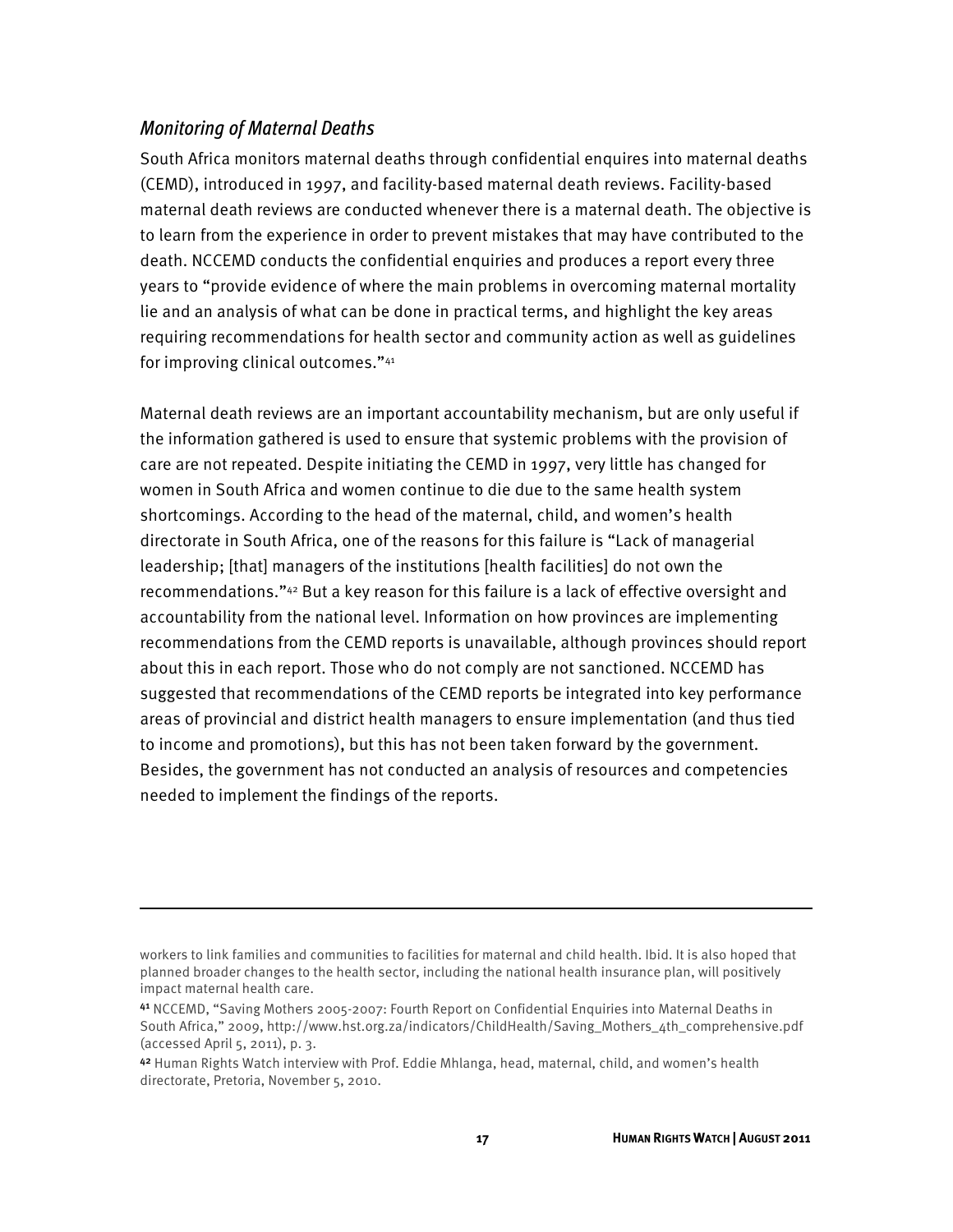#### *Maternal Health Data Shortfalls and the Need for Better Monitoring*

Quality data on impact and process indicators for measuring maternal mortality is an important part of accountability for women's health. While the South African government has made great efforts to gather important data on maternal health<sup>43</sup> critical gaps exist. South Africa does not have reliable maternal mortality ratio estimates, these estimates serve as one of the main MDG five outcome indicators. Although a number of studies are able to extract estimates, these cannot reliably measure trends in maternal mortality in the country.44 Also, South Africa has not conducted a demographic and health survey since 2003, although this survey could gather critical data to help plan, monitor and evaluate maternal health programs.45

Furthermore, routine monitoring of maternal health care programs does not take into account all the emergency obstetric care (EmOC)<sup>46</sup> indicators—or the UN process indicators

44 For detailed discussion of problems with current maternal mortality estimates in South Africa see, Loveday Penn-Kekana and Duane Blaauw, "Maternal Health," pp. 6 and 23.

<sup>45</sup>Duane Blaauw and Loveday Penn-Kekana, "Maternal Health," South African Health Review (2010), p. 3. <sup>46</sup>One way of reducing maternal mortality is by improving the availability, accessibility, quality and use of services for the treatment of complications that arise during pregnancy, childbirth, and after delivery. These services are collectively known as Emergency Obstetric Care, and involve a set of life-saving services or interventions called "signal functions"–key medical interventions that are used to treat the direct obstetric complications that cause the vast majority of maternal deaths–that should be available in a facility that provides emergency care for women with pregnancy-related complications. WHO et al., Monitoring Emergency Obstetric Care: A Handbook (Geneva: WHO Press, 2009), p. vii. These "signal functions" are proven to significantly reduce maternal deaths and improve birth outcomes for the newborn, and they must be performed at a facility in order for that facility to be recognized as an emergency obstetric care facility. The emphasis is on actual rather than theoretical functioning. A facility can either be classified as a basic emergency obstetric care or a comprehensive emergency obstetric care facility. The basic emergency obstetric care signal functions are seven and include: administration of parenteral antibiotics, administration of uterotonic drugs (i.e. drugs that expand the cervix or vagina to facilitate delivery), administration of anticonvulsants, manual removal of placenta; manual vacuum aspiration of retained products of conception; assisted vaginal delivery, and basic neonatal resuscitation. Comprehensive emergency obstetric care includes the all seven basic signal functions, plus performing surgery (for example, cesarean section), and blood transfusion. Ibid., pp. 6-7. The UN process indicators as they are popularly known, address the minimum required number of basic and comprehensive

-

<sup>43</sup>The main maternal health indicators used in South Africa include antenatal care attendance, institutional deliveries, proportion of women receiving tetanus toxoid injections, the Cesarean section rate and the maternal mortality ratio. The government emphasizes increased institutional deliveries and the relatively high rates of Csection births as indicators of availability of emergency obstetric care facilities, and utilization by women; but there are questions around quality of data and care. With regard to antenatal care, the timing, number of women attending the recommended four visits, and the provision of essential services such as HIV testing, tetanus toxoid; and the provision of vital information such as possible complications during pregnancy are suboptimal. With regard to institutional deliveries including through C-sections, there are problems of substandard care and lack of skilled medical staff. See NDOH, "SADHS," pp. 121 – 128; NCCEMD, "Saving Mothers 2005-2007: Fourth Report on Confidential Enquiries into Maternal Deaths in South Africa," pp. 3-4; Every Death Counts Writing Group, "Every Death Counts: Use of Mortality Audit Data for Decision Making to Save the Lives of Mothers, Babies, and Children in South Africa," The Lancet, vol. 371, 2008, http://motherchildnutrition.org/resources/pdf/mcn-every-deathcounts.pdf (accessed June 20, 2011), pp. 1300-1301.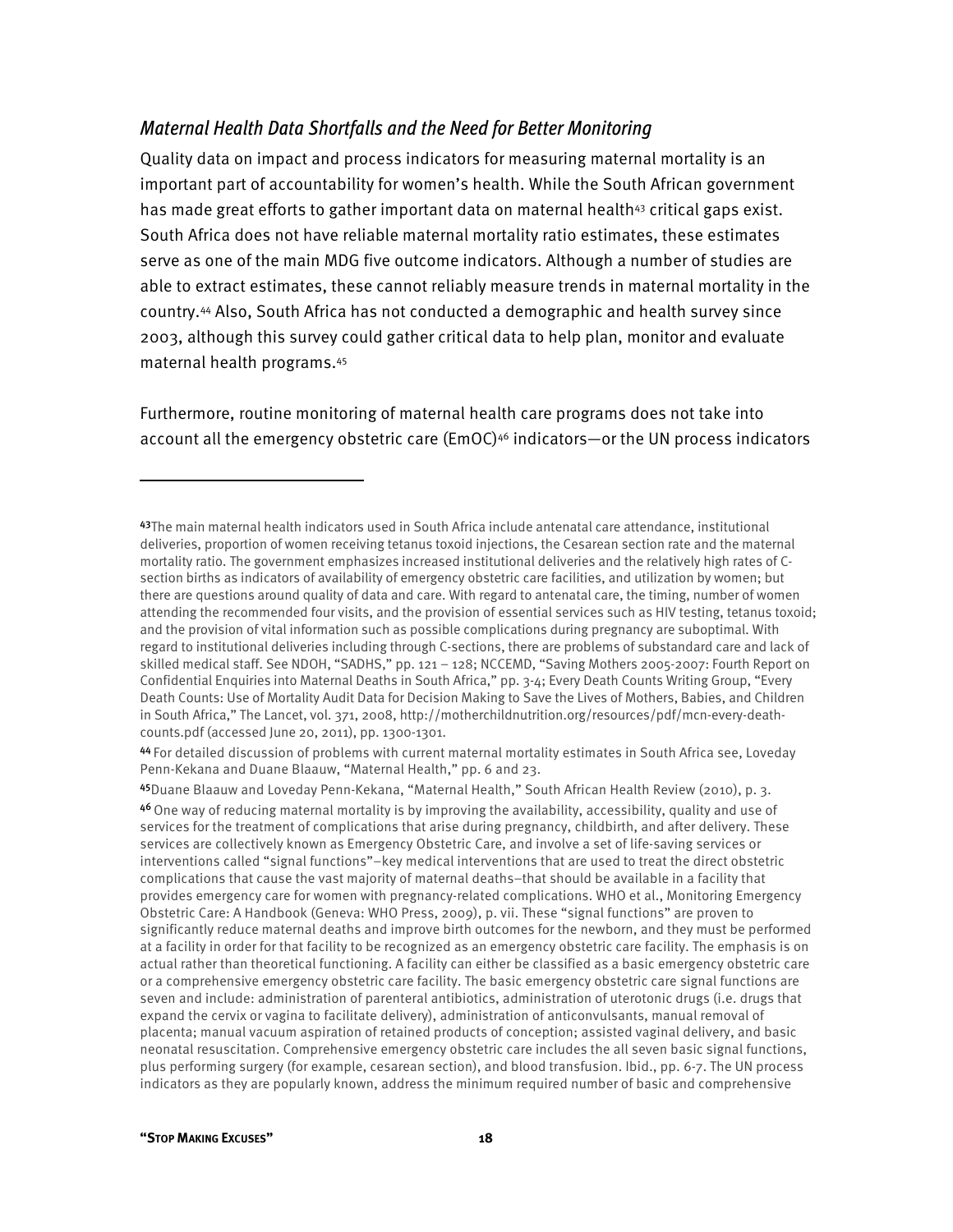as they are widely known—despite their relevance in monitoring maternal health services and deaths. Process and output indicators are especially useful in this regard because they provide information not only for the final evaluation, but also for ongoing management and improvement of program components. The UN Special Rapporteur on the right to the highest attainable standard of health has indicated that indicators for EmOC are essential to identify needs, monitor implementation, measure progress, and enhance accountability.47

Periodic surveys like the CEMD provide useful information about the status of maternal health in the country including information on aspects of access to EmOC. They also give recommendations for addressing the gaps. But they do not provide information on key indicators such as whether the need for emergency obstetric care was met in all cases, whether there are adequate EmOC facilities, the proportion of maternal deaths among women with obstetric complications admitted to facilities, or geographic and socioeconomic disparities in access to these services.<sup>48</sup>

The need to use EmOC indicators in South Africa is made urgent by the fact that current routine indicators are not adequate in monitoring maternal health services to reduce maternal mortality. Although antenatal care and rates of delivery in facilities are high, many women continue to die. Institutional delivery is important for reducing maternal mortality, but does not always provide access to life-saving care, such as emergency obstetric care. It therefore cannot be regarded as always representative of access to life saving care. A recent analysis of maternal health in the country notes that:

emergency obstetric care facilities for a given population, their geographical distribution, minimum proportion of births that should occur in basic and comprehensive emergency obstetric facilities, whether women with pregnancy complications were in fact treated in emergency obstetric care facilities, acceptable proportion of births through cesarean sections, the number of deaths among women with pregnancy complications admitted to facilities equipped with emergency obstetric care, number of deaths to babies during or seven days after birth, and the number deaths due to indirect causes. In other words, they can be used to measure progress in a programmatic continuum: from the availability of and access to EmOC to the use and quality of those services.

<sup>47</sup> Human Rights Council, Report of the Special Rapporteur on the Right of Everyone to the Enjoyment of the Highest Attainable Standard of Physical and Mental Health, Addendum, Mission to India, A/HRC/14/20/Add.2, April 15, 2010, http://daccess-dds-ny.un.org/doc/UNDOC/GEN/G10/128/66/PDF/G1012866.pdf?OpenElement (accessed march 17, 2011), para. 76.

<sup>48</sup>A recent analysis of maternal health in the country notes that "[t]here has been no recent audit of the resources available for providing maternal health-care services in South Africa. For example, the distribution of hospitals able to perform a caesarean section, or the availability of skilled midwives working in labor wards, or the performance of ambulance services, are not known with any accuracy for the whole country." Loveday Penn-Kekana and Duane Blaauw, "Maternal Health," p. 16.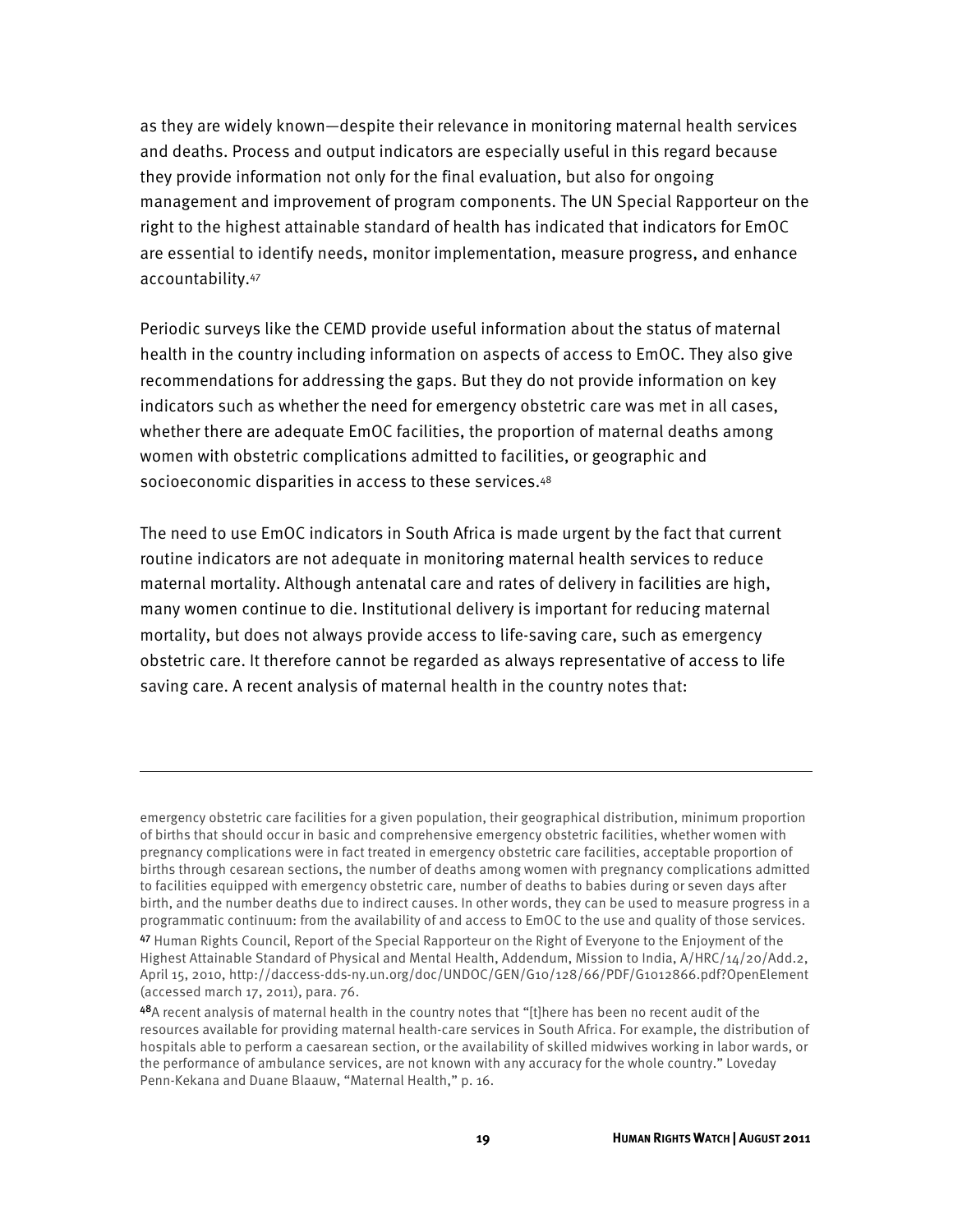With the exception of the Caesarean section rate, these [UN process indicators] have not been used in South Africa…. [T]here is no national data on the availability of emergency obstetric care facilities or the unmet need for emergency obstetric care … there has been no recent audit of the resources available for providing maternal health-care services in South Africa. For example, the distribution of hospitals able to perform a Caesarean section, or the availability of skilled midwives working in labor wards, or the performance of ambulance services, are not known with any accuracy for the whole country.49

The South African government should therefore incorporate all the UN process indicators into routine health management information systems to track progress at district, provincial, and national levels, as well as conduct needs assessments, or situational analysis of emergency obstetric care in the country.

1

<sup>49</sup> Duane Blaauw and Loveday Penn-Kekana, "Maternal Health," pp. 14 and 16.0n the concern that the high rates of antenatal care coverage and delivery by a skilled attendant inSouth Africa have not had any impact on the MMR, the study recommends: "New indicators that are bettercorrelated with maternal mortality in South Africa are required for planning and monitoring," p. 3.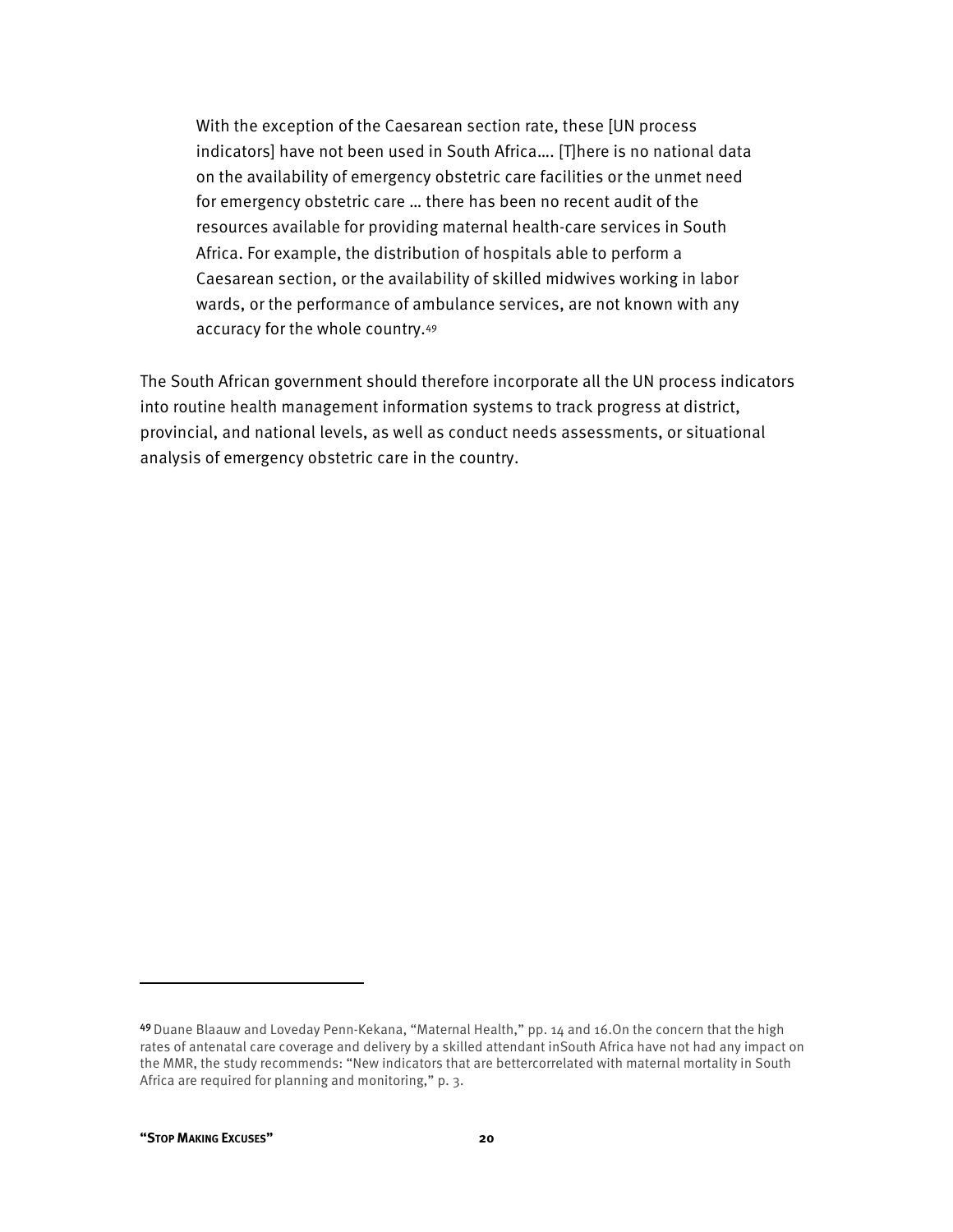#### **II. Maternity Care Failures and Patient Abuse**

Better quality of care is fundamental in improving South Africa's current poor health outcomes and in restoring patient and staff confidence in the public and private health care system…. The factors that contributed to the current situation must also be taken into account.

—Dr. Aaron Motsoaledi, South African Minister of Health, foreword to National Core Standards for Health Establishments in South Africa, 2011

Many of the health care delivery failures that lead to poor maternal health outcomes could be identified and ultimately addressed through oversight and accountability systems. South Africa and Eastern Cape have, indeed, developed and implemented a relatively complete system for ensuring such oversight, but it is malfunctioning and rarely put to work for women. The sections below depict a range of mistreatment and substandard care of maternity patients in public health facilities in Eastern Cape that put women at risk of maternal death and injury, and violate their rights to respectful and dignified care. Concerns that could be addressed by a robust complaint system that focuses not just on individual claims, but also systemic reforms.

Effective complaints mechanisms would highlight: discrimination and denial of care for vulnerable women such as migrant women and those living with HIV/AIDS; resource constraints, including human resource problems for maternity care in a larger sense; emergency transport problems; and failures in supervision of maternity staff. Such mechanisms would also underline the failure to adhere to standard protocols for maternity care and breaches in ethical practice including abuse and other risky practices by health workers during maternity care that compromise the quality of care offered to women.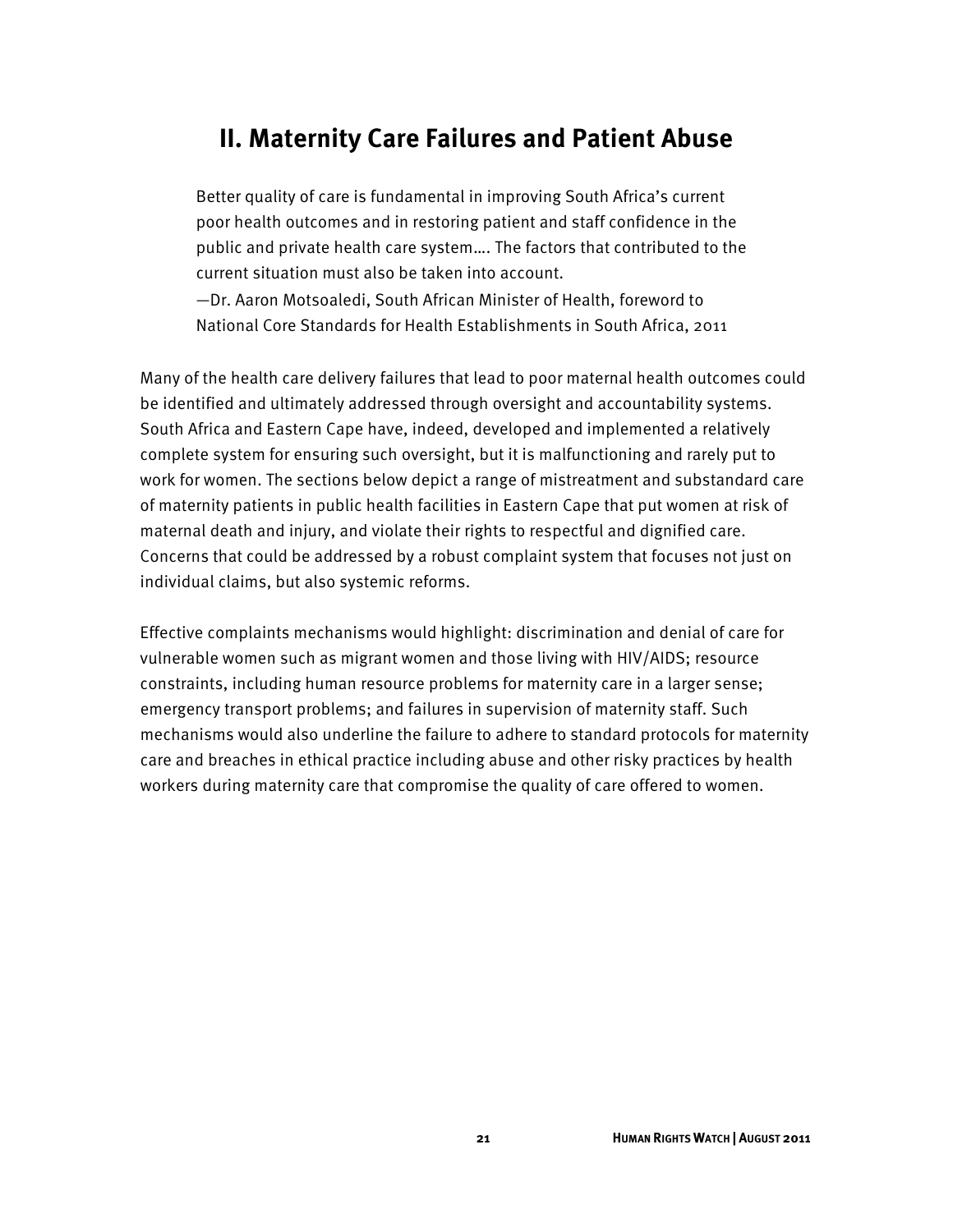#### Abeba M.: The Worst Time of Her Life

Abeba M., a refugee from Ethiopia living in Port Elizabeth, described to Human Rights Watch a range of delays, abuses, and negligent care she experienced when she sought help in 2008 for severely high blood pressure when she was 28 weeks pregnant. Her private doctor had referred her to Dora Nginza hospital for blood pressure treatment. She said after first reporting there, she soon left because nurses treated her badly. Her condition worsened, and she returned to the hospital. She told Human Rights Watch:

The nurses swore at me and insulted me… I was admitted at the hospital and told I would stay there until my blood pressure stabilized. But it was going up every day. I was supposed to be taken for a scan to check if the baby was okay. The doctor kept telling me he would take me to have the scan but he did not. He kept saying he had forgotten. So, for 10 days he forgot about me and I was there in the ward where everybody could see me? On the tenth day I was taken for the scan. The doctor said there is nothing in my uterus; that they could not see the baby. They then said they will take me for another scan. They made me walk to the scan room, two floors away, while I was so weak and my whole body swollen. I was so scared….

A lady and her baby died in our ward. I did not think I would survive. Later, another woman suffering from high blood pressure also died. I thought I was next. I was so sick. I had blurred vision. When the second lady died, the nurse asked me, "oh, you are still alive?" and the doctor said, "That lady is dead? Who is next?"….

I was suffering the whole night and I was calling the nurses and they did not come. I remember it was on a Sunday. The nurse I was calling was playing a gospel song on her cell phone and dancing. I told her I was feeling very sick. She said, "I know, and what do you want me to do?" She was walking up and down whistling and dancing….

Another nurse saw I was very sick, and she called a doctor who said that I [should] be transferred to the high care unit. They did not take me for another scan as they had told me. They kept saying today, tomorrow, but they just delayed. After three days another doctor came to see me … I cried and begged the doctor to help me and save my baby. He said he will take me to do the scan in the afternoon. He never came back….

While I was this sick, the nurses were rude and uncaring. If I complained that I was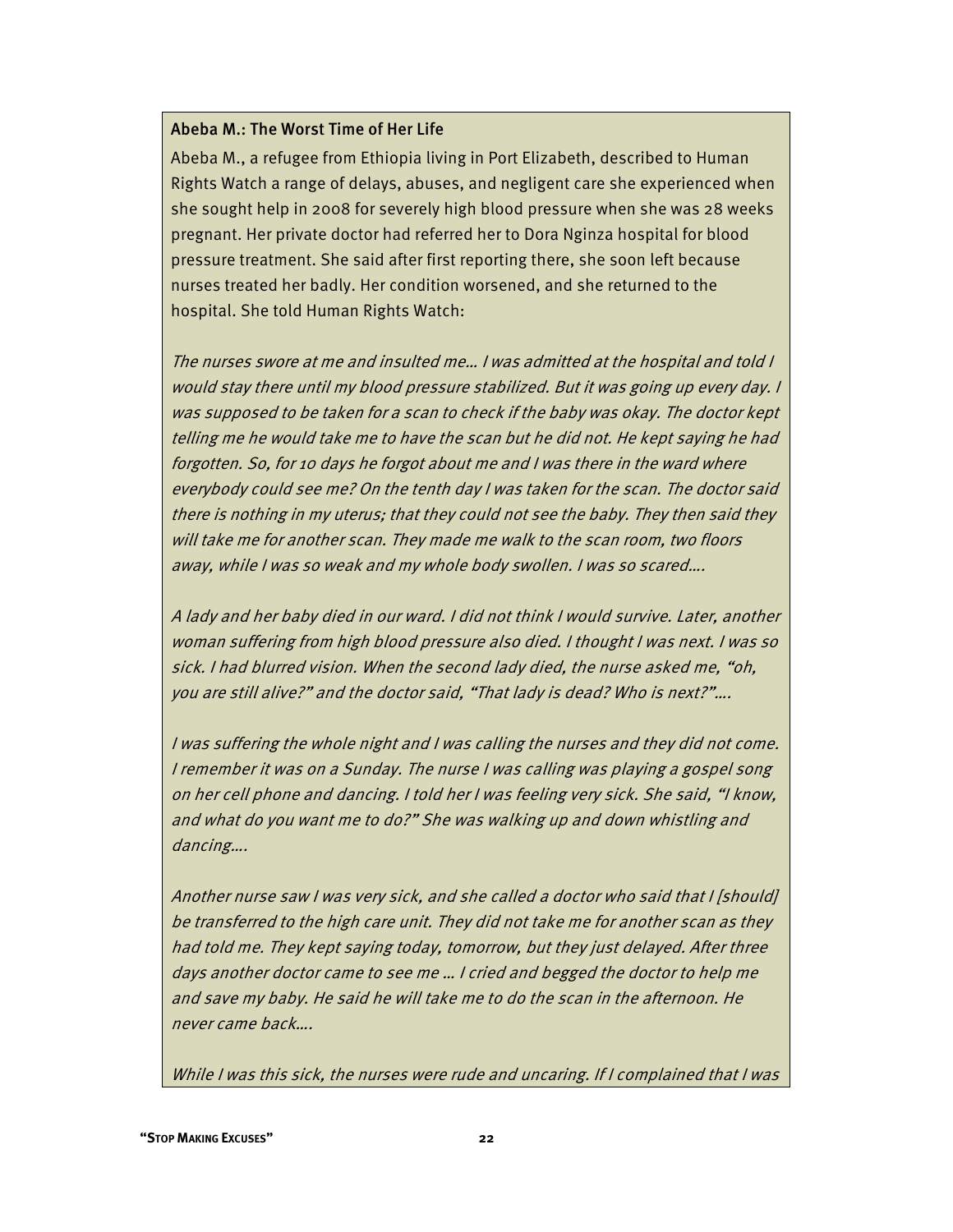in pain, the nurse would insult me. One time she told me, "Now you are saying you are sick and next year you will come with another pregnancy. This is not a place to enjoy or be on holiday." When I put a cushion on my back she mocked me. She said, "Who do you think you are? You think you are rich? Why don't you go to a private hospital where you will get treated like a queen?"….

One day I was waiting on a long queue to check my blood pressure when I started to nose bleed. A nurse saw me, examined me and immediately called the doctor…. They asked me if I had done a scan before coming to the hospital that showed there was a baby in the uterus. I confirmed and called my husband to bring the scan from the private doctor I was seeing earlier in the pregnancy. When they saw the scan, they did a Cesarean section at midnight. During the operation, there were two doctors, the one who used to see me and another one. They were playing music, clapping and dancing. I was so worried I would die. I delivered a baby girl weighing one kilogram….

They took me to the high care unit after delivery. But at  $4$  a.m. they said I should go to the maternity ward. They told me to walk to the ward myself. I walked there; there was nothing I could have done. When I got to the ward, I was so tired and my body was shaking. There was a lady I was sharing the room with. She gave me a little juice and water. I gained a little energy. The nurse told me not to lie on the bed because it is the policy of the ward. I had to sit the whole day. Later when I was being discharged, I saw the doctor had written on my file that I should lie on the bed day and night….

I had to feed the baby every two hours, so I kept walking day and night. I was bleeding. The nurse shouted at me as if I had done it deliberately, and told me to get a mop and clean the blood…. They did not let me use the mop to clean the blood. I had to bend so I could to use tissue to wipe it, and then use the mop….

I went home after two weeks when the baby got out of the incubator. That was the worst time of my life. It was really a tough time for me.

—Human Rights Watch interview with Abeba M., Port Elizabeth, November 24, 201050

<sup>50</sup> Human Rights Watch raised Abeba M.'s case with Dr. P.L. Gaul, acting head of the department of obstetrics and gynecology at Dora Nginza Hospital during an interview with her. Although she confirmed that the hospital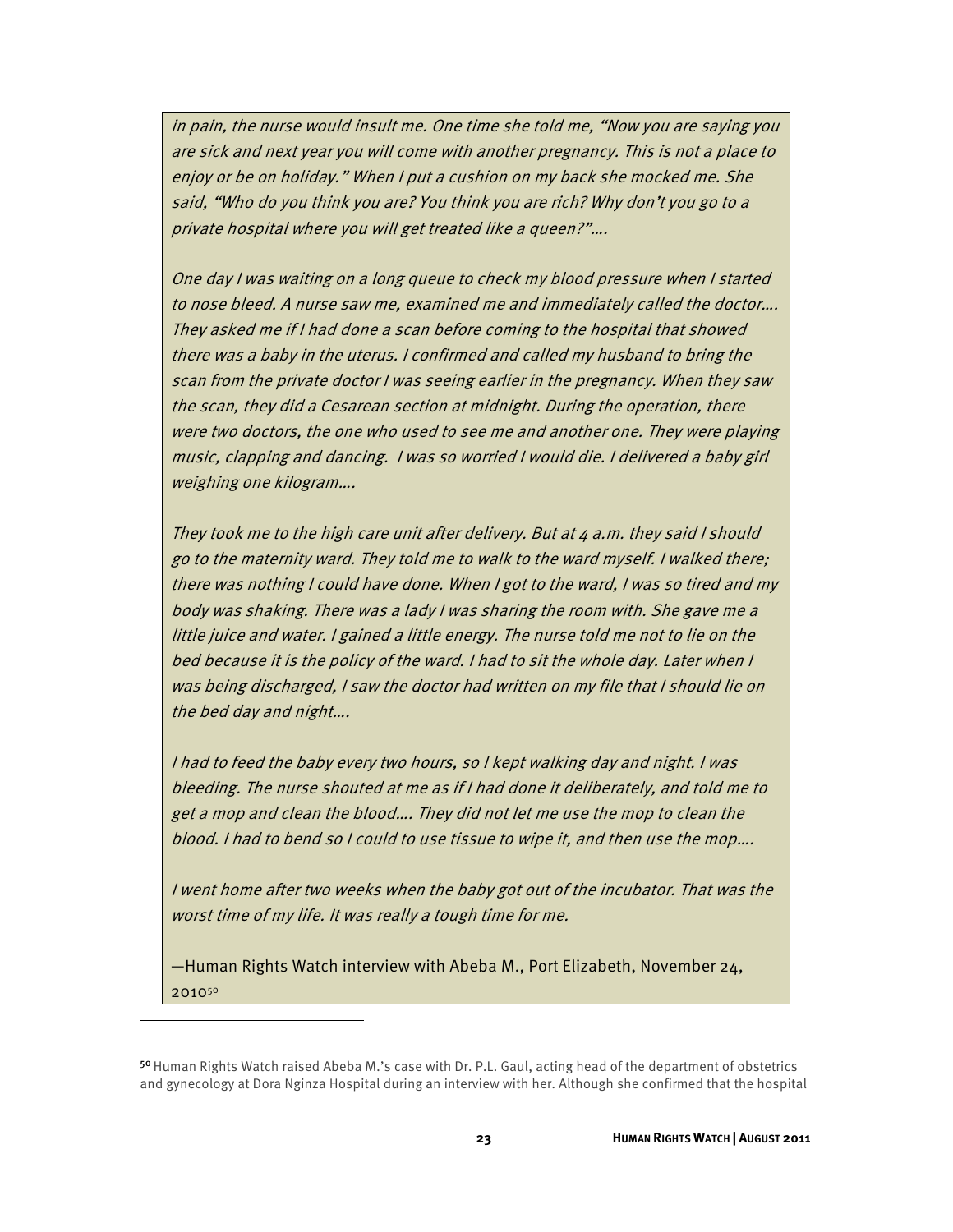#### Substandard Care and Negligence

While I was at the hospital, I saw this South African woman who had come from having a C/S [Cesarean section]. She was in great pain. She kept ringing the bell but no one responded. The nurses were seated and chatting about Christmas specials. One nurse said to her, "Stop disturbing us and wait." She was calling for about 30 minutes and no one was coming. I went to the woman and she told me to call a nurse for her. But I could not because I was also in pain and I feared they would mistreat me as well. When the nurse finally came, her C/S wound was bleeding. They had to take her back to [the operating] theater.

— Abeba M., Port Elizabeth, November 24, 2010

Several maternity patients who sought care in Eastern Cape public health facilities described instances of substandard care by health workers, in some cases putting women or their newborns in life-threatening situations. Women described being turned away from clinics without examination while in labor, being ignored by nurses when they called for help, waiting hours or even days for care, being denied referrals to specialized care, and being told to walk with their newborns between wards immediately after delivery while weak and bleeding heavily. These risky practices are a particular concern in South Africa where the government has succeeded in getting many women to deliver in facilities yet maternal death rates are still high.

Several women said that they witnessed nurses refusing to admit women to health facilities, in some cases putting the women at serious risk of injury or death. One community care giver said that in 2009 she had tried to assist a woman seeking care at a community health center. She said the woman had obstructed labor, which can be life threatening, but nurses repeatedly sent her away:

She went to Ngangelizwe Health Center at night, but they told her she had not dilated properly and sent her back home. She said she was in pain and they told her she was talking too much. She lived about 10 kilometers from

1

had received many complaints about abuse of women in the maternity unit, including rude attitudes, breaches of confidentiality, and physical assault, she maintained, "I am 99 percent sure that this [Abeba's case] could not have happened [because] supervision is tight [in the maternity unit]…. We have matrons doing rounds twice daily. Input of specialists is quite high. In the past bad things happened but in the last three years we have made important changes." Human Rights Watch interview with Dr. P.L Gaul, acting head, obstetrics and gynecology, Dora Nginza hospital, March 29, 2011.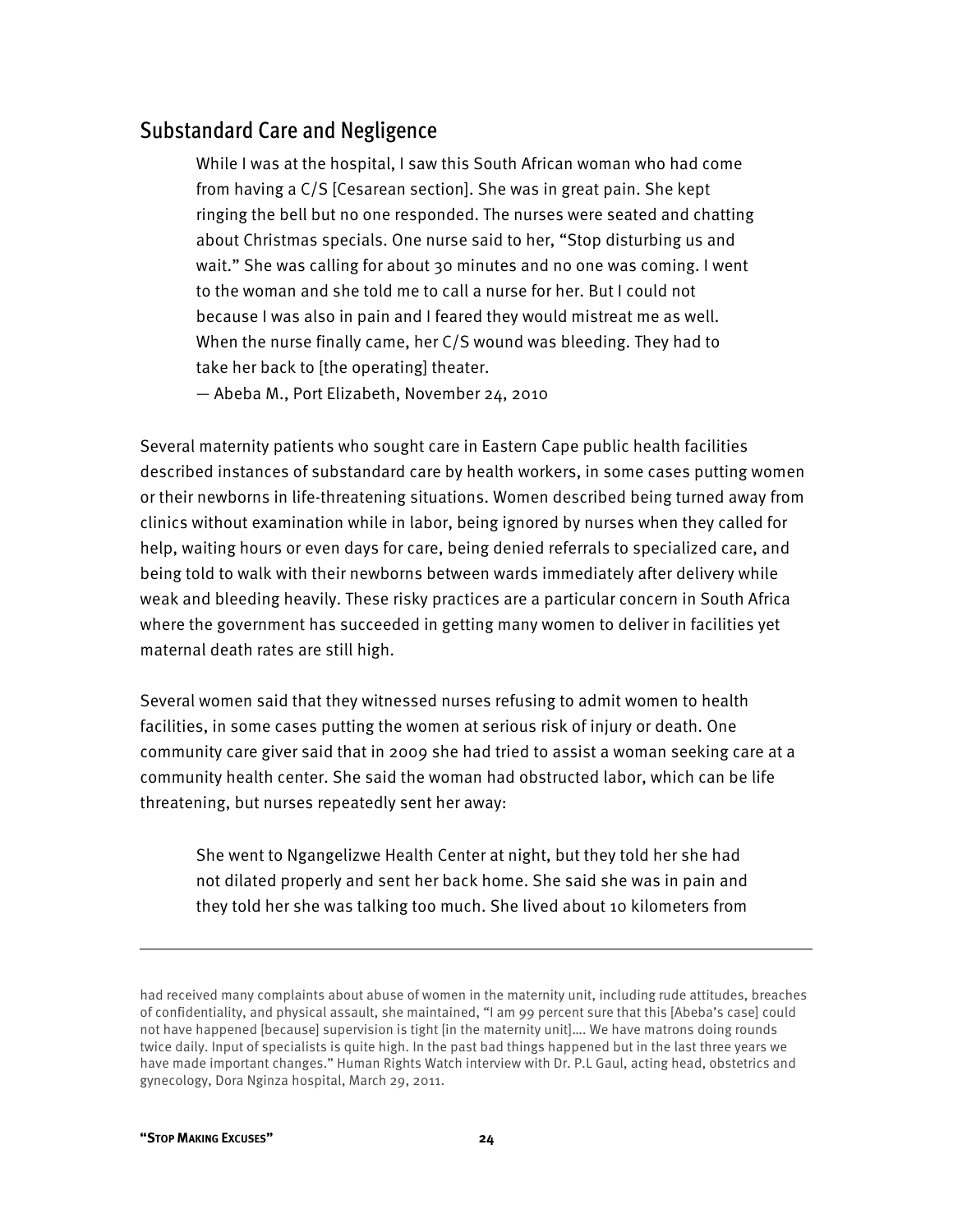the hospital. They were not concerned that it was at night and she lived far [away]. She went back to Ngangelizwe in the morning and they sent her back again without examining her. When she went back in the afternoon, they realized she had problems and referred her to Umtata General Hospital. They did a  $C/S$  because they said the baby was too big.<sup>51</sup>

Another woman described what she witnessed happen to her cousin when she sought delivery care in Amatole district in 2008:

My cousin was rejected twice at [the community health center]. When we went … [the nurses] did not even check her but just said she should come back when she had labor. Because she was in a lot of pain, we borrowed transport money to go to Cecilia Makiwane Hospital where she had a Cesarean section delivery. The doctor complained that she had delayed [and] her old C/S operation [scar] was swollen, and he was worried she may develop further complications. But it is the nurses that delayed us because of their bad attitude. This was her third child. She had had the previous two by Cesarean section as well.<sup>52</sup>

Several women also experienced or witnessed significant delays after being admitted to health facilities, in some cases with grave consequences. One woman described delays in maternity care, related to getting an ambulance for her daughter and how it took a considerable period of time for her to be attended to at a community health center and public hospital in Port Elizabeth. She said that one day in 2008 her pregnant daughter, Fezeka B., complained of severe stomach pains:

We took a private taxi to [the] community health center and went to the maternity unit. On examination, the nurse said the baby was dead. They called an ambulance to transfer [Fezeka] to Dora Nginza Hospital. She was bleeding but they told her to wait at casualty for the ambulance. She waited for about an hour. When the ambulance arrived, she delivered as she was walking to the ambulance and the baby got stuck in her trousers. She told them [EMS staff], "here is the baby," but they said she must get into the ambulance and would be helped at Dora Nginza. The ambulance people did

<sup>51</sup> Human Rights Watch interview with Nontsikelelo L.., O.R. Tambo district, November 3, 2010. 52 Human Rights Watch interview with Zuzwe Y., Amatole district, November 26, 2010.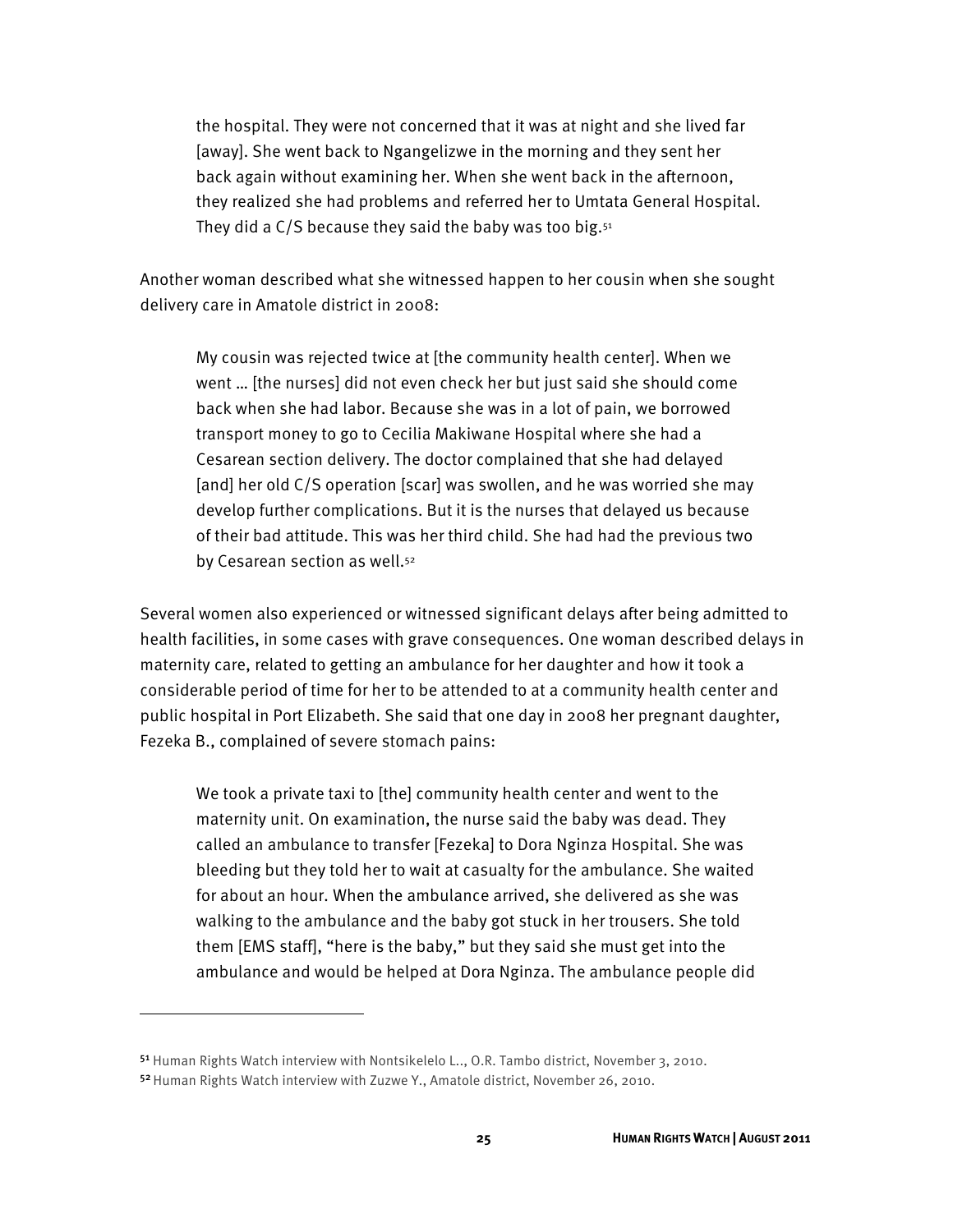not assist her. She got into the ambulance with the baby stuck in her trousers and she was still bleeding. She stayed that way for many hours at Dora Nginza with the dead baby without help.53

In several cases, witnesses told Human Rights Watch that they were convinced that women's positive HIV status contributed to delays. For example, one community care giver said:

I have seen nurses discriminate against pregnant HIV positive women. They take them and put them in one ward and refuse to touch them. I saw them fighting and saying, not me, not me. They don't want to touch her…. And the time is going.54

#### Fezeka B.: Twice failed by the health system

The mother of Fezeka B., whose 20-year-old HIV positive daughter died in 2009 at Dora Nginza hospital after a long delay in receiving care for what appeared to be childbirth complications, said she believed Fezeka's HIV status may have contributed to the delay. She told Human Rights Watch what she witnessed a week after Fezeka delivered a stillborn baby:

One week after Fezeka delivered in 2009, I could see that she was very weak and dizzy. She couldn't walk from her room to the toilet…. On a Monday at 6 p.m. she began complaining of shortness of breath and pain when she breathed. My neighbor called the ambulance but it did not come. We took public transport to Motherwell Community Health Center. They gave her a drip, and referred us to Dora Nginza Hospital. On arrival at Dora Nginza, Fezeka was seen by a doctor who ordered blood tests and x-rays. He told the sister [nurse] to admit her, saying she was critical. A porter came and took us to what looked like an examination room. It was just me and Fezeka in the room. I was wondering why he did not take us to the ward, but I did not ask him. We were taken into the room at about 10 p.m. By 4 a.m. no one had come to see Fezeka although she was very critical. Fezeka was in great pain and she kept asking me to go and call the doctor, but I did not know where the doctor was, and I did not want to leave her alone in that room. A nurse came in at 4 a.m. and just started writing things. She did not even talk to us or ask us anything. The nurse took the blood pressure and said Fezeka's legs were cold,

<sup>53</sup> Human Rights Watch interview with mother of Fezeka B., Port Elizabeth, November 13, 2010. 54 Human Rights Watch interview with Pumeza J., East London, November 17, 2010.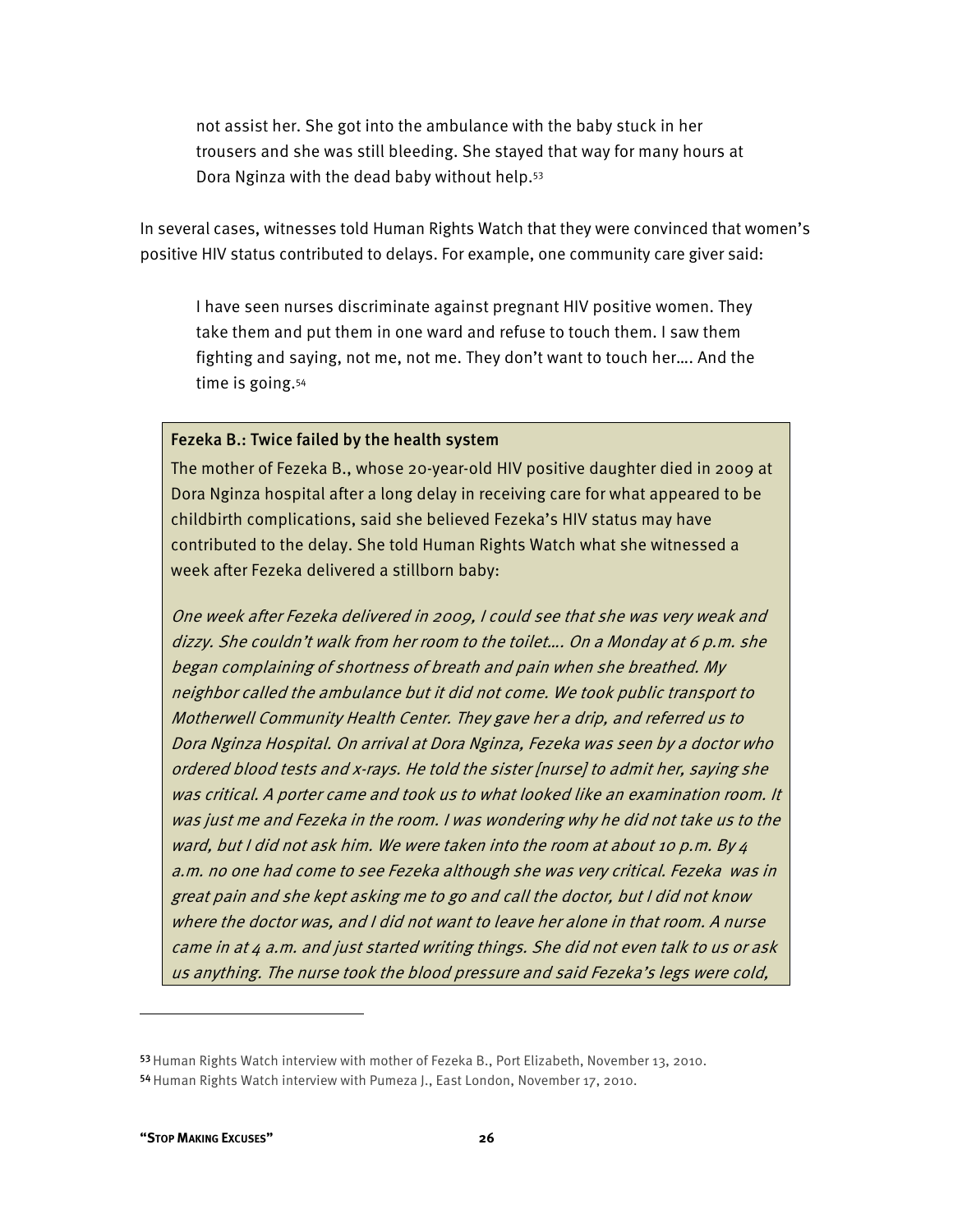and left. Fezeka said she was very tired and wanted to sleep. That was when she died. When Fezeka died, the nurse who had taken her blood pressure called a doctor. It was not the doctor who had seen her earlier. He [the doctor] was so upset and started shouting at the nurse saying the hospital will be in trouble or the nurse would be arrested because Fezeka had been sent to the wrong place. He said the body should be sent back to casualty. This made me very angry because they were trying to cover up their mess. The same porter who had brought us to the wrong room came and took Fezeka's body to casualty…. Even if they knew she would not make it, they should have explained it to her, to us, and tried to help. They never tried. They never at any time explained to me what was wrong. I was never told about the cause of Fezeka's death.

—Human Rights Watch interview with mother of Fezeka B., Port Elizabeth, November 11, 2010

Migrants who experienced delayed care also said they suspected that nurses were reluctant to treat them because they were non-citizens. A migrant man who accompanied a pregnant relative to the hospital when she was bleeding told Human Rights Watch:

We went to the hospital immediately but they took so long to attend to us. They were saying we are foreigners. When finally they examined her, they said the baby was dead. Her baby died because she is a foreigner.<sup>55</sup>

Refugee women also complained that they had to wait longer to be served, and nurses would attend to them last even when they were early at the health facility.

Human Rights Watch has documented in another report barriers to health care by migrants, including refugees and asylum seekers, in South Africa. The report noted that, "The most serious barrier to health care access for asylum seekers, refugees and undocumented migrants is discrimination by individual health care providers … simply for being foreign."56 The report also discusses the potential negative impact of this treatment on the South African health system.57

-

<sup>55</sup> Human Rights Watch interview with Benian A., Port Elizabeth, November 22, 2010.

<sup>56</sup> Human Rights Watch has documented in other research the abuses and discrimination faced by migrants, including refugees and asylum seekers, when seeking health care, and the potential negative impact of this treatment on the South African health system. See Human Rights Watch, No Healing Here: Violence, Discrimination and Barriers to Health for Migrants in South Africa(New York: Human Rights, 2009), p. 5.  $57$  $b$ id.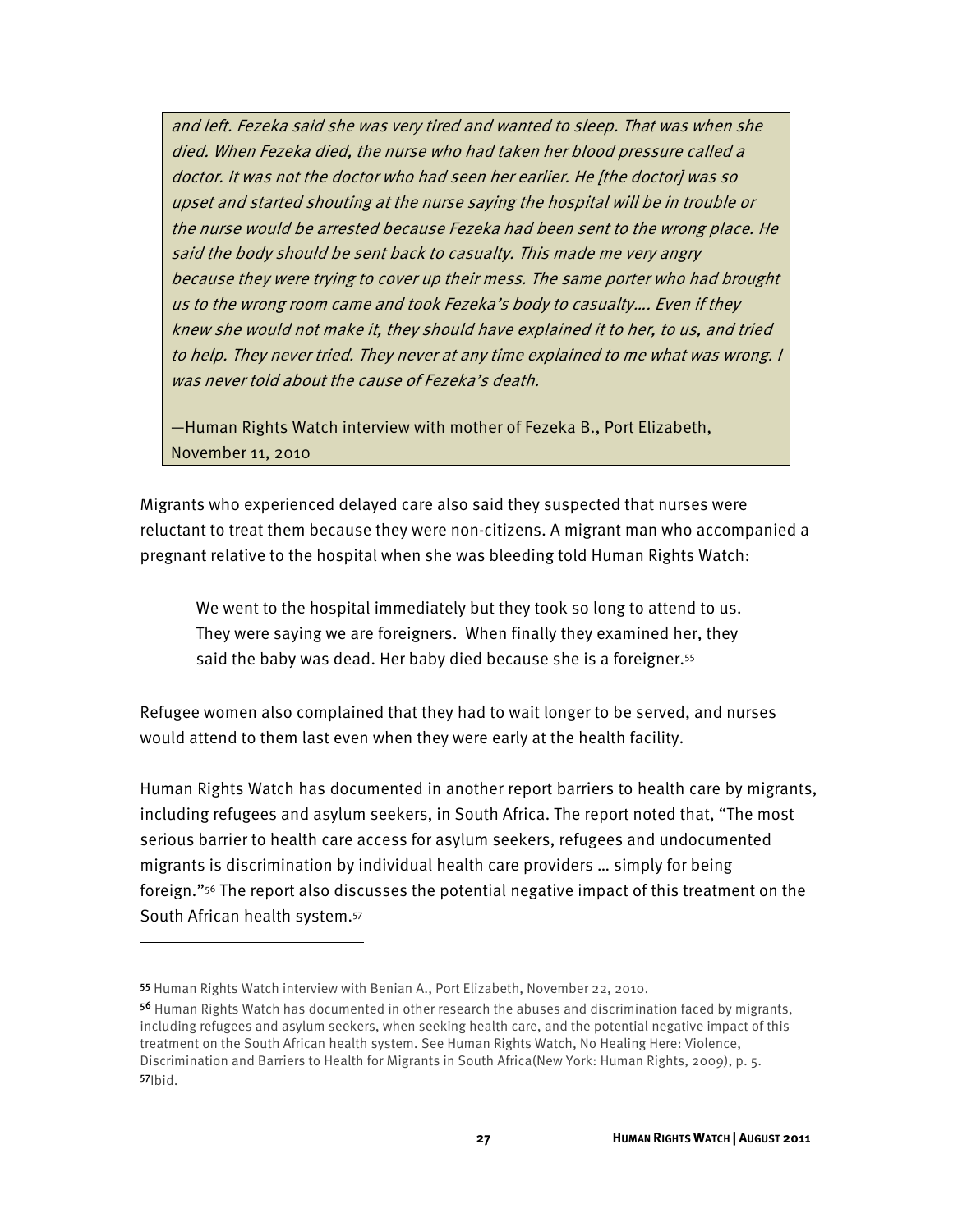Women also complained about nurses or doctors refusing to issue referral letters when the patients felt they needed specialized care for pregnancy or childbirth-related problems. Nomqondiso X. told Human Rights Watch that for more than a year after giving birth she had asked staff at the Ngangelizwe community health center for a referral letter because her Cesarean section wound was causing her extreme abdominal pain, but they refused. She said, "I cannot go direct to the general hospital because I need a referral letter from my clinic here but they have refused to refer me. Nurses say it is ok, I will be well. It is over one year since I gave birth, and they say I will be ok."58

In another case, a community care giver said that nurses at a community health center refused to refer a woman for specialized care when she was bleeding heavily early in her pregnancy. She explained:

In 2007 a neighbor was bleeding. We called the ambulance at about 6 a.m. and it didn't come. We hired a private car and arrived at Ngangelizwe [community health center]. There were two sisters [nurses] busy helping a lady in labor. They said they could not give her a drip because they were busy. We threatened to complain, and that is when they attended to her. They gave her a drug. We had to go back home yet she was bleeding. We asked them to refer her to the general hospital but they refused. When we got home, she became very serious. We took her to a private hospital where she died after two days.59

Women also talked about being discharged inappropriately, and being sent home without pain medication or antibiotics, sometimes after Cesarean births. Aisha B., a refugee woman, said that three days after delivery through Cesarean surgery, she discovered the wound had started opening. Her husband immediately hired a car from a neighbor and took her to Dora Nginza hospital where, she said, "They stitched me and told me to go home the same day." Despite the pain she was in and the danger that her wound could become infected, Aisha said the hospital, "never gave me any pain medication or antibiotics." She said of her experience, "It is not just me. Many Somali women face similar problems.<sup>60</sup>

<sup>58</sup> Human Rights Watch interview with Nomqondiso X., O.R. Tambo district, November 4, 2010. 59 Human Rights Watch interview with Vela K., O.R. Tambo district, November 3, 2010. <sup>60</sup>Human Rights Watch interview with Aisha B., NMM district, November 14, 2010.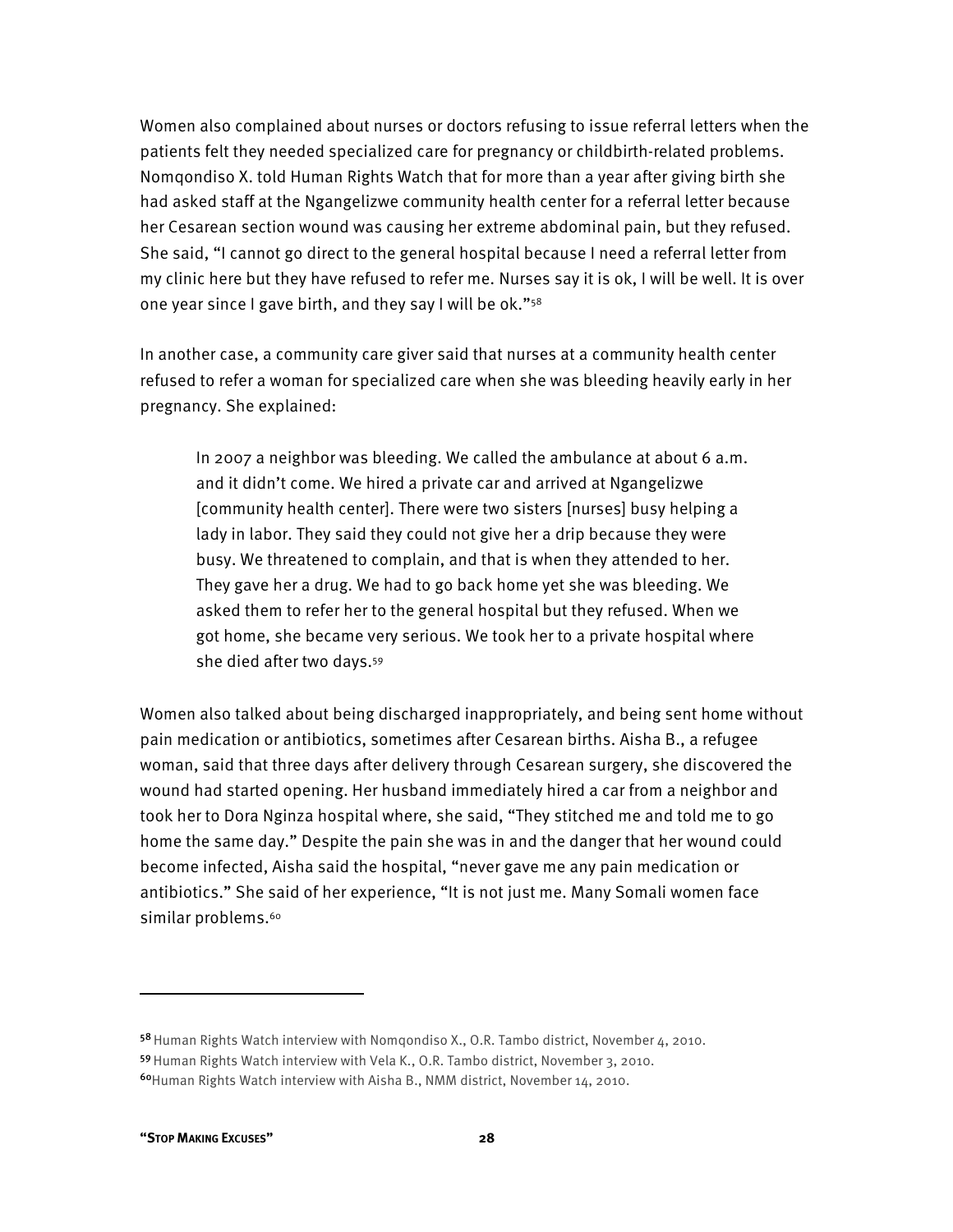Other studies have identified failure to provide adequate pain relief after obstetric procedures. For example, a study that examined barriers to access to priority health services in South Africa, including obstetric care, found that "Between 45 [and] 68 percent of women from the different sites reported that they did not receive sufficient pain relief."61

Several women also described risky health facility practices, including the request that women make their own beds, walk to sluice rooms to collect linen, carrying their newborns and walking between wards sometimes when weak after delivery or Cesarean section surgeries, or leaving women unattended for several hours after delivery. For example, one woman told Human Rights Watch:

I was bleeding so much after delivery. My mum kept calling the nurse to help me and to change my bedding but she ignored her. Later, another nurse came and removed the bedding. I was dizzy and the nurse forced me to stand up so she could change the bed. I fell under the bed and she did not help me. My mum came to help me.<sup>62</sup>

Nonkululeko F. told us about her friend's experience:

1

My friend told me her placenta didn't come out after delivery. The nurses didn't wait for her to deliver the placenta. She was just bleeding. Lots of blood was coming out. They told her to walk to another ward to breastfeed. She collapsed and fainted on the way to the other ward. Another patient helped her.<sup>63</sup>

Some women said health facility cleaners shouted at them for "messing up" when they bled on the floor, and some cleaners or nurses ordered women to clean up their own blood. A woman who gave birth in O.R. Tambo district in 2009 told Human Rights Watch:

<sup>61</sup>Quoted in Duane Blaauw and Loveday Penn-Kekana, "Maternal Health," p. 18. The study also made similar findings to those discussed in this report. it notes that during facility observations, " it was clear that there were times that health care workers were very busy, but there were also times when health care workers sat around chatting seemingly unconcerned with patient care. Problems in communication between patients and providers were observed, with patients often not understanding what was happening or why. It was also noted that some women were left alone, scared, in pain and uncared for. At one site, problems with the referral criteria and relationships between clinics and hospitals resulted in patients suffering due to health care workers' frustrations with their colleagues in other facilities. Ibid.

<sup>62</sup> Human Rights Watch interview with Mandisa P., O.R. Tambo district, November 3, 2010

<sup>63</sup> Human Rights Watch interview with Nonkulelo F., NMM district, November 11, 2010.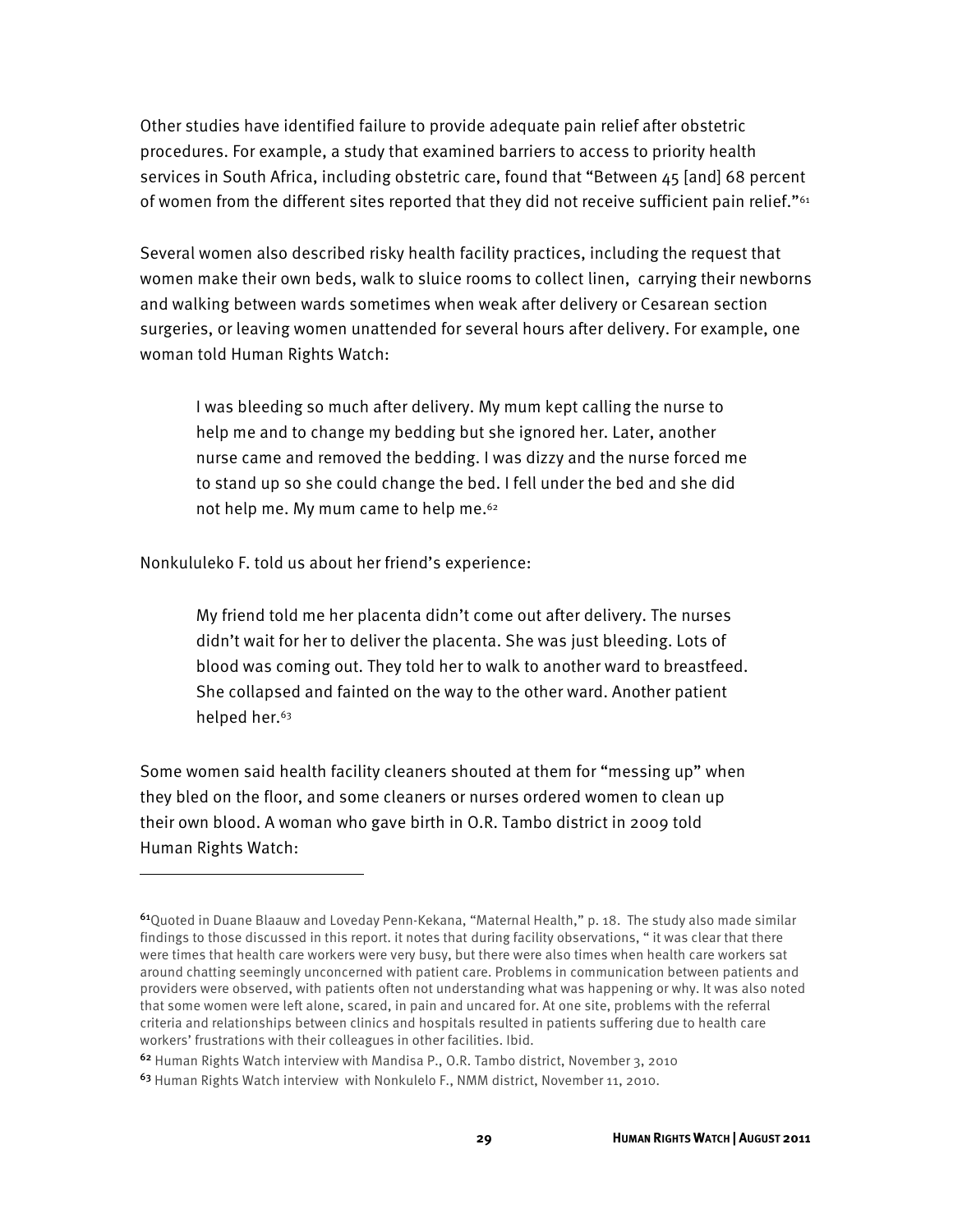The cleaner shouted at me saying I am making the floor dirty by bleeding all over, and told me to wipe the blood off the floor…. You cannot even rest after delivery. The nurses and cleaners said we have to keep going to the toilet so that we don't mess up the bedding.<sup>64</sup>

The National Committee on Confidential Enquiries into Maternal deaths reported instances of women being left unobserved for long periods of time in a large number of maternal deaths they had reviewed, noting in some cases lack of monitoring of women with serious complications for up to five hours.<sup> $65$ </sup> They recorded a number of instances where women were found dead in their beds with no indication that they had been monitored after birth. In one case, they suspected a woman who died after a Cesarean section had not been observed for about 16 hours.66

#### Poor Communication with Patients; Problems with Informed Consent

South Africa's National Health Act requires that health care providers inform health users of their health status in a language the user understands and in a manner which takes into account the user's level of literacy.<sup>67</sup> It also provides that, except in limited circumstances, medical interventions should not be undertaken without the patient's informed consent.68 The Eastern Cape Provincial Health Act includes similar provisions.<sup>69</sup>

However, many women told Human Rights Watch that health workers failed to inform them about issues central to their obstetric care, including failing to obtain informed consent from women before Cesarean surgery. Some families of women or newborns who died, or women who had stillbirths, said they were left with little or no information about what caused the deaths. These failures in communication can lead to a delay in diagnosis and treatment and in turn to increased morbidity and mortality. They also may contribute to unnecessary psychological suffering in women, and can drive women away from seeking care.

Nadifa A. said she started bleeding heavily in July 2010, at three months pregnant, and went to Dora Nginza hospital, where she became unconscious and miscarried. She said: "A nurse came to me and said, 'you had a miscarriage and we have given you a drip so you

-

**"STOP MAKING EXCUSES" 30** 

<sup>64</sup>Human Rights Watch interview with Nomgcobo T., O.R. Tambo district, November 3, 2010.

<sup>65</sup> See NCCEMD, "Saving Mothers 2005-2007," pp. 57, 86, 89, and 88.

<sup>66</sup>"Ibid., p. 164.

<sup>67</sup> NHA, art. 6.

<sup>68</sup>Ibid., art. 7.

<sup>69</sup> Eastern Cape PHA, art. 16.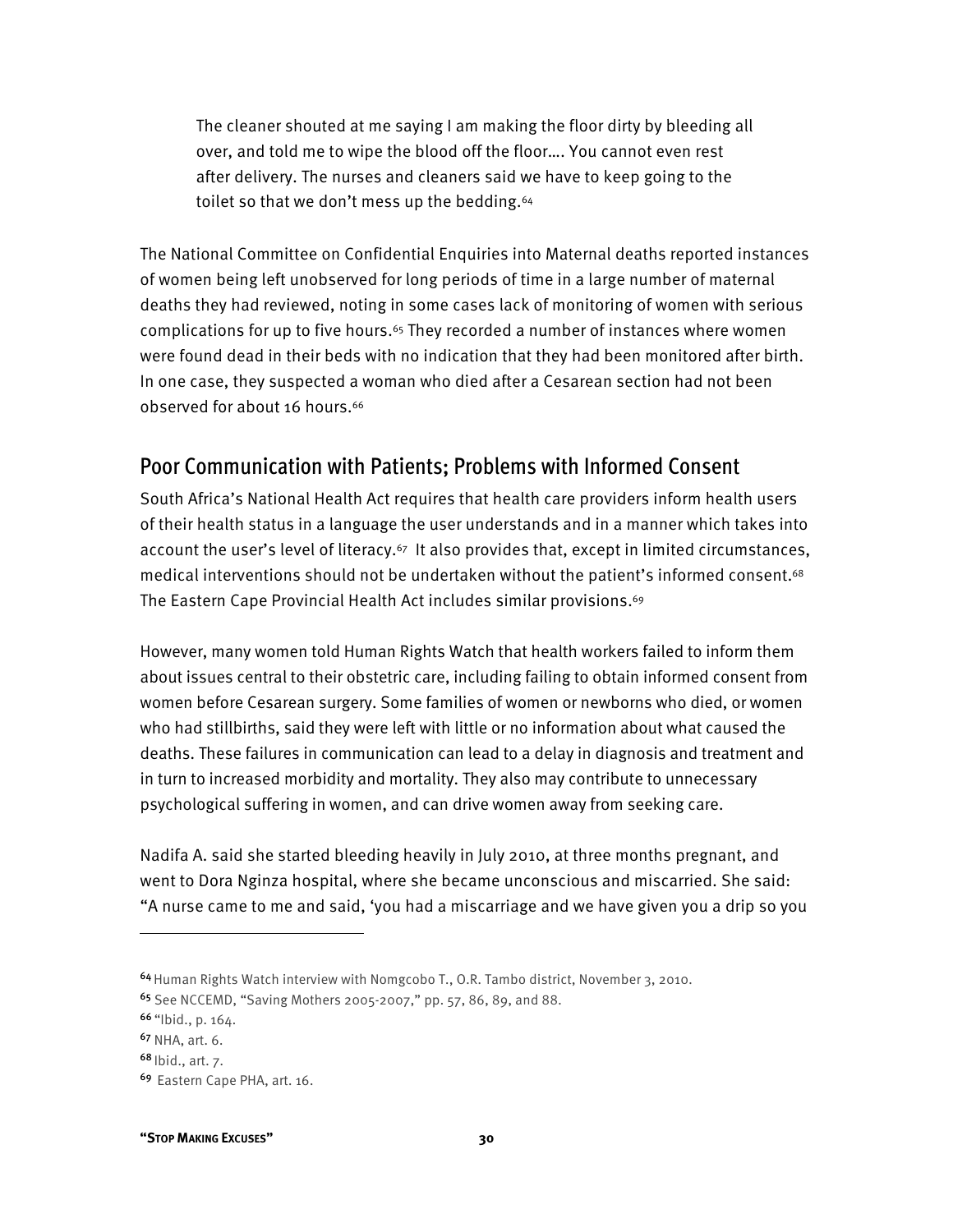can go home.' There was no further explanation. She just said I could go home."70 Xola T. told Human Rights Watch about her newborn dying shortly after delivery at Dora Nginza Hospital in 2008, and receiving no information about the cause of death. She said:

I delivered a baby boy. After delivery the baby was crying. The doctor did not clean the baby. He cut the cord, wrapped the baby in a small piece of linen, and put him on something next to me…. The doctor came back 20 to 30 minutes later and said the baby was dead. I asked the doctor why the baby had died and he had cried after birth, and he didn't say anything. I never got further explanation from the hospital.71

Some women told Human Rights Watch how poor, or lack of, communication from ambulance dispatchers resulted in women not being able to deliver in a health facility. Nomzamo R., a community care giver said: "I called the ambulance for a patient. They said they will come and never came. They never called to say they were not coming."72 More than three dozen women told Human Rights Watch that when they were in labor they called ambulances, were told one would come, and waited for hours to no avail. Several women said they ended up giving birth at home because the ambulance never arrived, and the dispatcher never informed them that it was not coming.73

A senior government official at the National Department of Health acknowledged that poor communication with patients happens not just in Eastern Cape, but across the country. He told Human Rights Watch:

 Miscommunication and lack of communication is a big problem in the Department [of Health]. We receive many complaints from women who lost babies and were not informed about the cause of death. That is the most common complaint we receive.74

<sup>7</sup>º Human Rights Watch interview with Nadifa A., Port Elizabeth, November 24, 2010.

<sup>71</sup> Human Rights Watch interview with Xola T., Port Elizabeth, November 13, 2010.

<sup>72</sup> Human Rights Watch interview with Nomzamo R., East London, November 11, 2010.

<sup>73</sup> Human Rights Watch group interview with women and community care givers, O.R. Tambo district, November 2, 201o; Human Rights Watch a group interview with women, Amatole district, November 17, 201o; and Human Rights Watch group interview with women and community care givers, NMM district, November 23, 201o.

<sup>74</sup> Human Rights Watch interview with Dr. Louis Claassens, director, Quality Assurance Directorate, National Department of Health, Pretoria, April 6, 2011.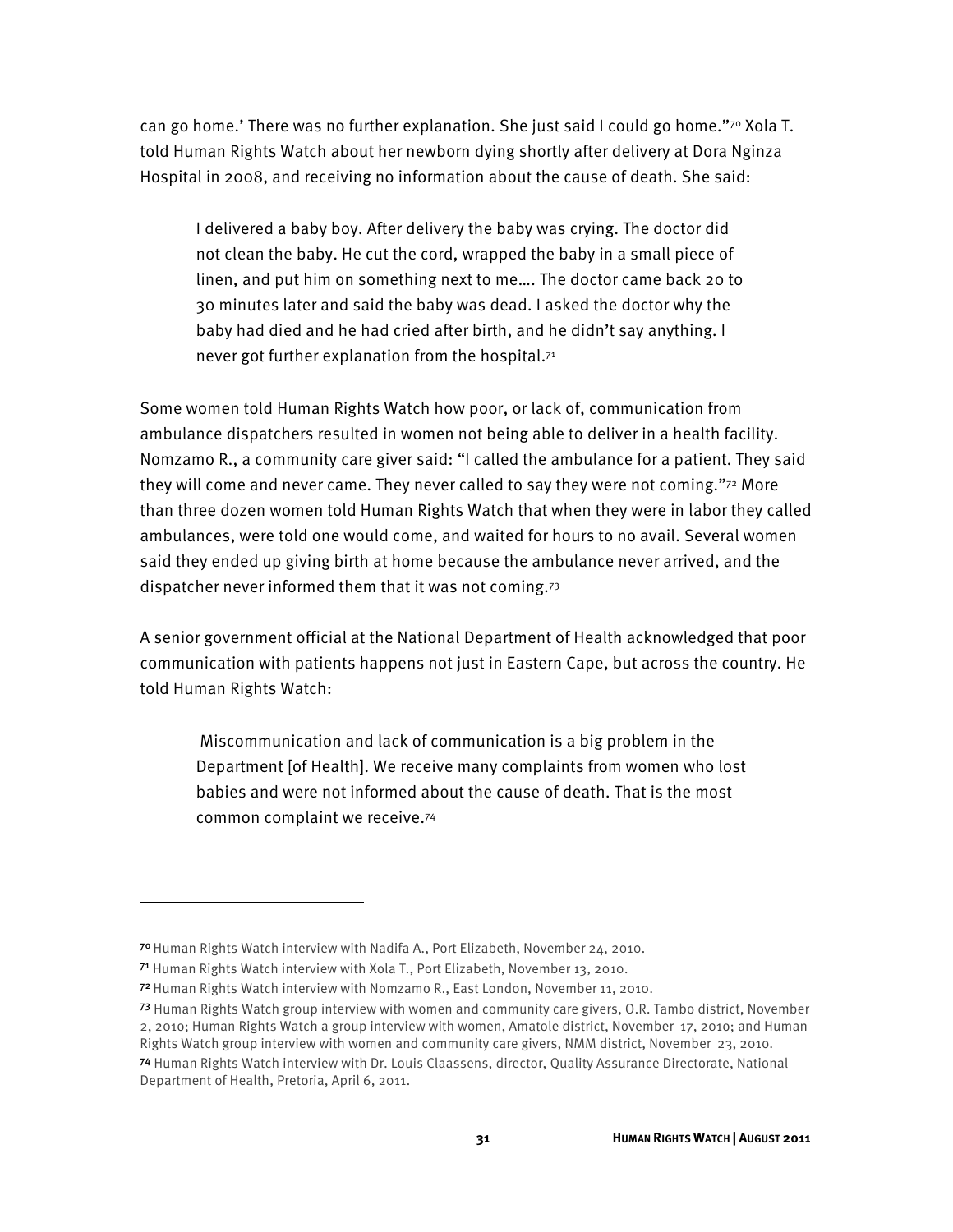Migrant women who were not native English or IsiXhosa speakers said that when they sought maternity services in Eastern Cape health facilities, health workers made little effort to communicate with them and interpreters were not available. As a result, women said they found it difficult to navigate hospital procedures—and this sometimes contributed to delays in getting care—and had little information about their health condition.

The Eastern Cape Department of Health does not employ interpreters for health facilities. Patients requiring interpretation must find their own solution, but migrant women told Human Rights Watch that it is hard to find people willing to spend the hours it takes to wait for health services, and one said that even when she arranged for someone to interpret, the hospital guard tried to deny her interpreter entry. Ayan A. said that when she went into labor in August 2009, her aunt accompanied her to the hospital because she could not speak English. When they arrived at Dora Nginza hospital, the guard said her aunt could not enter. "It was difficult for me to get around the hospital because I don't know English. I was looking lost and confused, but no one came to assist me. I just sat and hoped my aunt would come," she said. Her aunt did manage to get in, but only after she bought "cold drink" for the security guard, a term used to describe having to pay a bribe. A hospital official at Dora Nginza told Human Rights Watch that family or friends are supposed to be allowed entry to interpret for women receiving maternity services.

Some women said poor communication by health workers, sometimes due to language barriers, resulted in situations where the women had too little information to know whether to consent to procedures. In four cases, refugee women said they felt pressured into Cesarean sections without actually being in a position to provide informed consent. Aasiya H. told Human Rights Watch:

In August this year [2010], I went into labor and was admitted at Dora Nginza Hospital. When the baby was near, they said I needed a Cesarean section instead of normal delivery. They didn't tell me why they wanted to operate on me, but they did. Now I am still sick. I get pain because of the operation.75

Amina A. also said that in May 2008 a doctor told her she needed a Cesarean section, without explanation. Amina spoke little English and told us that she had difficulties

<sup>75</sup> Human Rights Watch interview with Aasiya H., Port Elizabeth, November 14, 2010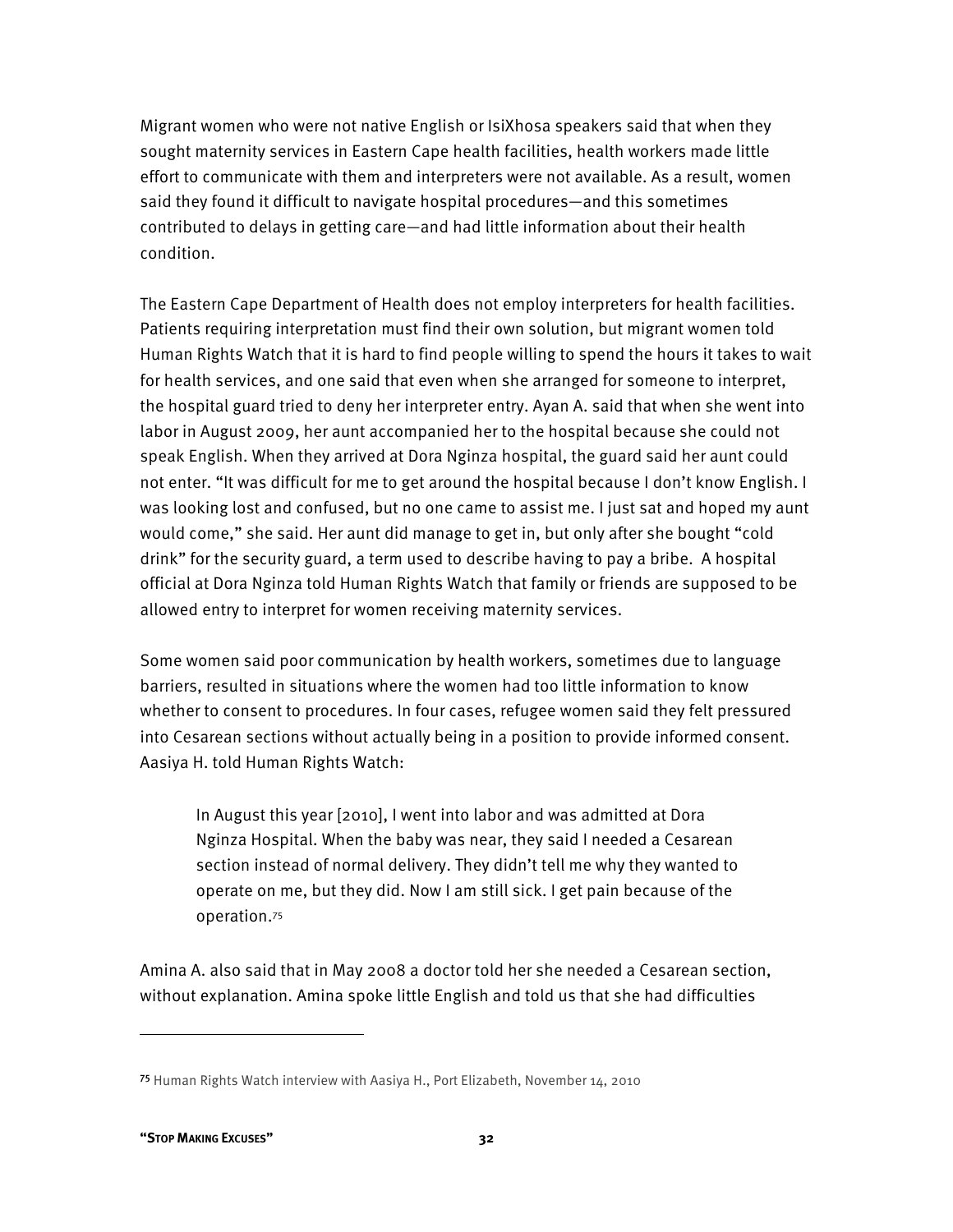understanding the little explanation the doctor provided. Amina said she refused until the doctor told her, "If you don't accept to have a Cesarean right now, no one will help you if you have problems later."76

Human Rights Watch spoke to three managers at two district hospital maternity units who agreed that they face major challenges communicating with migrant women due to language barriers, and expressed the need for interpreters.<sup>77</sup> Dr. P.L Gaul, acting head of the department of obstetrics and gynecology at Dora Nginza hospital, said that the hospital allows spouses to accompany women in labor into the hospital but not into the labor ward because women share delivery rooms and this would compromise other patients' privacy. She added that the hospital has volunteers who are trained to assist women through labor. Dr. Gaul also told Human Rights Watch that due to cultural beliefs that associate Caesarean birth with maternal death or morbidity, the hospital faces particular challenges with Somali women who require Cesarean section delivery. She said the hospital is continually training nurses and reminding them of the importance of obtaining informed consent, including from patients with language barriers, because "we have suffered [through legal suits] in the past when documentation was faulty."78

### Physical and Verbal Abuse

 $\overline{a}$ 

Physical and verbal abuse at the hands of health workers by women seeking maternity care was reported by more than half of the women interviewed by Human Rights Watch, all of whom sought care or accompanied women seeking care in public health facilities in Eastern Cape over the past five years. At least 30 women told Human Rights Watch that nurses pinched, slapped, and handled them roughly during labor. One woman who gave birth at a health facility in O.R. Tambo district showed Human Rights Watch a scar on her thigh as a result of a nurse using "a pair of scissors to make me open my legs when I was in labor."79 Another woman who gave birth in Amatole district said that she was "beaten [by a nurse] with a ruler and slapped on the face" at a community health center in 2009.<sup>80</sup>

<sup>76</sup> Human Rights Watch interview with Amina A., Port Elizabeth, November 14, 2010.

<sup>77</sup>Human Rights Watch interview with Dr. P.L Gaul, acting head, obstetrics and gynecology, Dora Nginza hospital, March 29, 2011; and with P. L. Sompeta , operational manager, maternity unit and N. R. Manjcotuyula, operational manager, puerpurium, Umtata General Hospital, March 23, 2011.  $78$  Ibid.

<sup>79</sup> Human Rights Watch interview with Vela R., O.R. Tambo district, November 3, 2010.

<sup>80</sup> Human Rights Watch interview with Nosine M., Amatole district, November 17, 2010.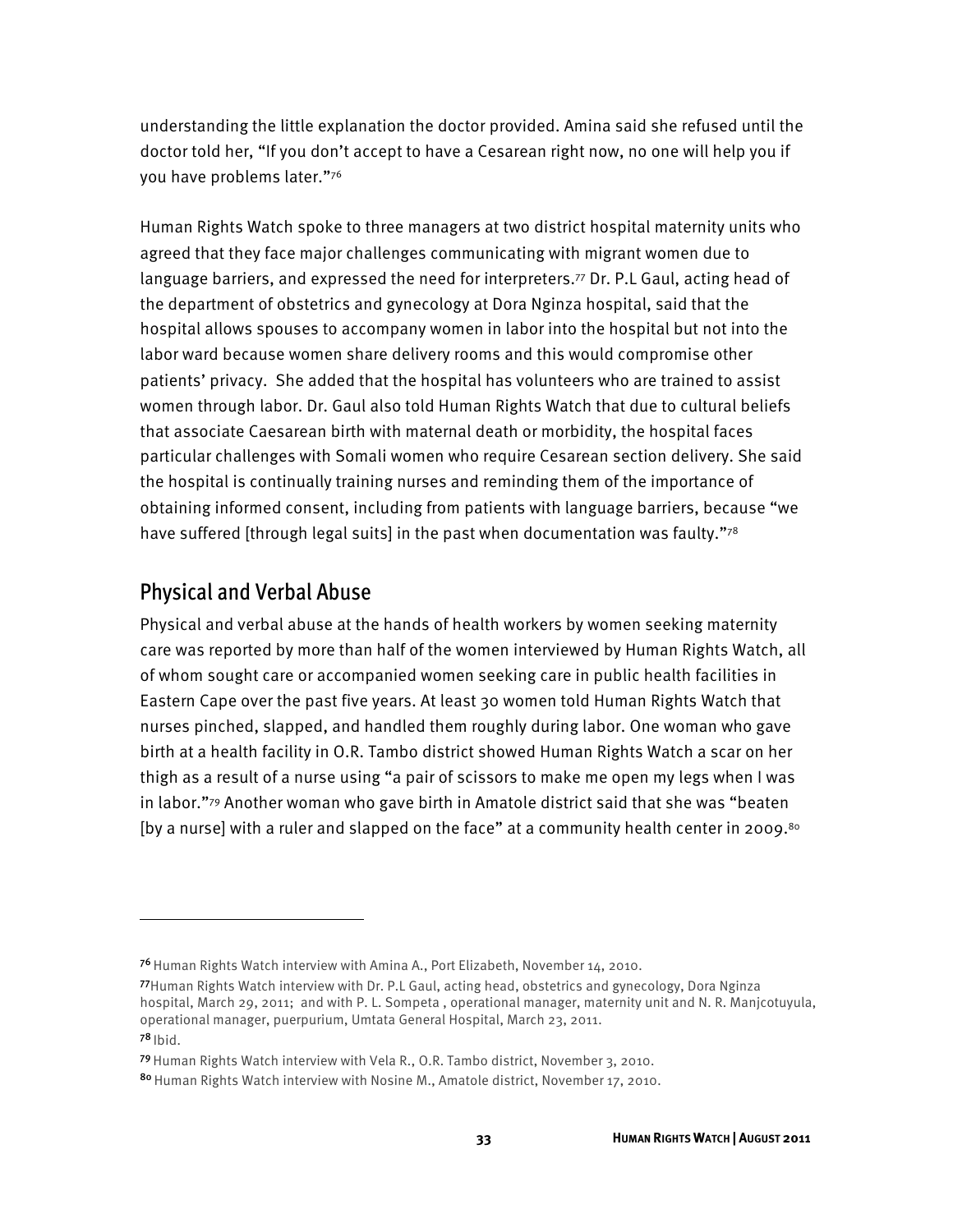Far more women—at least three quarters of the 157 women interviewed—told Human Rights Watch that health personnel verbally abused them or women they had accompanied. Some women experienced both physical and verbal abuse. For example, a 20-year-old woman said that when she was in labor at a community health center in O.R. Tambo district in 2010, "The nurse pinched me really hard on the thighs as she was abusing me. She told me, 'it was very good when you were making the baby. Open up."<sup>81</sup>

Women said they had experienced or witnessed nurses verbally lash out at patients who told nurses they were having labor pains or who pleaded for assistance when they thought they were about to deliver. Several women said nurses told them to "shut up," or said "you think you are too clever," or asked "are you a doctor to know you are in labor?"<sup>82</sup> As with the 20-year-old in O. R. Tambo district, other women also experienced nurses making snide statements about women having enjoyed sex when they conceived, and so having "no right" to complain about pain during labor. One woman explained what she witnessed at the district hospital in NMM district in 2009:

I had gone to deliver at Dora Nginza Hospital in 2008. There was a lady in labor, but the nurse told her she was pretending. She called the nurse and said, "I am in pain," but the nurse shouted at her to be quiet, saying, "When you were making the baby you enjoyed, so don't come and scream here." She told her to keep walking so that the baby could come quickly. The baby nearly fell while she was walking. The nurse again shouted at her telling her she wanted to kill her baby.<sup>83</sup>

Several women living with HIV, said nurses publicly ridiculed them for becoming pregnant. One woman said a nurse criticized her for being HIV positive and not having used condoms. "I was in labor and in pain but the nurse abused me about my status saying, 'you are positive and did not use condoms.' And people are listening. It is very humiliating."84

Migrant and refugee women who sought maternity care told Human Rights Watch how health personnel were verbally abusive with them, including by calling them derogatory names such as kwerekwere (a slur meaning foreigner). Two nurses working at Dora Nginza

-

<sup>81</sup> Human Rights Watch interview with Nonkosazana C., Amatole district, November 17, 2010. 82 Human Rights Watch group interview with women and care givers. Amatole district, November 17, 2010;

Human Rights Watch group interview with women and care givers, O.R. Tambo district, November 2, 2010. 83 Human Rights Watch interview with Nomsa D., NMM district, November 16, 2010.

<sup>84</sup> Human Rights Watch interview with Nomgondiso G., O.R Tambo district, November 16, 2010.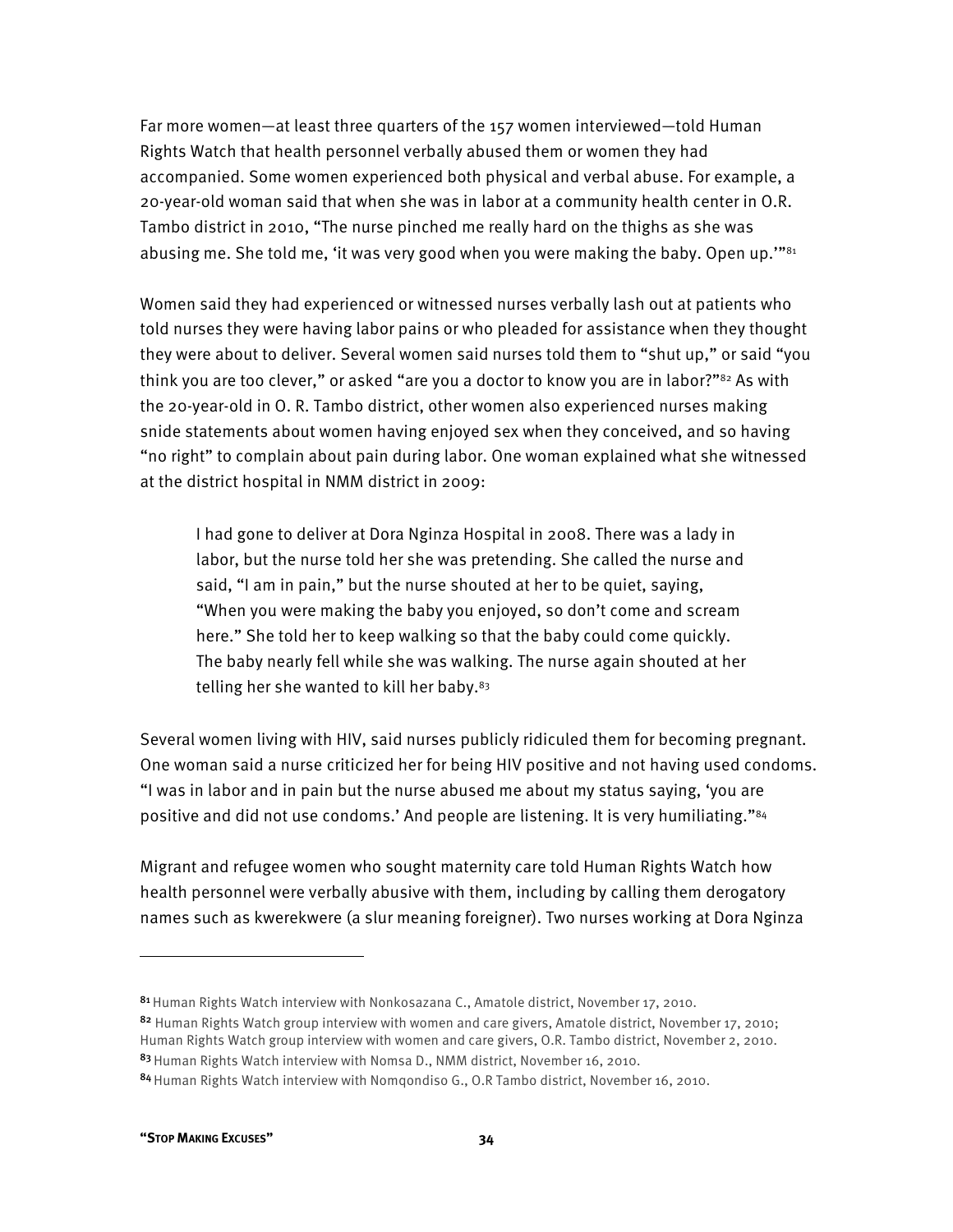Hospital interviewed by Human Rights Watch shared their views about migrant patients, calling them "arrogant and lazy."85

Araya Y., a Somali migrant who experienced verbal abuse and a four-hour delay in care at Dora Nginza hospital told Human Rights Watch:

In July this year [2010], I had gone to Dora Nginza Hospital to give birth. The nurse spoke to me disrespectfully. She called me "kwerekwere." No one came to see me for more than four hours and I was in pain. I feared I may die there. I left the hospital. The Somali community contributed money and I went to [a] private hospital. Here I got help and was treated with respect.<sup>86</sup>

Some women also told Human Rights Watch that other health personnel made rude, insulting, or abusive remarks. For example, several women said that ambulance dispatch personnel made inappropriate comments when they had called for emergency transport for maternity care. One woman said an ambulance dispatcher asked her, "[W]hy don't you get your own transport instead of pressurizing us?"<sup>87</sup> Another woman said a dispatcher told her, "You are calling and it's not an hour yet. Why are you getting pregnant if you can't afford to go to hospital on your own?"88

### Services in Exchange for "Gifts" or Bribes

 $\overline{a}$ 

Refugee women—and some health workers—told Human Rights Watch that some workers in health facilities withheld or delayed maternity services until patients or their families produced "gifts," and in some cases the workers directly asked for "cold drink" money (the local term for bribes). Some patients believed that health workers would not provide care without bribes.

Afraxo D. said that when she was at a public hospital in NMM district in 2008 for maternity care, "The nurses were asking for money. They ask for 'cold drink' money or that you buy them KFC [Kentucky Fried Chicken] before they can help you."89 Another woman said nurses demanded money in exchange for medication:

<sup>85</sup> Human Rights Watch separate interviews with two nurses (who requested anonymity) working at Dora Nginza Hospital maternity unit, November 24, 2010.

<sup>86</sup> Human Rights Watch interview Araya Y., Port Elizabeth, November 14, 2010.

<sup>87</sup> Human Rights Watch interview with Nombasa P., Port Elizabeth, November 14, 2010.

<sup>88</sup> Human Rights Watch interview with Nokuthula D., Port Elizabeth, November 11, 2010.

<sup>89</sup> Human Rights Watch interview with Afraxo D., Port Elizabeth, November 23, 2010.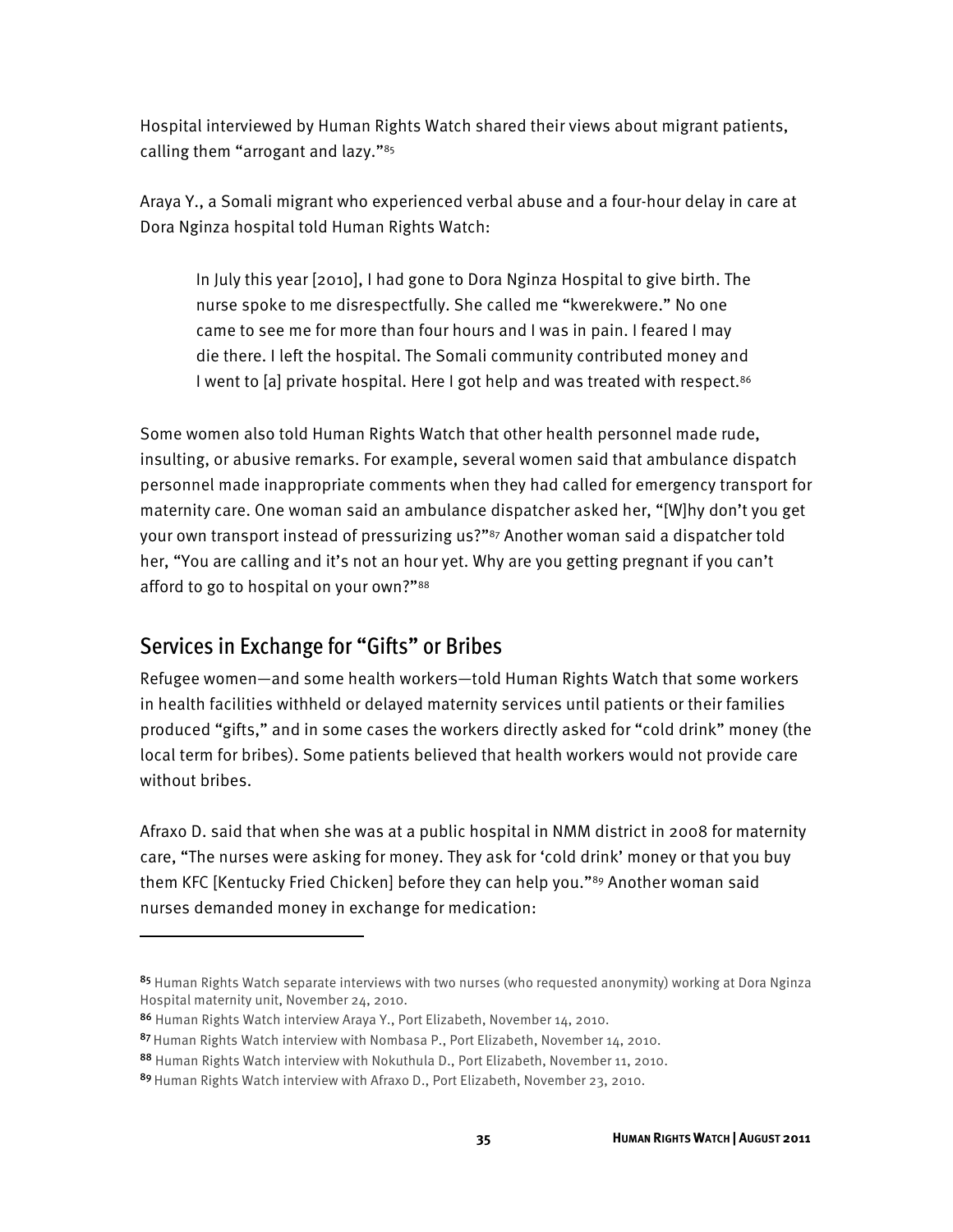I was admitted … for Cesarean delivery in 2008. I was ordered [by the nurses] to call my husband to bring money so that I can be given medication. I called him, he did not bring money but he brought the KFC and that is when I got medicine. He bought lunch for three nurses.<sup>90</sup>

Several women said receptionists or watchmen at health facilities in Eastern Cape had demanded money before they would let them enter. Aziza I., said, "When we [Somalis] go to the hospital to open a file, the receptionist asks for 'cool drink,' otherwise she will not help us," and said this had happened to her personally when she sought care at health facilities in NMM district.91 Another woman remarked, "When I visited a sick person at the hospital, a security man asked for money so that he can let me in."92

An official at Dora Nginza hospital said she was "99 percent sure" that bribery was not happening in that facility.93 However, three midwives working in the Dora Nginza maternity unit admitted to Human Rights Watch that nurses accept money or lunch offers, especially from migrants, and even called it "bribery."94

### Impact of Abuses

Abuse of maternity patients in health facilities can have indelible psychological effect, and discourage women from seeking care. Human Rights Watch interviewed women who said they had delayed or failed to go to hospital for maternity care for fear of being abused. A woman living with HIV who delivered at home with near-fatal consequences said:

I gave birth at home. I had heard about another lady who gave birth in the hospital and she did not get help. She was beaten and abused a lot so I am very scared of giving birth in the hospital. I hear the nurses are very rude and they are too rough and slap people. My uncle advised me to call the ambulance when labor started but I did not want to go to the hospital. I was scared of how I would be treated. After giving birth I developed serious problems. I was bleeding too much and I couldn't breathe properly. Luckily

1

<sup>90</sup> Human Rights Watch interview with Dhuuxo F., Port Elizabeth, November 23, 2010.

<sup>91</sup>Human Rights Watch interview with Aziza I., Port Elizabeth, November 23, 2010.

<sup>92</sup> Human Rights Watch interview with Halgan B., Port Elizabeth, November 23, 2010.

<sup>93</sup> Human Rights Watch interview with Dr. P.L Gaul, acting head, obstetrics and gynecology, Dora Nginza Hospital, March 29, 2011.

<sup>94</sup> Human Rights Watch separate interviews with three nurses (who requested anonymity), November 23, 2010.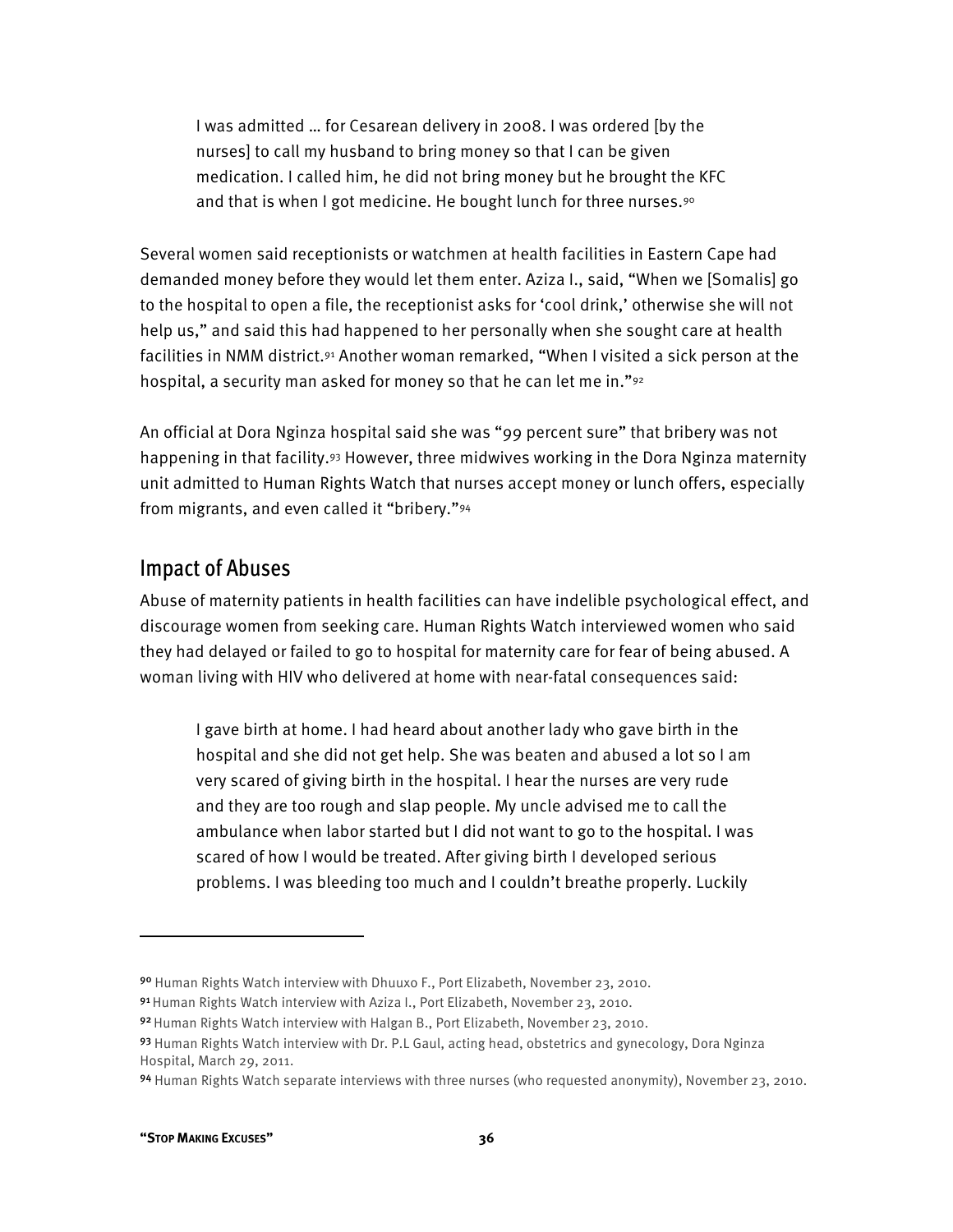the HIV treatment center took me to hospital, and eventually I got treated. I had a clot in my lung.95

A woman who said she was mistreated at a district hospital in NMM district said:

In 2009, I gave birth at Dora Ngiza. The nurses were shouting and pinching us on the thighs telling us to open up. After delivery, I was feeling very weak but the nurse told me to leave the bed [and to] carry the child to another ward. She was very rude and said I was lazy. After this experience I told myself I will never again go to government hospitals. If I have no money to go to a private hospital, I will deliver at home.96

A woman who runs a private maternity home in Amatole district narrated the story of a woman from the local community who refused to be referred to a public hospital although she was bleeding heavily after delivery, for fear that she would be neglected:

A woman delivered here last week and later started bleeding badly. I wanted to take her to Nomphumelelo [hospital] because she was [in] serious [condition] and I felt she needed a doctor to see her. But she refused. She said, "They will leave me to die." She was bleeding and had started getting dizzy, but she wanted to be taken home. She said there is no care at the hospital.97

### Health Worker and Government Response

 $\overline{a}$ 

Most nurses, facility managers, and government officials interviewed by Human Rights Watch acknowledged that negative attitudes by health workers are widespread, and that health workers sometimes abuse patients. For example, a senior government official at the national DOH told Human Rights Watch: "We cannot say that these things are not happening; we know they are."<sup>98</sup> Some justified this behavior by arguing that it was necessary to make women comply with birth procedures—adding that some women appreciated this treatment after delivery because they had feared being in labor—while

<sup>95</sup> Human Rights Watch interview with Khensani M., Amatole district, November 19, 2010.

<sup>96</sup>Human Rights Watch interview with Salenta B., NMM district, November 3, 2010.

<sup>97</sup> Human Rights Watch interview with Karen Nomzamo, manager of Busfare Babies, Amatole district, November 19, 2010.

<sup>98</sup> Human Rights Watch phone interview with Dr. Yogan Pillay, deputy director-general" strategic health programs, April 17, 2011.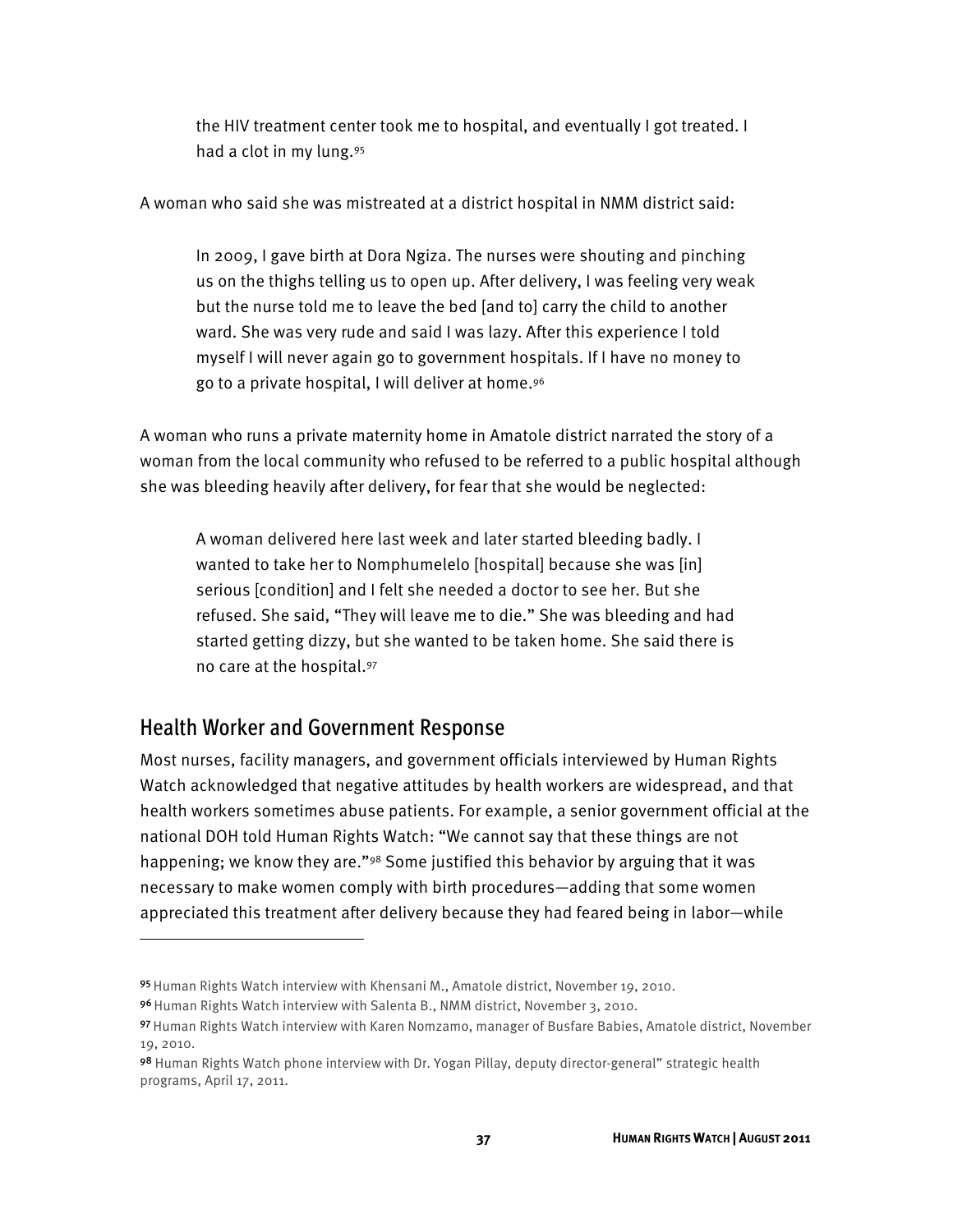others said it was rare, and occurred just with "a few rotten apples."99 For example, a district manager remarked, "I was in [medical] practice and I can tell you nurses are sometimes forced by circumstances to be harsh. When in the labor ward your objective is a healthy baby and a healthy mother. Even when you are shouting, your objective is that."<sup>100</sup>

A manager of a maternity unit at a hospital in O.R. Tambo district told Human Rights Watch about a nurse who had abused a patient in August 2009. The nurse was punished suspended for three months without pay—but the manager tried to explain the nurse's behavior by claiming that they were very busy and understaffed at the time: "The nurse asked the client about her HIV status and an argument ensued. The sister slapped the client. It was a busy time and we had gross shortage of staff on that day. We had many complicated cases and were preparing women for theater. So everybody was stressed."101

None of the health workers admitted to Human Rights Watch that they personally mistreated patients, but one midwife at a district hospital said that she found it necessary to "discipline" women in labor wards to get them to comply with orders,<sup>102</sup> while another one at a community health center said, "These days we do not pinch, but truly speaking you cannot get soft in the labor ward because women don't do what they are told to do."<sup>103</sup> A manager at a district hospital maternity unit made similar comments: "We don't shout and beat but we raise the voice because of the pressure of the baby. Women don't cooperate. You have to be firm for the sake of the baby. They close the legs even when the baby is coming out."104

<sup>99</sup> Human Rights Watch interviews with T. Lunika, quality assurance manager, E. Putta, manager, maternal, women and child health, Dr. B. Noruka, chief executive officer, Amatole Health District Office, East London, April 1, 2011; P. Khumalo, quality assurance manager, NMM health district office, March 29, 2011; V. Gumbi, member of the quality assurance committee, Mhlakulo Community Health Center, O.R. Tambo district, March 23, 2011; three midwives at MalizoMphehle Memorial Hospital, November 2, 2010; Dr. P.L Gaul, acting head, obstetrics and gynecology, Dora Nginza hospital, March 29, 2011; and P. L. Sompeta , operational manager, maternity unit and N. R. Manjcotuyula, operational manager, puerpurium, Umtata General Hospital, March 23, 2011; Dr. Yogan Pillay, Deputy Director-General Deputy Director-General: Strategic Health Programmes, Prof. Eddie Mhlanga, head, Maternal, Child and Women's Health Directorate, April 29, 2011.

<sup>100</sup>Human Rights Watch interview with Dr. B.S. Noruka, chief executive officer, Amatole District Health Office, April 1, 2011.

<sup>101</sup> Human Rights Watch interview with P. L. Sompeta, operational manager, maternity unit, Umtata General Hospital, March 23, 2011.

<sup>102</sup> Human Rights Watch interview with three midwives at MalizoMphehle Memorial Hospital, November 2, 2010.

<sup>&</sup>lt;sup>103</sup> Human Rights Watch group interview with nurses, Ngangelizwe Community Health Center, O.R. Tambo district, March 25, 2010.

<sup>104</sup> Human Rights Watch interview with P. L. Sompeta, operational manager, maternity unit, Umtata General Hospital, March 23, 2011.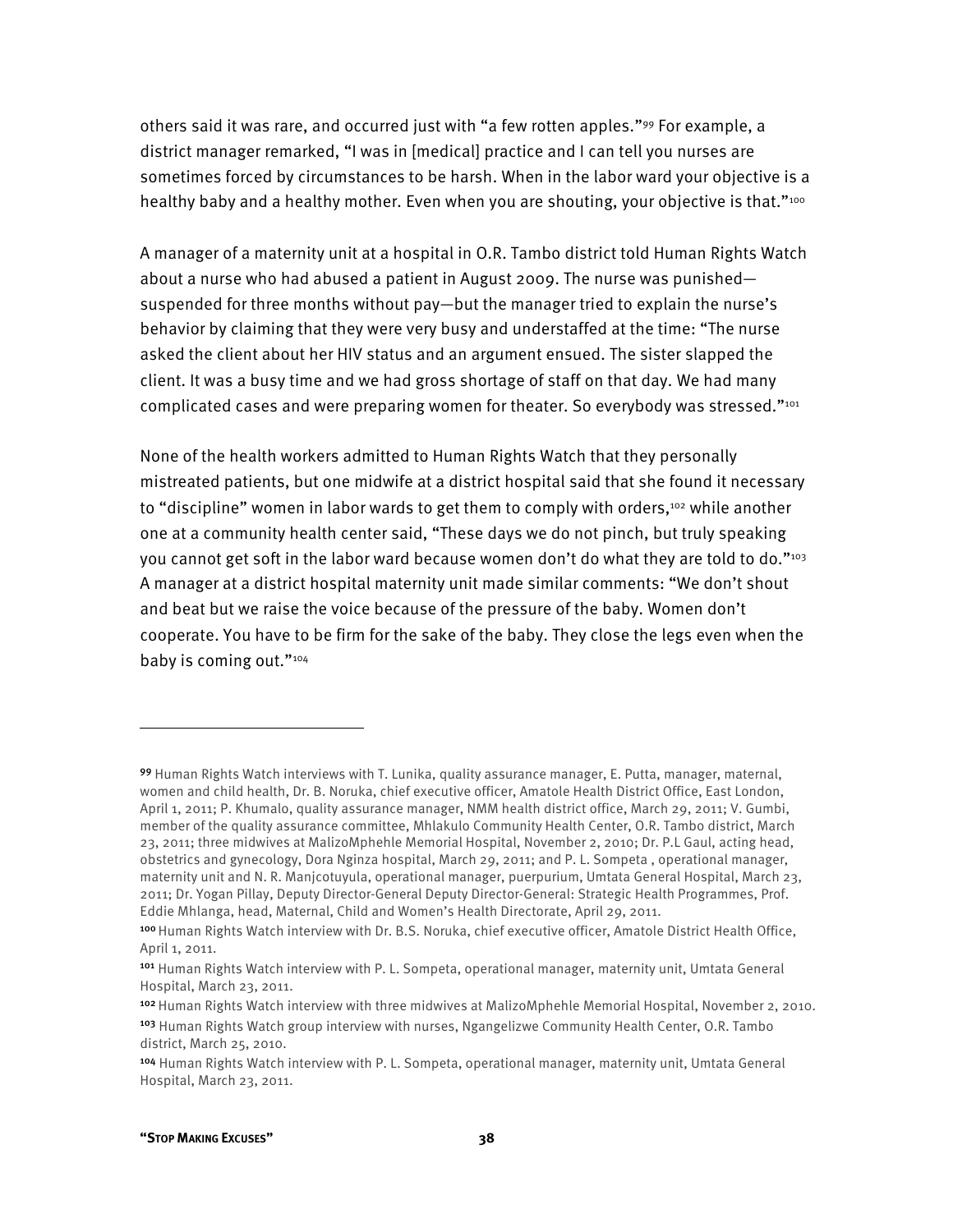Several nurses and facility managers said systemic problems such as understaffing, poor pay, heavy workloads, and lack of equipment and medical supplies contribute to negative attitudes, abuses and poor quality of care. One nurse said: "It is really difficult to treat many people. I would say things have improved but there are instances [of abuse] due to pressure of the work."105 And another, "I know we are not always right, but the department forgets our problems. You work so hard and there is no appreciation. At the end of the month you earn peanuts."106

A midwife at a community health center tried to illustrate how understaffing can cause substandard care and complaints from maternity patients or their families:

A lady came here yesterday with obstructed labor. I forgot to insert a catheter as the guidelines say because it was an emergency and I was alone. I was running all over the place calling the [referral] hospital and trying to get the ambulance. I remembered this when I went home and I got so worried, that maybe the woman or her family will complain about me. If we were two, maybe my colleague could have remembered.<sup>107</sup>

District, provincial, and national Department of Health officials responded to this by calling for a change in how nurses are trained. Most felt that the current system of training nurses in universities did not offer adequate practical experience, and as a result nurses graduated unprepared for hospital experience. For example, Eddie Mhlanga, head of Maternal, Child and Women's Health directorate said, "They come [out of university] with degrees and low attitude of caring," adding that the government was "reviving bedside training of nurses and midwives."108

<sup>105</sup> Human Rights Watch interview with midwife (identifying information withheld), November 24, 2010. A study examining health providers' perspectives on the Patients' Rights Charter made similar observations. The study notes that some health workers complained that the Charter was not in line with realities in health facilities, such as lack of adequate numbers of health workers, which leads to patients having to wait for long hours and reporting this as poor quality care.NikaThandiweRaphaely, "Providers' Response to the Patients' Rights Charter in South Africa: A Case Study in Policy Implementation," 2009,

http://wiredspace.wits.ac.za/bitstream/handle/10539/7485/MPH%20research%20report%20N%20RAPHAEL Y%20with%20corrections.pdf?sequence=1 (accessed June 6, 2011), p. 32.

<sup>106</sup>Human Rights Watch interview with NumbuleloMaja, midwife, Ngangelizwe Community Health Center, O.R. Tambo district, March 25, 2011.

<sup>107</sup> Human Rights Watch interview with Nogozide Magda, midwife, Ngangelizwe Community Health Center, O.R. Tambo district, March 25, 2011.

<sup>108</sup> Human Rights Watch interview with Prof. Eddie Mhlanga, head, maternal, child and women's health and nutrition directorate, Pretoria, October 5, 2010.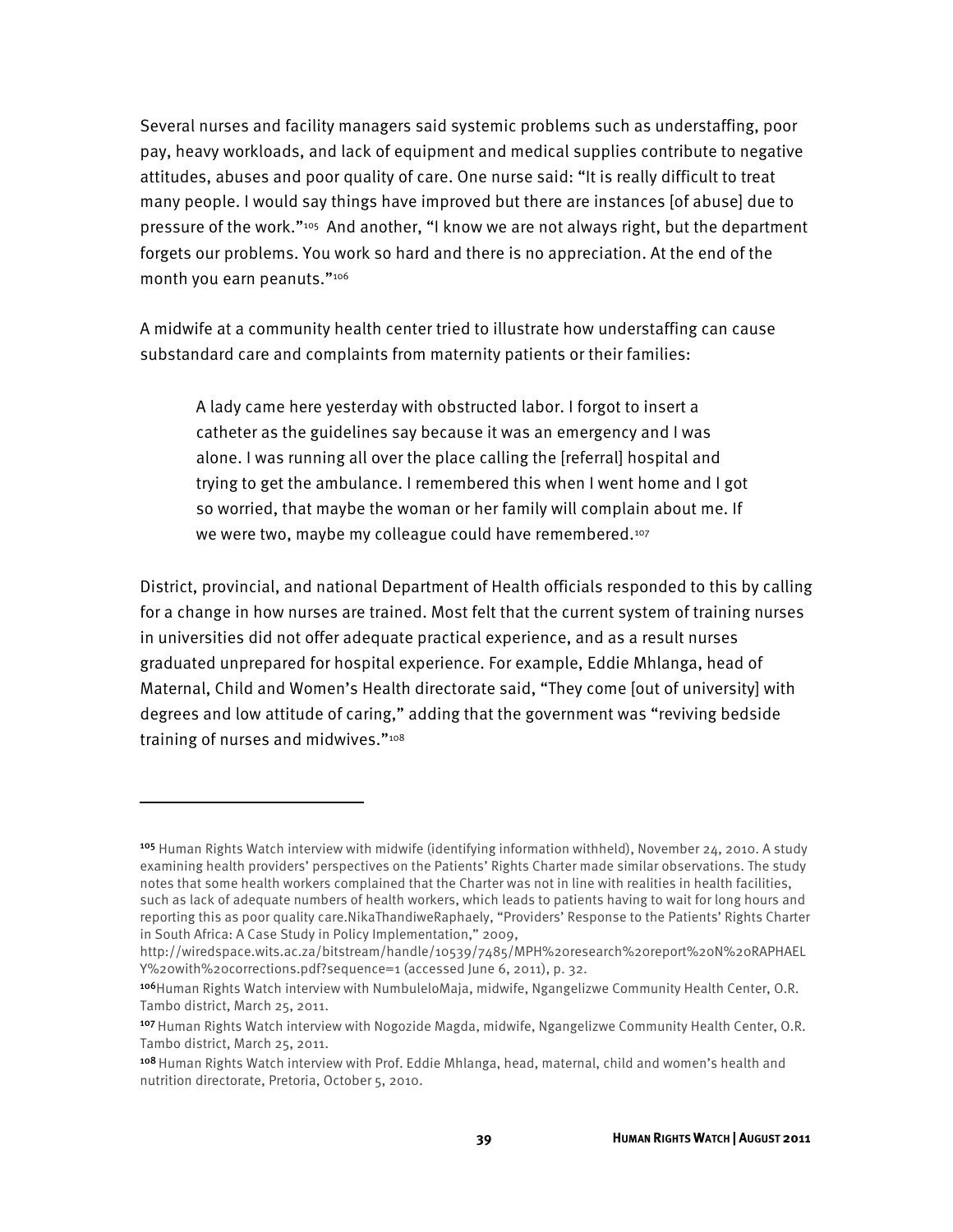In May 2011 the national department of health organized the first ever nursing summit in South Africa under the theme "Reconstructing and revitalising the nursing profession for a long and healthy life for all South Africans." Some of the objectives were to "Examine how nursing education and training can be improved to ensure alignment to patients and community needs," to "Reflect critically and discuss key issues affecting nurses and the nursing profession," and to "Discuss the role of nurses in major health policies and transformation initiatives (revitalising primary healthcare, national health insurance, millennium development goals, negotiated service delivery agreement)."109

The head of the South Africa Nursing Council (SANC) noted that while changing the way nurses are trained is important to address some of the quality care problems, it is crucial to address persistent health system challenges so that nurses have the tools they need to do their work efficiently:

The Council cannot continue punishing nurses when the root causes [of complaints against them] are not improving. These problems are in the system itself. We need to make the nursing environment conducive and safe for nurses. Before judging a nurse's behavior you need to ask, "How is the labor ward, how many midwives are there?" and think about the equipment that go for repair and never come back.110

1

<sup>109</sup>NDOH, National Nursing Summit 2011," undated, http://www.doh.gov.za/docs/summit-f.html (accessed June 10, 2011).

<sup>110</sup> Human Rights Watch phone interview with Makhanya N., head, South Africa Nursing Council, May 10, 2011.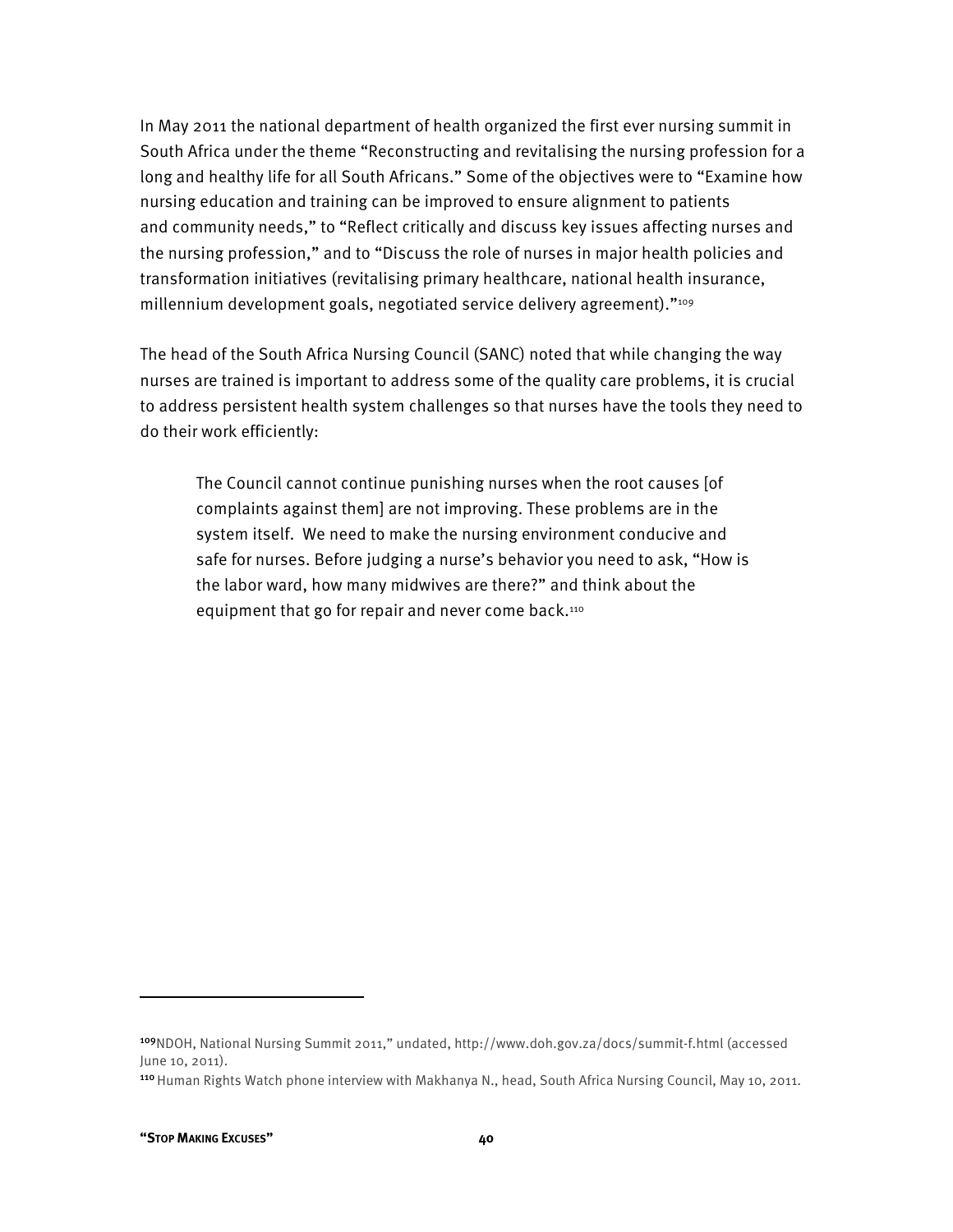# **III. Problems with Eastern Cape's Individual Complaint Mechanisms**

They [facility managers and quality assurance officials] are not investigating the factors that lead to the complaint. We say look at the larger issues but this is not happening. They ask, "With each complaint must I have an improvement plan?" They do not understand the full purpose of investigating complaints.

—P. Khumalo, quality assurance manager, NMM District Health Office, March 29, 2011

Effective health system accountability mechanisms have two main functions: redressing past grievances and correcting systemic failures. Effective individual complaint and redress mechanisms are a key element of accountability systems and contribute to the fulfillment of both of these functions. Women seeking maternity care, and indeed all health care users, need accessible easily understood, and effective ways of lodging complaints about mistreatment suffered while accessing health services and of getting redress. This improves implementation as well as trust in health facilities.

Accountability is sometimes narrowly understood as blame or punishment of individual health workers. While individual responsibility is important in appropriate cases, the ultimate goal of accountability mechanisms is to identify where health systems as a whole are working well and where they are not so that they can be adjusted.111 Accountability mechanisms are important for ensuring that the right to the highest attainable standard of health is being progressively realized for all, including disadvantaged individuals, communities, and populations.112

If the South African health system were able to deliver the care it is mandated and obligated to deliver, much of the suffering documented in this report could be mitigated. However, not only does the state fail to deliver care, it also fails to provide oversight and accountability for abusive personnel and systemic failures. In fact, effective health system accountability promotes fiscal responsibility as it would enable constant monitoring and review of health interventions to ensure the most effective use of resources.

<sup>111</sup> Human Rights Council, Report of the Special Rapporteur on the Right of Everyone to the Enjoyment of the Highest Attainable Standard of Physical and Mental Health, A/HRC/7/11, January 31, 2008, para. 99.  $112$  Ibid.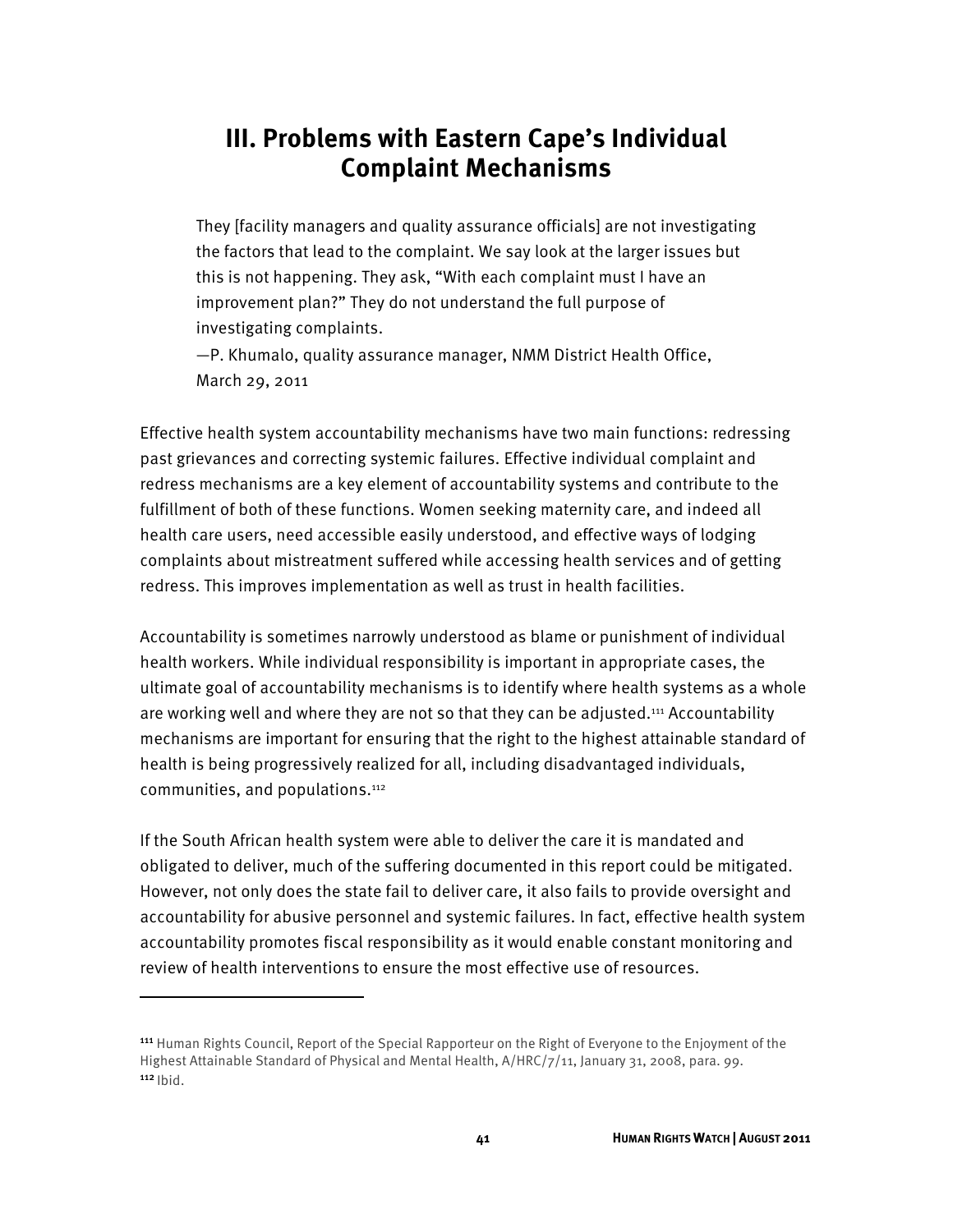Eastern Cape's patients' complaint mechanism is one of the provincial government's main tools for identifying problems in the delivery of care, and correcting them. The system, however, is ineffective, exacerbating an already serious maternal health problem. The sections below describe a range of problems women confronted when considering making —or when making—complaints about mistreatment in Eastern Cape health facilities.

### Poor Awareness of Rights and Complaints Procedures

The first problem is that there are few mechanisms for informing health care users of their rights and the process for lodging complaints. Instead facilities leave this almost entirely to nurses who often are overworked and have little time to give patients this information, and are often unfamiliar with the objectives and procedures for complaints. Most facilities Human Rights Watch visited had posters on walls describing patients' rights, but this is not sufficient considering that some are not posted in strategic places where patients can see them, some health users are illiterate, or may not have time to read the posters as they are confront the often long queues.

Low awareness of rights and complaints mechanisms deters health care users from lodging complaints about poor treatment by health staff. For example, Thuliswa C., a relative to Busisiwe W., a deceased HIV positive woman, said she did not complain about the nurses who she felt had provided substandard care to her sister, because she did not know the complaint procedures at the facility. After laboring for close to 36 hours and having been refused admission twice because she was not in active labor according to the nurses examining her at a community health center, Busisiwe W. delivered a baby boy on a Saturday morning in May 2009. She was discharged six hours later, although, according to Thuliswa, "She was looking very weak as she had been sickly before delivery." On Monday, Busisiwe's health deteriorated and she was returned to the community health center where she was given treatment and sent home. Thuliswa remarked, "I thought they would refer her to [the general hospital for specialized care] because she was looking very bad, but they just told us to go back home." Busisiwe died the following day at the general hospital. "I felt the nurses were careless with my sister because they knew she was [HIV] positive and sick, yet they did not act quickly to save her…. I did not complain because I did not where to go,"113Thuliswa told Human Rights Watch.

<sup>&</sup>lt;sup>113</sup> Human Rights Watch interview with Thandiswa C., O.R. Tambo district, November 17, 2010.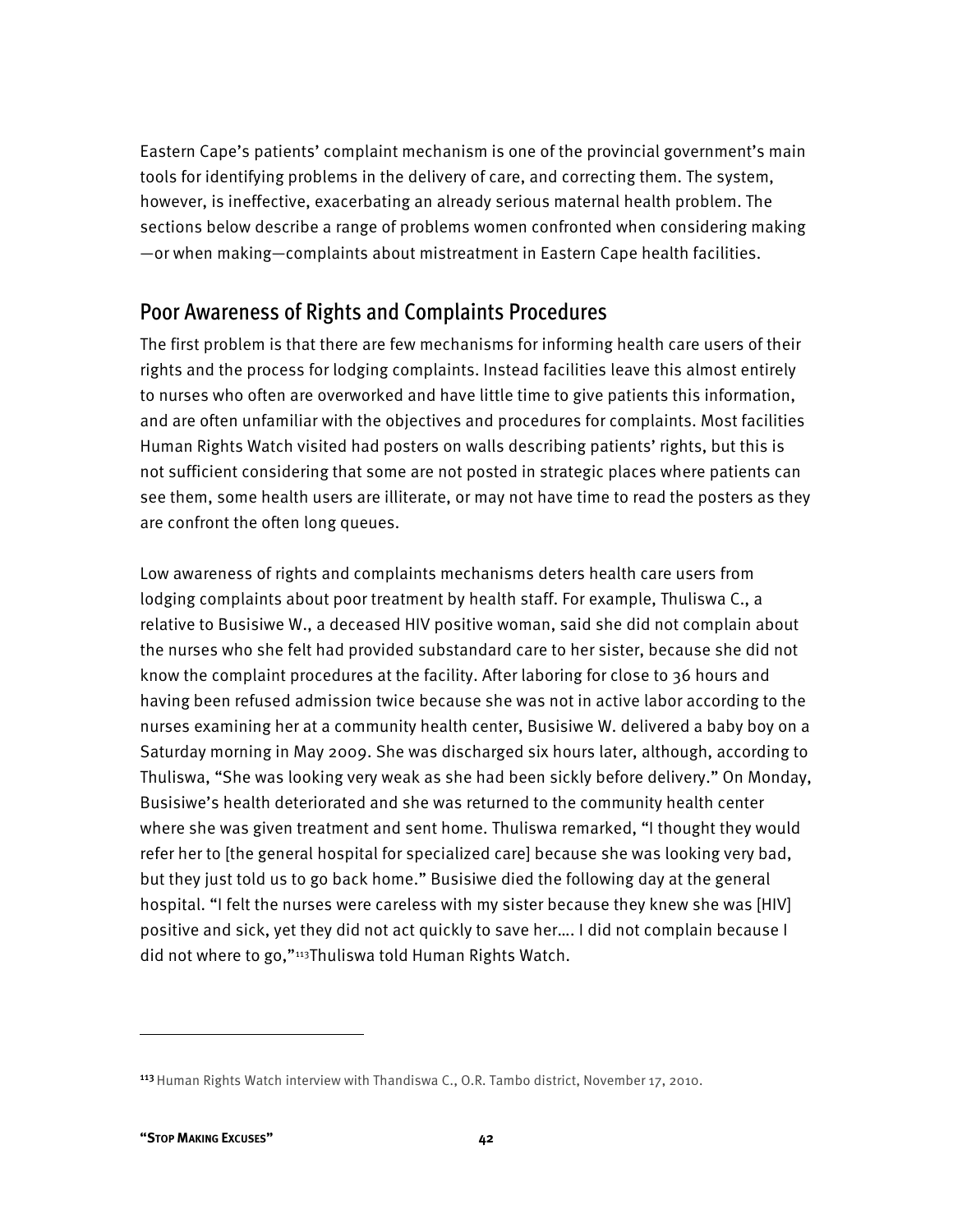#### Babalwa L.'s Story

Babalwa's private doctor had referred her to the Dora Nginza public district hospital for obstetric care because she had serious asthma. But when she went into labor in June 2010 and went to the hospital, health staff did not examine her for about an hour and a half. When a nurse finally examined her, Babalwa said, "The sister said I was lying about being in labor and sent me to the waiting area." She told the nurse she was worried because a previous scan had shown the baby was in breach position, but the nurse ignored her. A doctor examined her three hours later, but it was too late. She delivered a stillborn baby. Neither the doctor nor the nurse explained what may have caused the stillbirth. Babalwa said, "The doctor came to me while the baby was by my side and asked, 'Sissy [sister], did you know that the baby was dead?' I asked him how I was supposed to know that. I said I was feeling the movements and for me that meant the baby was well. He said the baby must have been dead for about three or four days in me. Then that was the end."

Babalwa told Human Rights Watch that she would like to make a formal complaint with the hospital, but did not know how:

I was not blaming them because the baby was dead, but I was unhappy about the way I was treated; being told that I was lying about being in labor pain, and being delayed. What is still paining me most is that I don't know what happened. I don't know what killed my baby. I did not ask any questions because I was waiting for them to give me the report, but they did not. I did not complain to the hospital. I wanted to make an appointment with another private doctor to ask him how doctors and nurses are supposed to treat someone if something like this happens, but I didn't. I did not know where to go to ask these questions at the hospital. They say the patient has rights but when you are there [in the hospital] you don't feel it. People don't know their rights. You don't know what questions to ask, or who to ask. You want to complain but you don't know where or whom to complain. You feel powerless.

—Babalwa L., Port Elizabeth, November 13, 2010.114

<sup>114</sup> When Human Rights Watch raised Babalwa L.'s case with Dr. P.L. Gaul during an interview with her, she told us that the hospital offers grief counseling to all women who lose their babies. Babalwa confirmed that she had received grief counseling while at the hospital. She added that she would have wanted to complain about how she was treated so that an investigation could be done and those responsible held accountable; and to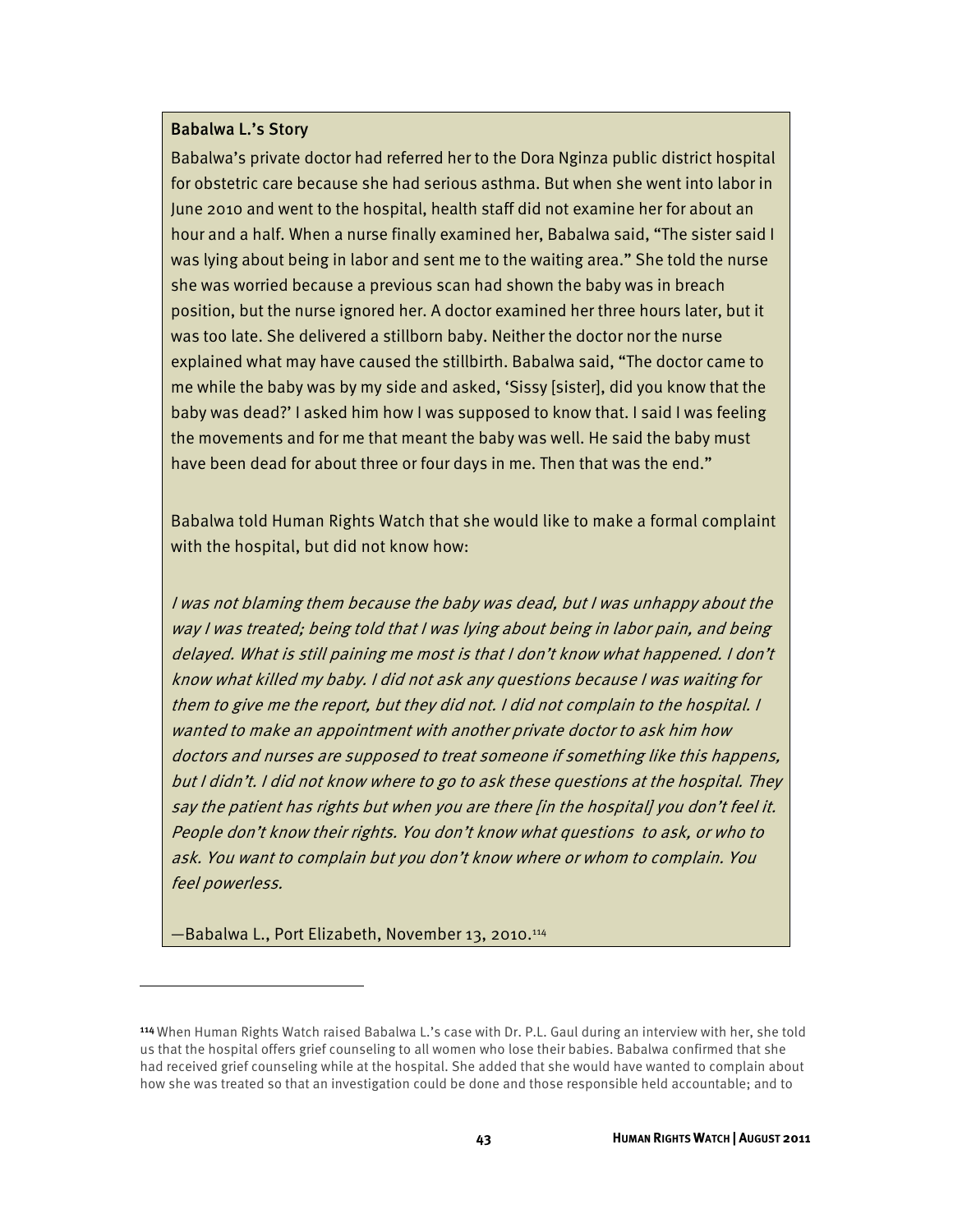If Thuliswa had filed a complaint, an investigation into this case could potentially highlight failures to refer patients to higher level facilities for specialized care, which in South Africa has been identified by NCCEMD as a huge contributor to maternal mortality.

The Eastern Cape Department of Health also has a 24-hour customer care call center (known as "Shared Contact Center") that health users can contact to register complaints about unsatisfactory treatment in health facilities.115The province's call center system is not known by women, and facilities do not display information about it.

Also, women said they either had no knowledge, or were too afraid, to make complaints directly with officers in charge of facilities due to fear of retaliation. None of the facilities visited by Human Rights Watch displayed information about how to make verbal complaints to officers in charge. There were no posters with the name and contact details of officers who can receive such complaints, and none had the forms for registering verbal complaints developed by provincial Department of Health.116A manager at a district hospital maternity tried to justify their failure to display this information claiming that, "Patients are very observant and will see who is senior and go to them to complain."117

Nurses at two facilities showed Human Rights Watch a register for recording verbal complaints, although they were unsure whether the complaints were investigated and resolved. At one facility, the manager said they record verbal complaints in a register. However, when Human Rights Watch checked the register in March 2011, the last complaint entry was from January 28, 2011.118 No complaints were registered for two months, although the manager said earlier that they received many verbal complaints because they encouraged patients to complain this way. Some quality assurance officers and a district quality assurance manager also said she did not know that facilities should report verbal complaints.

In accordance with the National Health Act and the Eastern Cape Provincial Health Act, many health centers and clinics have "health committees" and hospitals have established

prevent such practices from recurring. Human Rights Watch interview with Dr. P.L Gaul, acting head, obstetrics and gynecology, Dora Nginza hospital, March 29, 2011.

<sup>115</sup> ECDOH, Complaints Policy Guidelines, p. 13.

<sup>116</sup> NDOH, National Core Standards for Health Establishments, p. 20.

<sup>117</sup> Human Rights Watch interview with N.R. Manjcotuyula, operational manager, puerpurium, Umtata General Hospital, March 23, 2011.

<sup>118</sup> Human Rights Watch group interview with Mr. S. Mtshayi, facility manager, Z. Mrauzeli, operational manager, and Mrs. M. Zaka, quality assurance representative, Kwazakhele Community Health Center, March 29, 2011.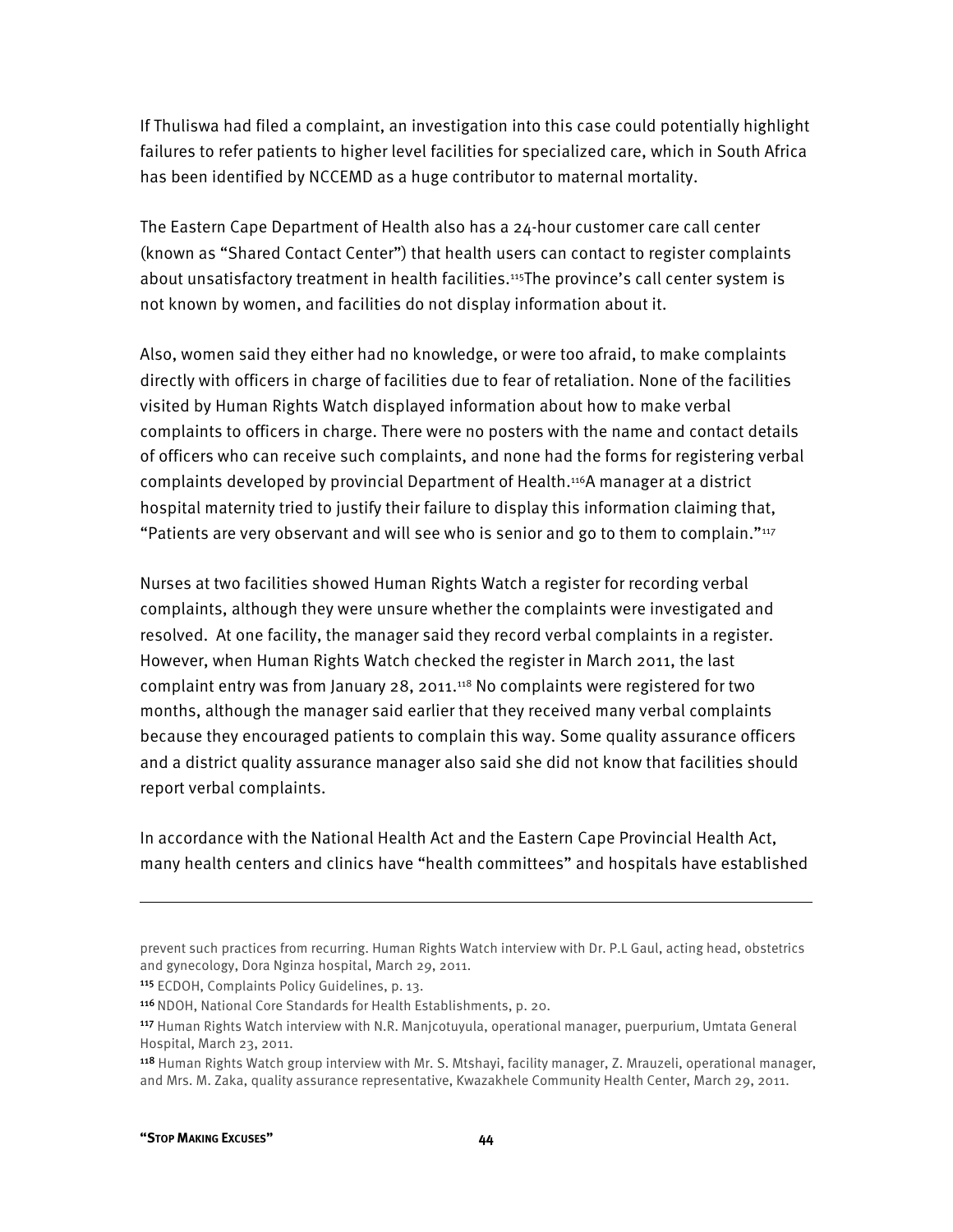"boards." While communities can air their grievances about the quality of care they receive through the health committees and boards, there are barriers to this happening. First, some facilities have not established health committees. In other cases, the committees or boards are not functional. Moreover, some committee members lack training and a good understanding of their role, according to the three committee representatives interviewed by Human Rights Watch.119Many of the women interviewed said they were unaware of the health committees or boards and their functions.

### Suggestion Boxes for Written Complaints

Suggestion boxes were present in all Eastern Cape health facilities visited by Human Rights Watch, and health staff and officials pointed to them as the main mechanism for patients to lodge complaints. The boxes were marked with the words, "compliment, criticize, and complain," but in reality they were almost totally defunct. In some facilities, health workers admitted the boxes are rarely opened, and there are no sanctions for facilities that fail to do so. Some boxes lacked paper, pens, or both. There was no standard form for patients to fill in contact information to enable follow-up, just the occasional blank piece of paper, sometimes too small to explain the complaint in the detail needed in order to gather useful information for individual redress and to take systemic corrective action.

Some suggestion boxes are hidden from the view of patients, or in locations such as close to nurses' stations that discourage their use, and no provision was made to assist illiterate patients or migrants who cannot write in English or IsiXhosa in submitting suggestions or complaints. Five managers said the reason their facilities do not open their suggestion boxes or do so irregularly was because they should do this together with the community health committee members as required by provincial complaints policy, and the committee was inactive, unavailable, or never formed.120

### Failure to Respond to Complaints and to Provide Redress

 $\overline{a}$ 

Provincial and national laws recognize that patients have a right to a remedy if they experience abuse or mistreatment whilst in health facilities. Providing individual redress can help build women's trust in the health care system and increase utilization of maternity services. Failure to do so can also discourage women from complaining, rendering the complaint mechanism useless.

<sup>119</sup> Human Rights Watch did not interview any hospital board members. However, we asked managers and other health workers at the four hospitals visited if the facility had a functional board. <sup>120</sup> ECDOH, "Complaints Policy Guidelines," p. 8.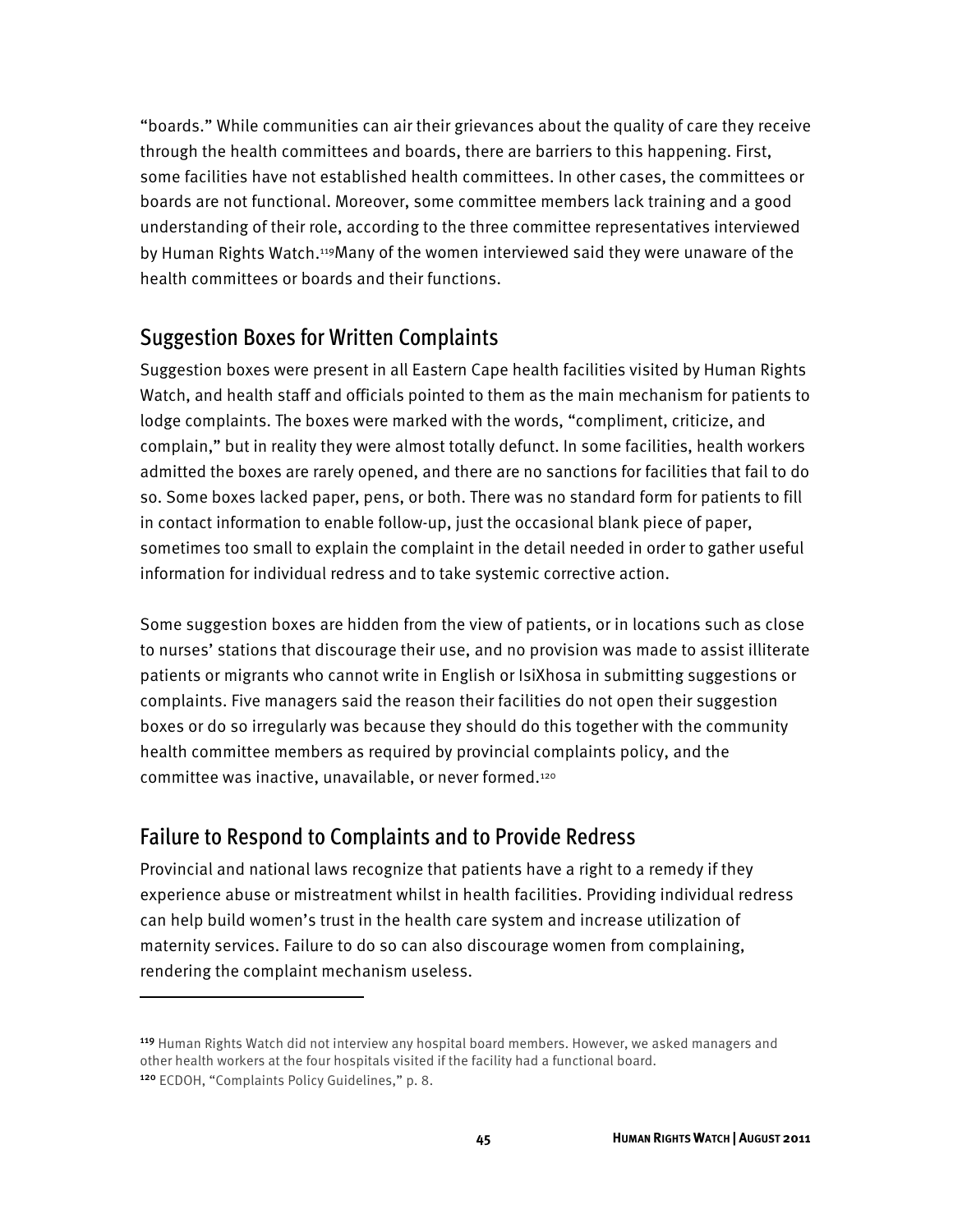In cases where health care users complain about individual health staff members, managers told Human Rights Watch that the health workers are asked to apologize to the complainant. But patients who manage to lodge verbal or written complaints in Eastern Cape health facilities do not always get redress. For example, Nobantu M. made a written complaint in July 2009 about nurses abusing her in a health clinic, but as of November 2010, the clinic had not been in contact with her. She told Human Rights Watch:

Last year [2009], I wrote a complaint because the nurses were not treating us in a good way. If they don't know you they shout at you and don't give you medication. But if they do, they are nice to you and they will treat you. I wrote the complaint because this is discrimination. I even put down my name and telephone number. But up to today, the clinic has not called me to say if they saw my complaint, and if this practice would change.

In another case, a community care giver said she made a written complaint in 2008 on behalf of a woman who gave birth on the street just meters from a clinic after nurses had turned her away. As of November 2010, the clinic had not responded. She said:

There was this lady who was in labor. She went to the clinic and they sent her back saying she had come early. She returned home, but went back to the clinic after a few hours. Again, she was told she was still far and told to go home. She gave birth about 100 meters from the clinic. I heard people shouting that a lady has given birth by the roadside. We were very bitter. I wrote to the clinic to say they don't care about women. I have never got a response to this day. It is like they are telling you not to complain. So why complain?121

Another woman told Human Rights Watch: "Last year [2009] we [care givers] verbally complained about the receptionist [at a health clinic]. She is rude and she speaks to everybody in Afrikaans even when they don't understand. As a result people were not getting treatment in time because they did not know where to go for help. But she is still there behaving the same way. So sissy [sister], why should we complain?"122 She said the clinic never responded to the complaint.

1

<sup>121</sup> Human Rights Watch interview with Nolundi H., Amatole district, November 18, 2010. <sup>122</sup> Human Rights Watch interview with Vuyokazi L., NMM district, November 10, 2010.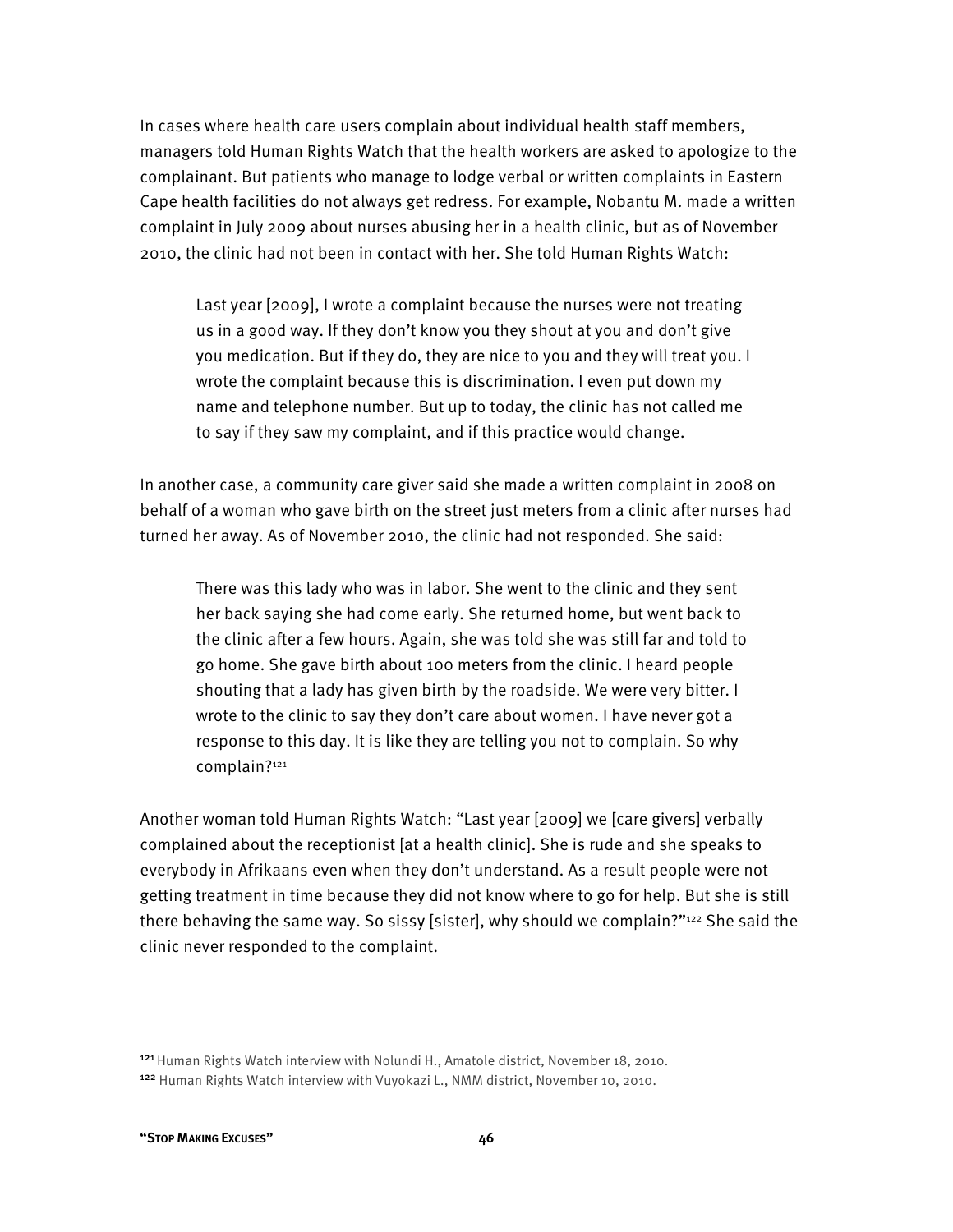# Lack of Quality Assurance Officers and Training

Few health facilities have quality assurance officers dedicated to handling patients' complaints. Instead, many facilities have appointed nurses to act as quality assurance officers but they also have to perform their clinical duties, and this affects their ability to address complaints. For example, one manager said, "Because we have a lot of work, we do not open the suggestion boxes. Instead we focus on looking after patients."<sup>123</sup> While the province emphasizes that dealing with complaints is part of providing care for patients, it is unreasonable to expect that complaints boxes will be opened several times weekly as suggested in the provincial complaints policy, that complaints will be addressed in a timely manner, or that a detailed analysis that generates useful information to make systemic changes will be done when there are no dedicated officers to do this.

## Failure to Address Root Causes of Complaints

1

A major weakness of Eastern Cape's patient complaint system is the health authorities' failure to address problems that give rise to complaints, and which contribute to poor quality maternity care.124 Eastern Cape's complaint procedures therefore fail to meet one of the key objectives of accountability mechanisms: ensuring non-recurrence of systemic failures and gaps, as well as promoting interventions at the most adequate level.

Some of the reasons for this are that quality assurance officials view their role as exclusively investigating and responding to individual cases, not assessing patterns of problems or needs for systemic changes as required by the provincial complaints policy, and others said they had too much work. Several facility quality assurance officers said they felt they had no role in discussing systemic problems with facility management. For example, a quality assurance representative in Amatole district said, "I just collate data. I do not make recommendations for what should be done. The district wants to know if we are resolving cases."125 Another facility quality assurance manager in the same district told

e.org.za/uploaded/84ef72850111a0b32a33b3638dd0370c.pdf (accessed June 4, 2011), p. 11.

<sup>&</sup>lt;sup>123</sup> Human Rights Watch interview with Bridget Plaatjies, operational manager, Kwazakhele Community Health Center maternity unit, Port Elizabeth, March 29, 2011.

<sup>124</sup>A 2009 ministerial report looking into the performance of provincial health departments concluded that accountability mechanisms are weak in the Eastern Cape and notes that monitoring and evaluation is inadequate: "Although much time and resources are invested in data collection these data are not analysed, interpreted or used for decision making and there is little or no feedback of information from one level to the next…. An appropriate climate of mutual responsibility (rather than blame) is required for successful implementation of an effective M&E programme." Peter Baron et al., "Eastern Cape Department of Health Report of the Integrated Support Team," May 2009, www.health-

<sup>125</sup> Human Rights Watch with a former quality assurance representative (who requested anonymity), location details withheld, March 31, 2011.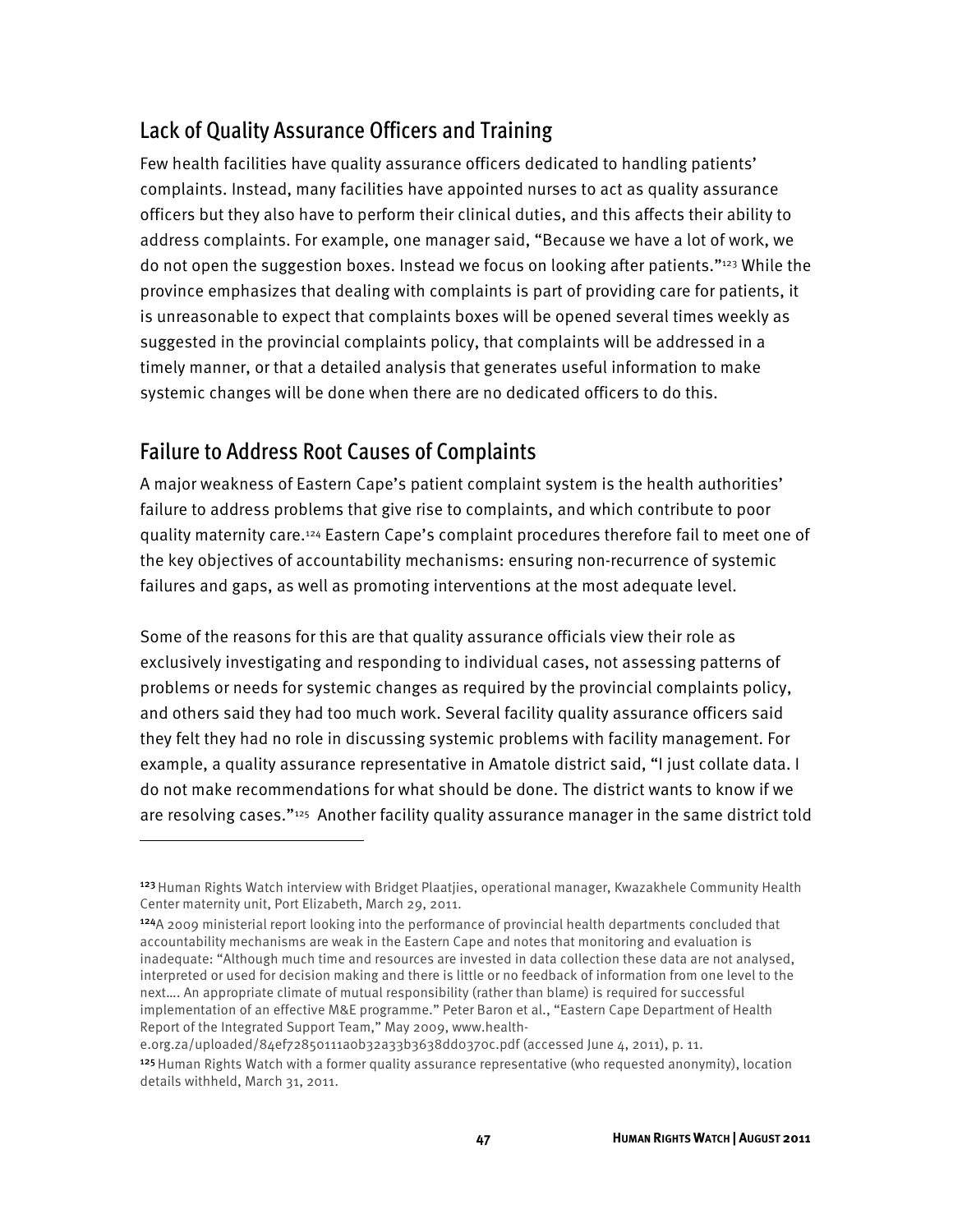Human Rights Watch, "I don't do trend analysis of the complaints received. I am unable to do it due to work overload."126

A district quality assurance manager confirmed that their main focus is on resolving individual complaints, not analyzing patterns or suggesting systemic reforms, "We look at which cases they [facilities] have resolved or not and why. If we need to intervene in resolving a case then we do. The only feedback given to hospitals is about unresolved cases. The following month, I again check if the outstanding cases have been resolved."<sup>127</sup> When Human Rights Watch queried if she is aware of what the major patients' complaints in the district were, she responded, "Sometimes if we see a recurring problem we try to find out what is the cause. But we do not do trend analysis." $128$ 

Also, although facilities submit complaint reports to district officials and districts report to provincial officials, the higher offices do not provide feedback on complaint patterns, or address challenges leading to complaints. The primary focus is on the resolution of individual cases. There is little analysis of patterns of problems, and to use this information to make changes. One health facility manager in NMM district told Human Rights Watch:

We get little in terms of feedback. The issues that they should really be addressing are referred to the province, and we are kept hanging. For example, we have a serious problem of space. This facility was established in 1974, and the capacity then was 500 patients per month. The space is still the same, but now we see between 8,000 and 10,000 clients in a month. How can there not be complaints?.... So, to answer your question, we get feedback, but it is not feedback that can help us solve the root cause of our problems.129

Because Eastern Cape's patient complaint procedures are not addressing larger problems that affect health care delivery in the province, and instead focus more on individual abuses by health staff, some health workers are resentful of the system and see it as

<sup>&</sup>lt;sup>126</sup> Human Rights Watch interview with L. Magaga, quality assurance manager, East London Hospital Complex, April 1, 2011.

<sup>127</sup>Human Rights Watch interview with N. Msenga, assistant director, quality assurance, O.R. Tambo District Health Office, March 24, 2011.

<sup>128</sup> Ibid.

<sup>&</sup>lt;sup>129</sup> Human Rights Watch interview with, S. Mtshayi, facility manager; Kwazakhele Community Health Center, March 29, 2011.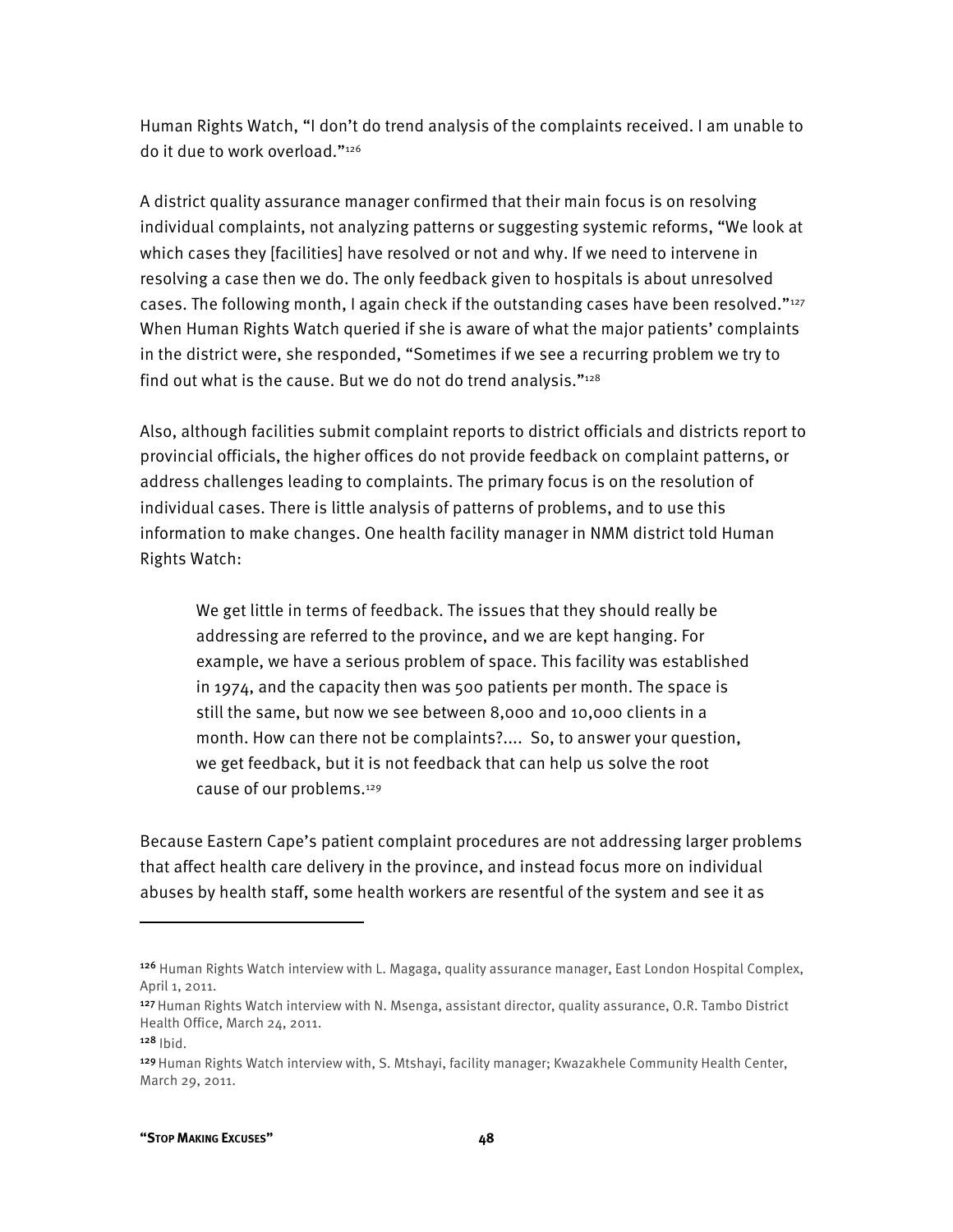intended primarily to identify performance problems that could lead to discipline. A quality assurance manager at NMM district health office told Human Rights Watch, "I am having problems with reporting of complaints. Many of my facility managers fear to report complaints because they think it is a bad reflection on their performance. I have held a workshop with managers to help remove this fear. I wanted them to understand that reporting complaints is about improving services. But we still have a long way to go.130 A quality assurance officer at the East London hospital complex made a similar comment, "People are afraid to report complaints. A high number of complaints for them mean poor performance."131

### The Need for an Emergency Helpline

In addition to strengthening complaints mechanisms, Eastern Cape authorities should develop an emergency response system which promptly intervenes when they learn that a pregnant woman is facing barriers to care, for example due to discrimination, negative attitudes, poor communication, lack of emergency transport, or such other factors. Such an emergency helpline should be under the control of district authorities. Eastern Cape has a 24-hour call center, but it should establish these services at the district level to ensure timely interventions.

### The Ombudsperson's Office

South Africa's National Health Act (NHA) of 2003 requires the director general for health to establish the Office of Standards Compliance, which must develop, ensure, and monitor implementation of quality standards for the health sector. It also requires that provinces establish Inspectorates for Health Establishments, which monitor and evaluate compliance with the NHA.132 However, these bodies in their current form lack the capacity to carry out these functions because they are not fully established, and because, until recently, there were no national standards against which compliance could be measured<sup>133</sup> Besides, there is no overarching institution where quality of care, including monitoring management of patients' complaints and ensuring compliance with ethical standards in both public and private sectors is considered, and national efforts coordinated. But in

1

<sup>130</sup> Human Rights Watch interview with P. Khumalo, quality assurance manager, NMM District Health Office, March 29, 2011.

<sup>131</sup> Human Rights Watch interview with L. Magaga, quality assurance manager, East London hospital complex, April 1, 2011.

<sup>132</sup> NHA, arts. 77–79.

<sup>133</sup> Human Rights Watch interview with Dr. Louis Claassens, director, Quality Assurance Directorate, National Department of Health, Pretoria, April 6, 2011.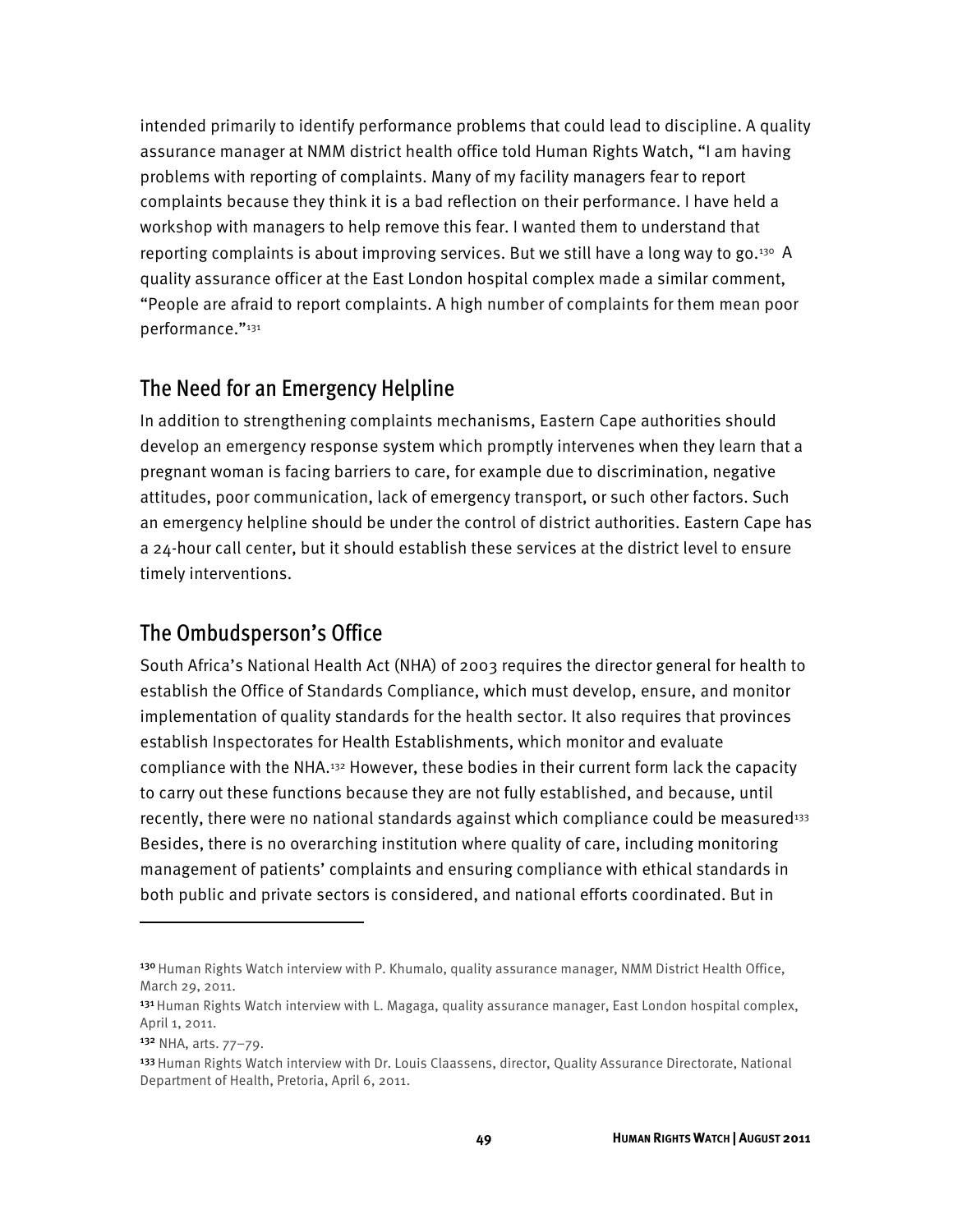January 2011, the Minister of Health published a bill to address these shortcomings. The bill, the National Health Amendment Act 2011, would establish an Office of Health Standards Compliance and ombudsperson to ensure that "complaints from health care users are investigated properly and dealt through an independent mechanism, and to facilitate compliance by health care providers, health establishments, health facilities and health workers with the norms and standards of the national health system."<sup>134</sup> At the time of writing, the Bill has not been introduced to parliament for discussion.

<sup>134</sup> NDOH, National Health Amendment Act 2011, Government Gazette vol. 547, no. 33962, January 24, 2011, http://www.doh.gov.za/docs/bills/health11.pdf (accessed May 25, 2011), art. 2. In a submission to the DOH in April 2011, Human Rights Watch raised concerns about the independence of this body, and made recommendations on functions and essential features that should be incorporated into the role of the proposed ombudsperson for health, in order to ensure effective execution of its mandate.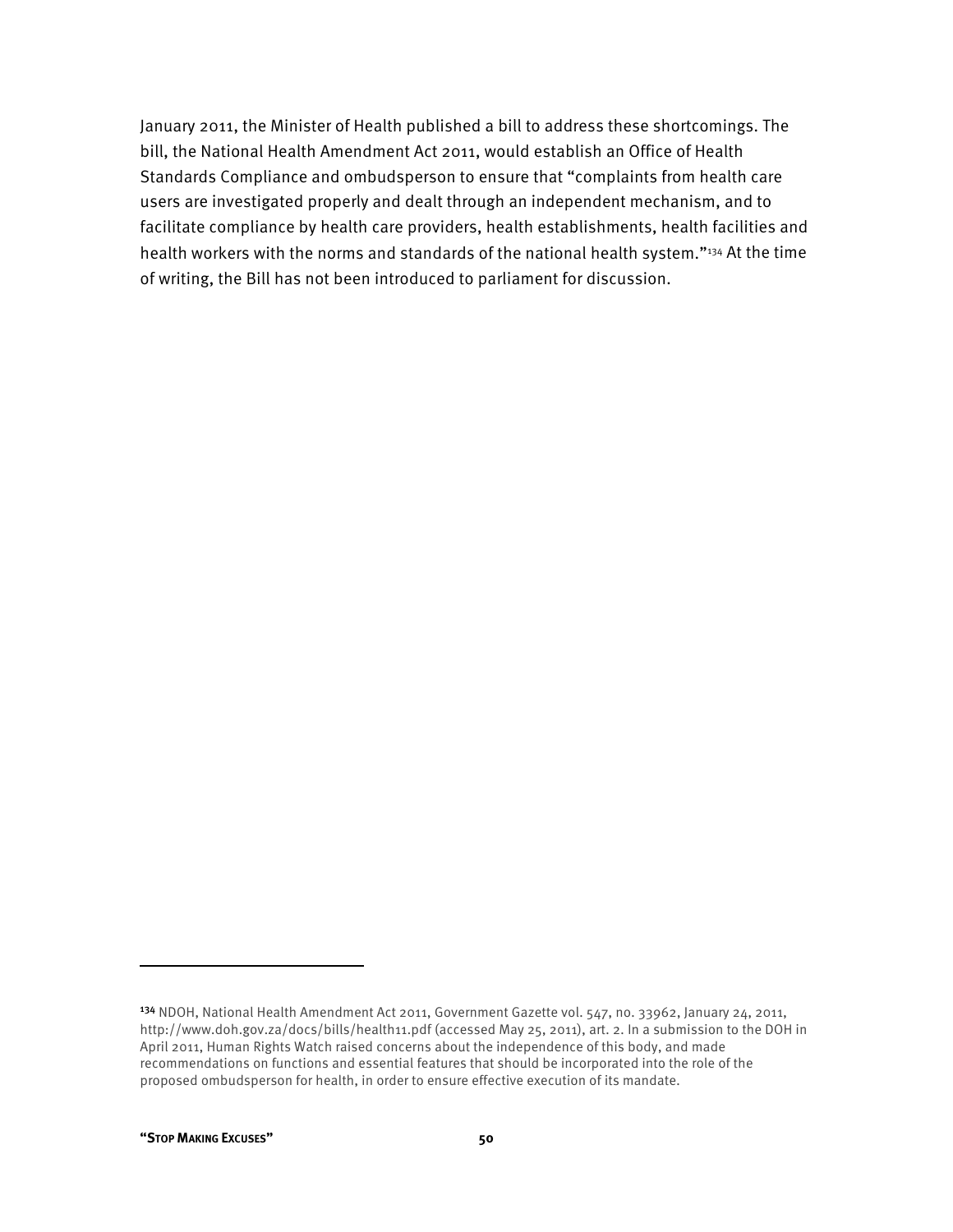# **IV. International Human Rights and South African Legal Framework**

### Accountability Mechanisms in the South African Health Care System

The South African government recognizes, at least on paper, the importance of an effective system for handling complaints from patients and other health care users. Accountability underlies the "quality assurance" mechanisms called for in the Department of Health's "Service Delivery" agreement,135 the National Health Act,136 the Policy on Quality Health Care for South Africa,137 the National Core Standards for Health Establishments in South Africa,138 and the national Department of Health's "Fast Track to Quality: The Six Most Critical Areas for Patient-Centered Care."139 The principle of accountability is also at the heart of the Patients' Rights Charter (PRC) and the Batho Pele ("people first") Principles (BPP), as well as the constitutional guarantee of the right to health.140 Moreover, it is embedded in Eastern Cape provincial health policies.<sup>141</sup>

<sup>135</sup> NDOH, "Negotiated Service Delivery Agreement," pp. 17 and 26.

<sup>136</sup> National Health Act No. 16 of 2003, arts. 18 (1-4).

<sup>137</sup> NDOH, "A Policy on Quality Health Care for South Africa," 2000,

ftp://ftp.hst.org.za/pubs/govdocs/policy/qualcare.pdf (accessed May 25, 2011), p. 41. The policy addresses ways of improving the quality of care in both public and private facilities, such as the need for facilities to establish hospital boards and clinic/community health center committees and for provincial departments of health to develop and implement complaints procedures.

<sup>&</sup>lt;sup>138</sup> NDOH, "National Core Standards for Health Establishments in South Africa," 2011,

http://www.doh.gov.za/docs/tenders/NCS%20for%20Health%20FINAL\_1.pdf (accessed May 25, 2011), p. 11. The objective of the National Core Standards for Health Establishments is to provide a common definition of quality care which should be found in all health establishments in South Africa. They are divided into seven domains. The "patients' rights" domain, which addresses complaints, "sets out what a hospital or clinic must do to make sure that patients are respected and their rights upheld, including getting access to needed care and to respectful, informed and dignified attention in an acceptable and hygienic environment, seen from the point of view of the patient, in accordance with Batho Pele principles and the Patient Rights Charter."

<sup>139</sup>NDOH, "Fast Track to Quality: The Six Most Critical Areas for Patient-Centered Care," 2011, http://www.doh.gov.za/docs/tenders/FAST%20TRACK1.pdf (accessed may 25, 2011), pp. 4 and 5. In this document, the Department of Health identifies six critical areas that are fundamental to the provision of quality health care, but which are performing poorly: caring staff and the feeling of being cared for (which talks about uncaring and rude attitudes by health workers), cleanliness of facilities, waiting times to receive care, safety from accidental harm or medical errors, the risk of being infected in hospital, and shortage of medicines. <sup>140</sup> National Department of Health, "Patients' Rights Charter," 1997,

http://www.doh.gov.za/docs/pamplets/patientsright/chartere.html (accessed March 12, 2011); Department of Public Service and Administration, "Batho Pele Principles," undated, http://www.dpsa.gov.za/bathopele/Principles.asp (accessed May 25, 2011), and Constitution of the Republic of South Africa, 1996 (taking effect February 1997).

<sup>141</sup>For example see, Eastern Cape Provincial Health Act No. 10 of 1999 (Eastern Cape PHA), arts. 19 and 20; and the provincial Complaints Policy Guidelines. Eastern Cape Department of Health (ECDOH), "Complaints Policy Guidelines," 2008.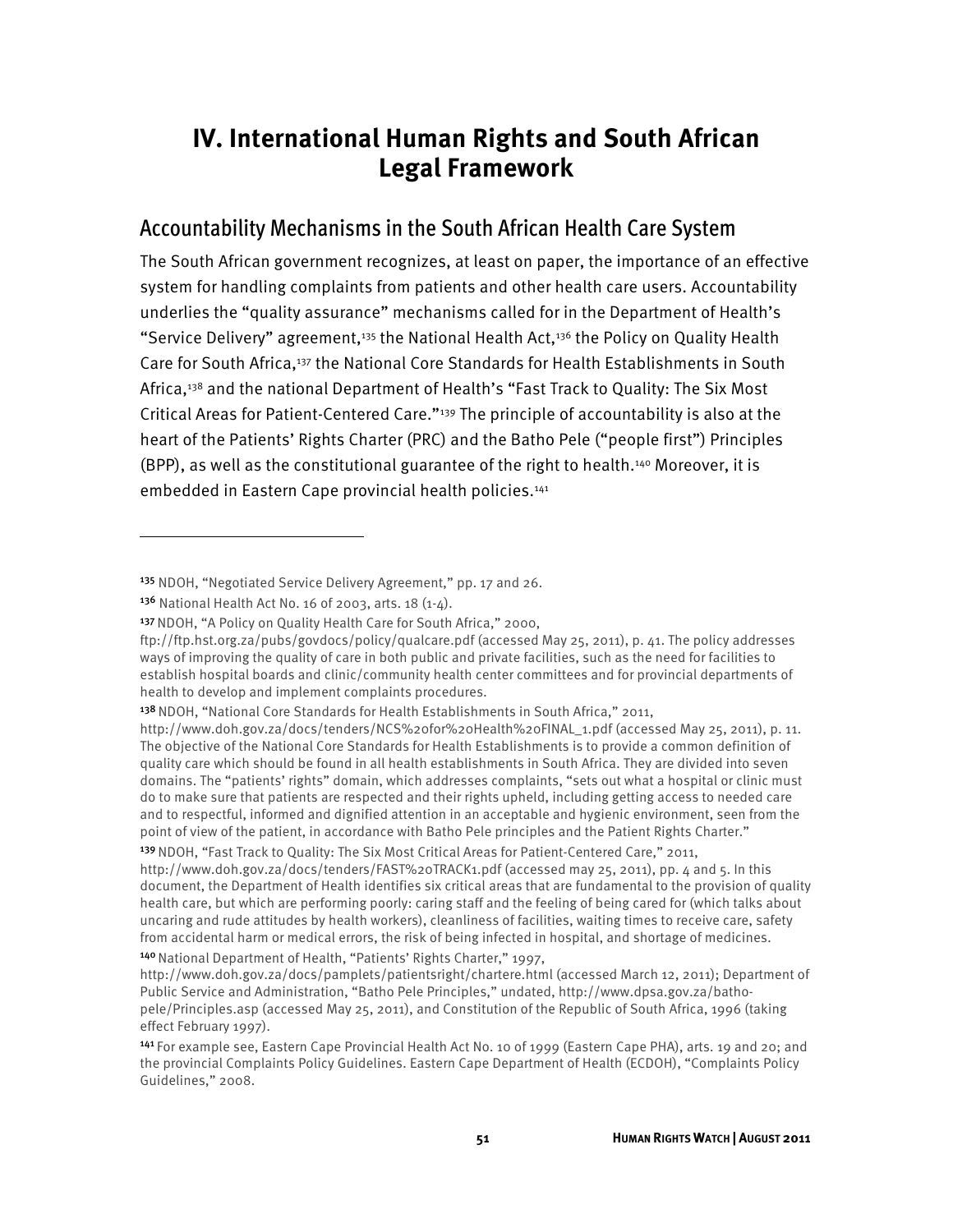The National Core Standards for Health Establishments set two standards regarding patients' complaints: one is that "Patients who wish to complain about poor service are helped to do so and their concerns are properly addressed," and the second, that "Complaints are used to improve service delivery."

On the former, the National Core Standards require facilities to have clear procedures for dealing with complaints and to inform patients about the complaints procedure. On the latter, all complaints should be recorded using a formal procedure, screened to ensure adverse events are identified and appropriately managed, and addressed within nationally agreed timeframes.142

#### *South Africa's Constitution and National Health Act*

The South African Constitution provides for the right to access health care for "everyone" in South Africa,143 and also provides for the right to a remedy for disputes.144 The National Health Act (NHA) of 2003 establishes national standards for handling complaints by health users, and mandates provincial health departments to establish concrete complaint procedures.

Article 18 of the NHA states that all complaints must be investigated and that complaints procedures must be: a) displayed by all health establishments in a manner that is visible for any person entering the establishment; b) communicated to users on a regular basis; c) include provisions for the acceptance and acknowledgment of every complaint directed to a health establishment; d) allow for referral of complaints.145

To strengthen community participation in health decision-making and accountability of health facilities, the NHA also requires provinces to establish clinic or health center committees and hospital boards and to establish their functions. It states that such committees must at least include: a) one or more local government councilors, b) one or more members of the community served by the health facility, and c) the head of the clinic or health center in question.146 These committees and boards are supposed to play a role in

 $145$  NHA, art. 18 (3 and 4).

<sup>142</sup>NDOH, "National Core Standards for Health Establishments in South Africa," p. 20.

<sup>143</sup>Constitution of the Republic of South Africa, art.27 (1a and 2).

<sup>144</sup>Ibid., art. 34, which provides, "Everyone has the right to have any dispute that can be resolved by the application of law decided in a fair public hearing before a court or, where appropriate, another independent and impartial tribunal or forum."

 $146$  NHA, arts. 41 and 42. Hospital boards–primarily for hospitals–must include: a representative from the provincial department, not more than three representatives of the communities served by the hospital, and not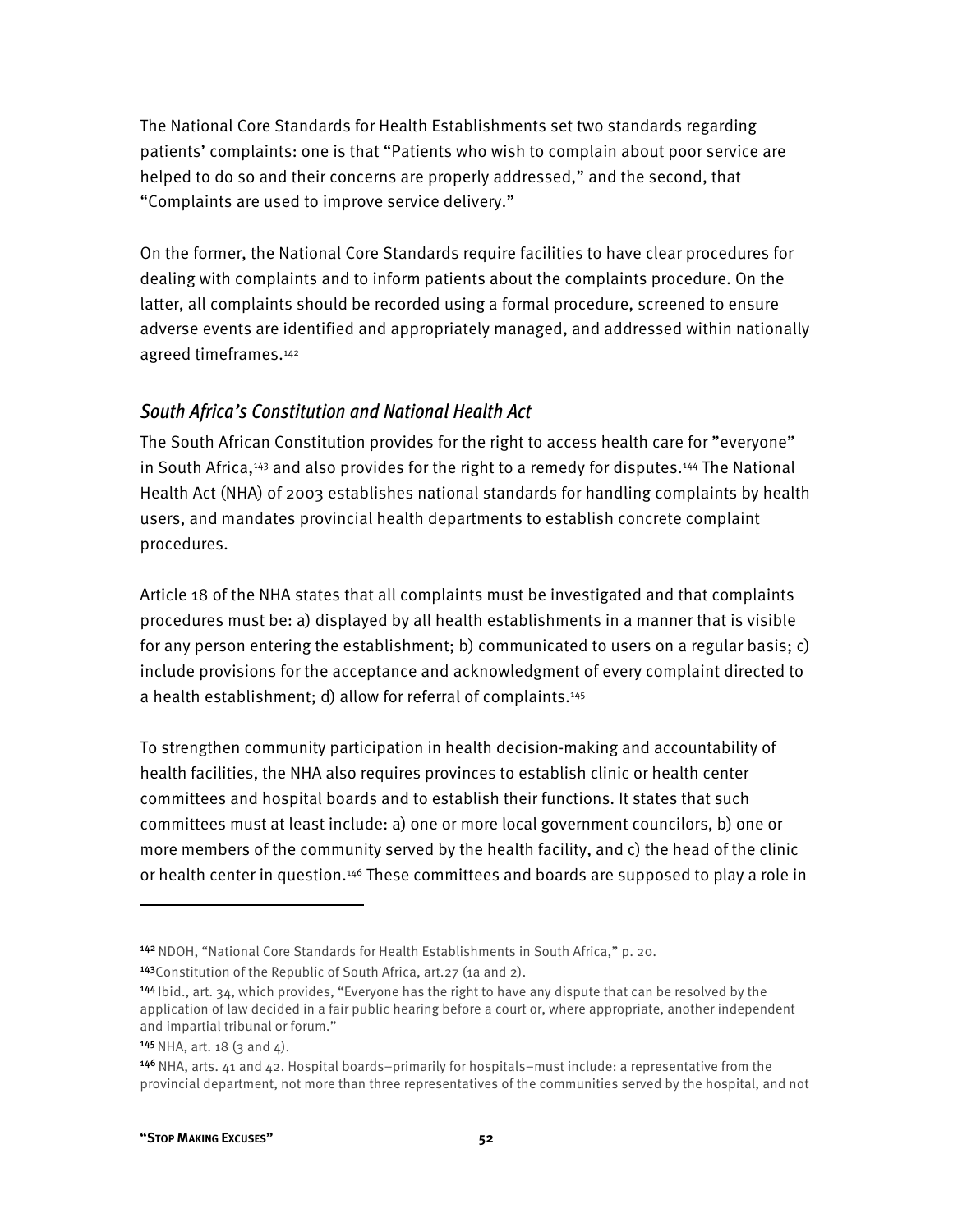addressing patients' complaints in two ways: by lodging complaints with facility authorities on behalf of patients, and ensuring that patient complaints are investigated and resolved.

#### *Patients' Rights Charter and Batho Pele Principles*

The South African Patients' Rights Charter and the Batho Pele ("people first") Principles also embody the principle of accountability, and the National Department of Health requires that both be displayed in health facilities.

The Patients' Rights Charter is effectively a "patients' bill of rights" in South Africa. One of its 12 patients' rights is "to complain about health care services and to have such complaints investigated and to receive a full response on such investigation."147 The National Department of Health says of the charter:

The purpose and expected outcome of the patients' rights charter and complaints procedure is to deal effectively with complaints and rectify service delivery problems and so improve the quality of care, raise awareness of rights and responsibilities, raise expectations and empowerment of users, change attitudes by strengthening the relationship between providers and users, improve the use of services and develop a mechanism for enforcing and measuring the quality of health services.<sup>148</sup>

The Batho Pele Principles, while not exclusive to the health system, are intended to guide health policy and all public services in South Africa. They were developed to address citizen's negative perceptions of public service provision.149The Batho Pele principle on "redress" provides:

148 NDOH, "Patients' Rights Charter: Standards," undated,

more than five representatives of staff and management of the hospital (who may not vote at board meetings). Clinic or community health center committees must include: one or more local government councilors, one or more members of the community served by the health facility, and the head of the clinic or health center in question.

<sup>147</sup>NDOH, "Patients' Rights Charter." Other rights included in the Patients' Rights Charter include the right to: a healthy and safe environment, participation in decision-making, access to health care, have knowledge of one's health insurance/medical aid scheme, choice of health services, be treated by a named health care provider, confidentiality and privacy, informed consent, refusal of treatment, be referred for a second opinion, and continuity of care.

http://www.doh.gov.za/docs/policy/norms/part1b.html (accessed September 22, 2010).

<sup>149</sup>Department of Public Service and Administration, "Principles," undated, http://www.dpsa.gov.za/bathopele/Principles.asp (accessed June 3, 2011).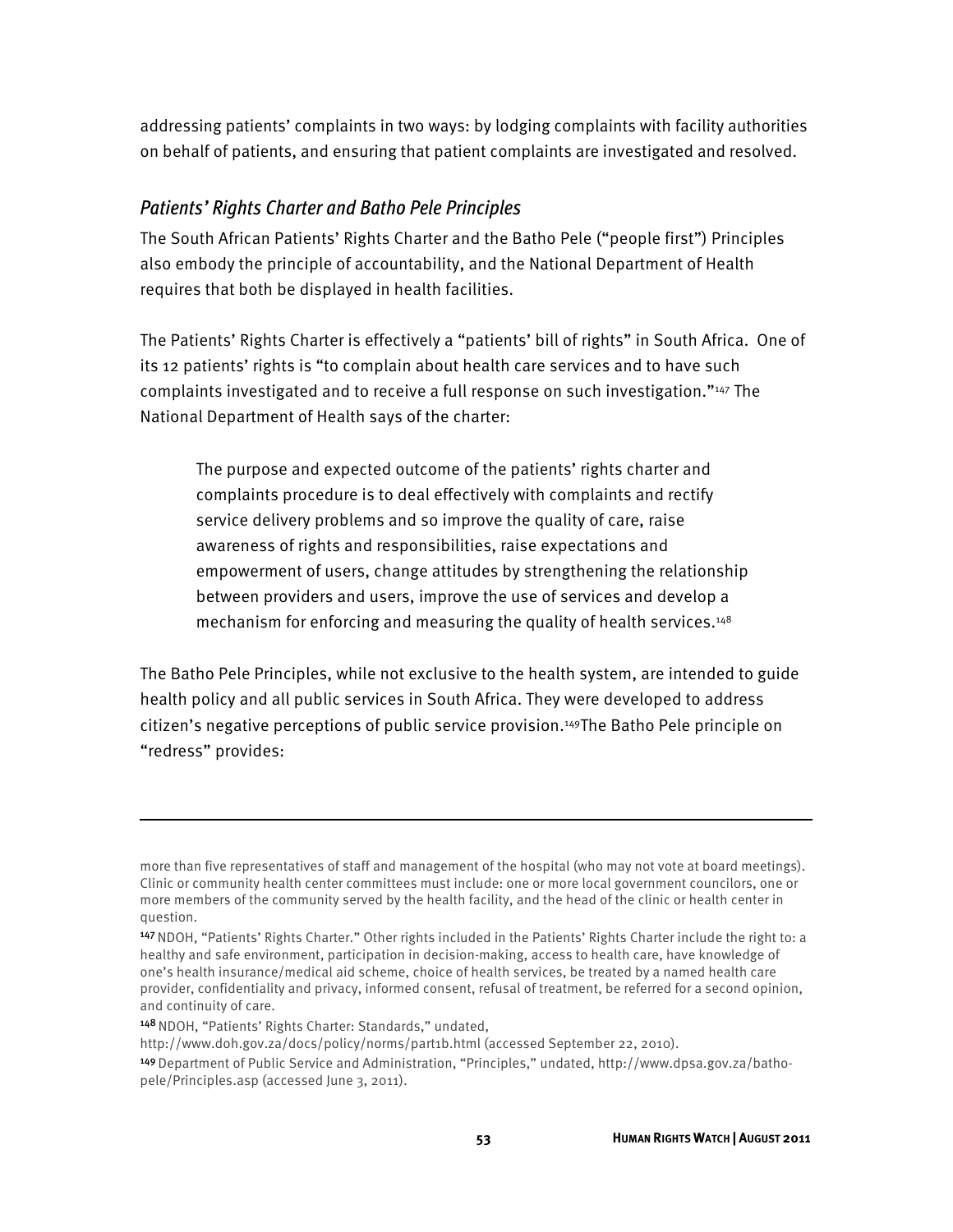This principle emphasises a need to identify quickly and accurately when services are falling below the promised standard and to have procedures in place to remedy the situation. This should be done at the individual transactional level with the public, as well as at the organisational level, in relation to the entire service delivery programme. Public servants are encouraged to welcome complaints as an opportunity to improve service, and to deal with complaints so that weaknesses can be remedied quickly for the good of the citizen.150

### Accountability Policies in the Eastern Cape Health System

Eastern Cape laws and policies on health system accountability are essentially in line with national policies and guidelines. They are set out in the Eastern Cape Provincial Health Act (PHA) No. 10 of 1999, the Complaints Policy Guidelines,151 and the Policy Framework for the Establishment and Functioning of Hospital Boards.152

Article 19 of the Provincial Health Act deals with complaints procedures, and sets out timeframes for investigations.153 The PHA recognizes health care users' rights to pursue any legal remedies available under South Africa criminal and civil law in case their right to access health care is breached by the provincial health system.154 It also requires the province to define the terms of reference for community health center or clinic committees and hospital boards.155

The Eastern Cape Department of Health's Complaints Policy Guidelines provide a standard for addressing patients' complaints within all health facilities in the province. It states that all complaints procedures should include the following elements: a) availability of an

 $150$  |bid.

1

<sup>153</sup>Eastern Cape PHA, art. 19 (2).

 $155$  Ibid., arts. 34 (a), (b), and (11).

<sup>151</sup> ECDOH, "Complaints Policy Guidelines."

<sup>152</sup>ECDOH, "Policy Framework for the Establishment and Functioning of Hospital Boards," May 2006, http://www.ecdoh.gov.za/uploads/files/270509144646.pdf (accessed May 10, 2011), pp. 5 and 7. The policy sets forth procedures for the establishment and functioning of hospital boards. The functions of the hospital boards are to ensure that: "the institutional management meets its obligations in terms of pursuing the provincial strategic plans," and "hospitals render quality health care services to community in line with Batho Pele principles of service delivery." According to the policy, "hospitals boards should provide a forum to hear the grievances of patients and the public at large, and monitor the investigation and resolution of complaints, take an active interest in the welfare of patients and the development of an ethos of caring at all levels in the hospitals, [and] sensitize the community about the presence of the hospital board."

 $154$  Ibid., art. 19 (4).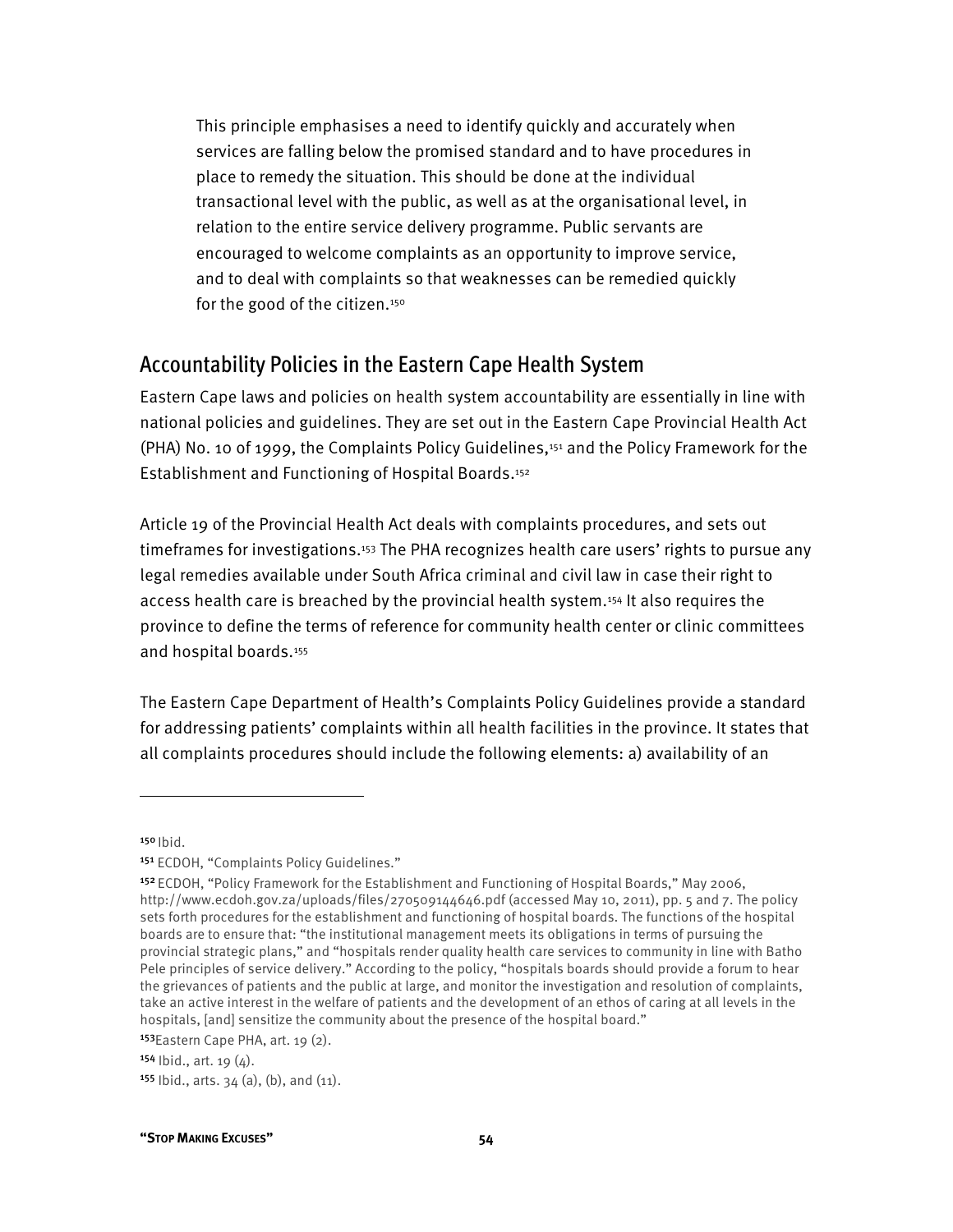office at institutional (facility) level for the public to lay complaints; b) availability of an officer at institutional level to receive complaints; c) information to the public on how to lay a complaint by means of step by step poster; d) formal ways of receiving, recording, investigating, and responding to complaints; e) methods for collating, analyzing and providing feedback on complaints.156

In addition, it requires that, "All complainants should be informed that, in the event they are not satisfied with the response [of investigation by the facility], they may appeal through the Chief Director [quality assurance], the Head of [provincial health] Department or follow the provisions of Section 19 of the Eastern Cape Provincial Health Act No 10 of 1999."157

The Complaints Policy Guidelines also provide a step-by-step guide on handling of patients' complaints. It sets out timeframes for doing this. For example, health facilities should: a) acknowledge a complaint within three working days of receipt; b) commence investigation within five days of receipt; and c) complete the investigation within 25 working days for complaints involving an adverse effect such as death or injury and fraud and within 12 days for other complaints, and communicate with the patient in case of delay. The guidelines allow patients 30 days to appeal the health facility's decision.158 In terms of remedial action, the policy requires the investigating authority to consider "what action is required to deal with the matter and prevent a recurrence of similar events," such as taking disciplinary action against a staff member, training personnel, recommending introduction of changes to systems, purchase of equipment, environmental changes, and policy and procedural changes.159

#### International Law

The South African government has obligations under international and regional legal standards to ensure that all human rights are fulfilled, including the rights to health, to life, to a remedy, to be free from cruel and inhuman and degrading treatment, and to nondiscrimination. South Africa's Constitution requires that international law must be taken into account when interpreting domestic legislation. South Africa's international and regional law obligations are also binding on sub-national, provincial authorities, including those in Eastern Cape.

<sup>156</sup>ECDOH, Complaints Policy Guidelines, p. 9. The step by step guide describes actions at each stage of handling complaints, but it does not include timeframes. Ibid., p. 11.

<sup>157</sup>Ibid., p. 12.

<sup>158</sup> Ibid., pp. 10 and 11.

 $159$  | bid., p. 13.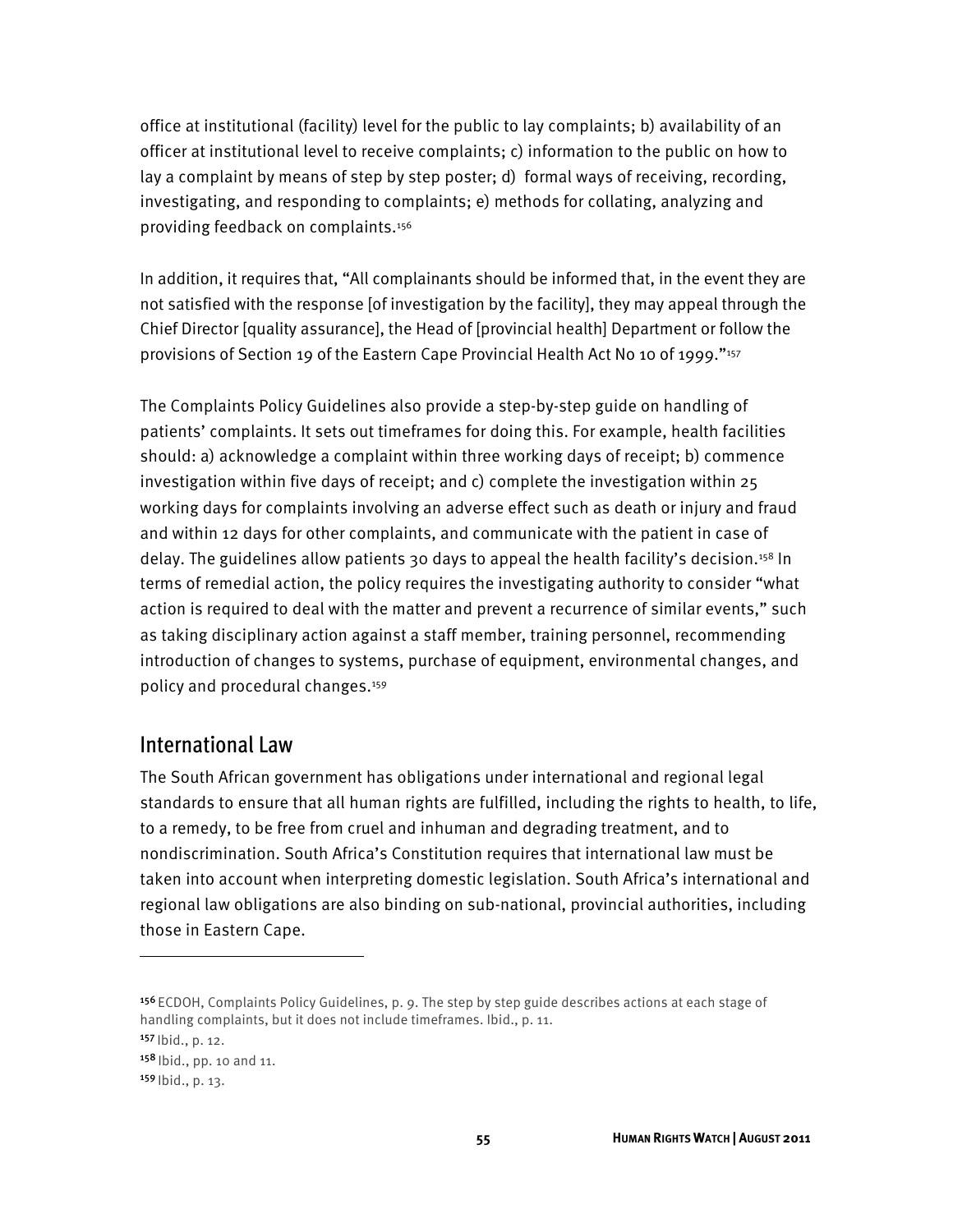South Africa is a party to many international and regional human rights treaties relevant to health care and access to remedies. At the international level, South Africa has ratified the International Covenant on Civil and Political Rights (ICCPR), the Convention on the Elimination of All Forms of Discrimination against Women (CEDAW), and the Convention on the Rights of the Child (CRC). At the regional level, it has ratified the African Charter on Human and Peoples' Rights (African Charter), the Protocol to the African Charter on Human and Peoples' Rights on the Rights of Women in Africa (the Maputo Protocol), and the African Charter on the Rights and Welfare of the Child.<sup>160</sup>lt has signed but not ratified the International Covenant on Economic, Social and Cultural Rights (ICESCR). As a signatory, South Africa undertakes not to undermine the object and purpose of the treaty.161

#### *The Right to Life*

1

International and regional guarantees of the right to life require states to take measures to protect individuals from arbitrary and preventable loss of life, and have recognized the obligation of states to protect women's right to life in the context of pregnancy and childbirth.

Article 6 of the ICCPR sets out that everyone "has the inherent right to life," which shall be protected by law. It guarantees that no one shall be arbitrarily deprived of life. The UN Human Rights Committee which oversees the implementation of the ICCPR has advised states that the right to life should not be considered in a restrictive manner but requires states to adopt a range of positive measures to protect deprivation of life.<sup>162</sup> The Human

<sup>&</sup>lt;sup>160</sup> International Covenant on Civil and Political Rights (ICCPR), adopted December 16, 1966, G.A. Res. 200A (XXI), 21 U.N. GAOR Supp. (No. 16) at 52, U.N. Doc A/6316 (1966) 999 U.N.T.S. 171, entered into force March 23, 1976, ratified South Africa December 10, 1998; Convention on the Elimination of All Forms of Discrimination against Women (CEDAW), adopted December 18, 1979, G.A. Res. 34/180, 34 U.N. GAOR Supp. (No. 46) at 193, U.N. Doc. A/34/46, entered into force September 3, 1981, ratified by South Africa December 15, 1998; Convention on the Rights of the Child (CRC), adopted November 20, 1989, G.A. Res. 44/25, annex, 44 U.N. GAOR Supp. (No 49) at 167, U.N. Doc. A/44/49 (1989), entered into force September 2, 1990, ratified by South Africa June 19, 1995; International Covenant on Economic, Social and Cultural Rights (ICESCR), adopted December 16, 1966, G.A. Res. 2200A (XXI), 21 U.N. GAOR Supp. (No. 16), U.N. Doc. A/6316 (1966), 993 U.N.T.S. 3, entered into force January 3, 1976, signed by South Africa October 3, 1994; African [Banjul] Charter on Human and Peoples' Rights, adopted June 27, 1981, OAU Doc. CAB/LEG/67/3 rev. 5, 21I.L.M. 58 (1982), entered into force October 21, 1986, ratified by South Africa June 9, 1996; Protocol to the African Charter on Human and Peoples' Rights on The Rights of Women in Africa (the Maputo Protocol), adopted July 11, 2003, entered into force November 2005, ratified by South Africa December 17, 2004; the African Charter on the Rights and Welfare of the Child, OAU Doc. CAB/LEG/24.9/49 (1990), entered into force Nov. 29, 1999, ratified by South Africa on January 7, 2000.

<sup>161</sup> Vienna Convention on the Law of Treaties 1969, United Nations, Treaty Series, vol. 1155, p. 331, entered into force on January 27, 1980, art. 18.

<sup>162</sup> ICCPR General Comment 6, The right to life (Article 6), UN ESCOR Human Rights Commission, 16th Session, UN Doc HRI/GEN/1/Rev. 1 (1994) para.5.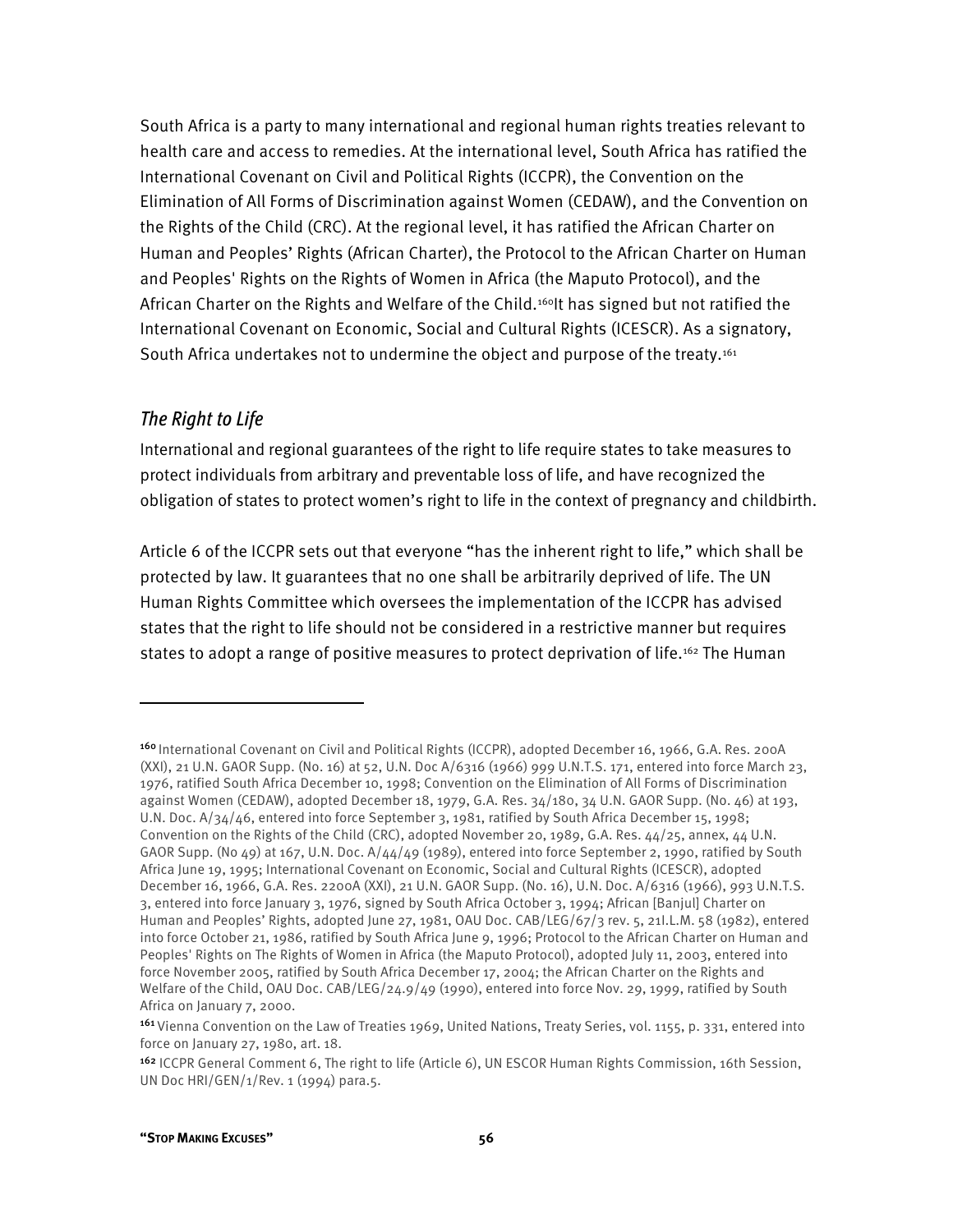Rights Committee has specifically said that when reporting on the right to life protected by article 6, states "ought to provide data on birth rates and on pregnancy and childbirthrelated deaths of women…. States parties should give information on any measures taken by the state to help women prevent unwanted pregnancies, and to ensure that they do not have to undergo life-threatening clandestine abortions."163 In the context of preventable maternal mortality and morbidity, the Committee has said that where there is a high maternal mortality, in order to protect the right to life, the state should "[ensure] the accessibility of health services including emergency obstetric care … ensure that its health workers receive adequate training … [and] help women avoid unwanted pregnancies … by strengthening its family planning and sex education programmes."<sup>164</sup> The African Commission on Human and Peoples' Rights also characterizes preventable maternal mortality as a violation of women's right to life.165

By failing to take appropriate measures and to exercise due diligence to prevent, investigate, or redress harms that may lead to loss of life, the national South African and provincial Eastern Cape are not fulfilling their obligations under international and regional law to protect the right to life.

#### *The Right to Health*

 $\overline{a}$ 

Treaties that South Africa has ratified or signed require that it fulfills the right to the highest attainable standard of health on a nondiscriminatory basis. Several treaties and authoritative interpretations specifically note that reducing maternal mortality rates and improving maternal health services should be considered right to health priorities. For example, CEDAW provides that governments "shall ensure to women appropriate services in connection with pregnancy, confinement and the post-natal period," $166$  and the Maputo Protocol provides that states must take appropriate measures to "establish and

<sup>&</sup>lt;sup>163</sup> ICCPR General Comment No. 28: Equality of rights between men and women (article  $3$ ) CCPR/C/21/Rev.1/Add.10, para. 10.

<sup>164</sup> Concluding Observations of the Human Rights Committee: Mali, 04/16/2003, CCPR/CO/77/MLI, para. 14. Also see the Resolution on Maternal Mortality in Africa which states that "preventable maternal mortality in Africa is a violation of women's right to life …enshrined in the African Charter on Human and Peoples' Rights and the Protocol to the African Charter on Human and Peoples' Rights on the Rights of Women in Africa." African Commission on Human and Peoples' Rights, Resolution on Maternal Mortality in Africa, ACHPR/Res.135 (XXXXIIII).08, http://www.achpr.org/english/resolutions/resolution135\_en.htm (accessed February 16, 2011). <sup>165</sup> It states: "preventable maternal mortality in Africa is a violation of women's right to life …enshrined in the African Charter on Human and Peoples' Rights and the Protocol to the African Charter on Human and Peoples' Rights on the Rights of Women in Africa." African Commission on Human and Peoples' Rights, Resolution on Maternal Mortality in Africa, ACHPR/Res.135 (XXXXIIII).08,

http://www.achpr.org/english/resolutions/resolution135\_en.htm (accessed February 16, 2011).  $166$  CEDAW art.  $12(2)$ .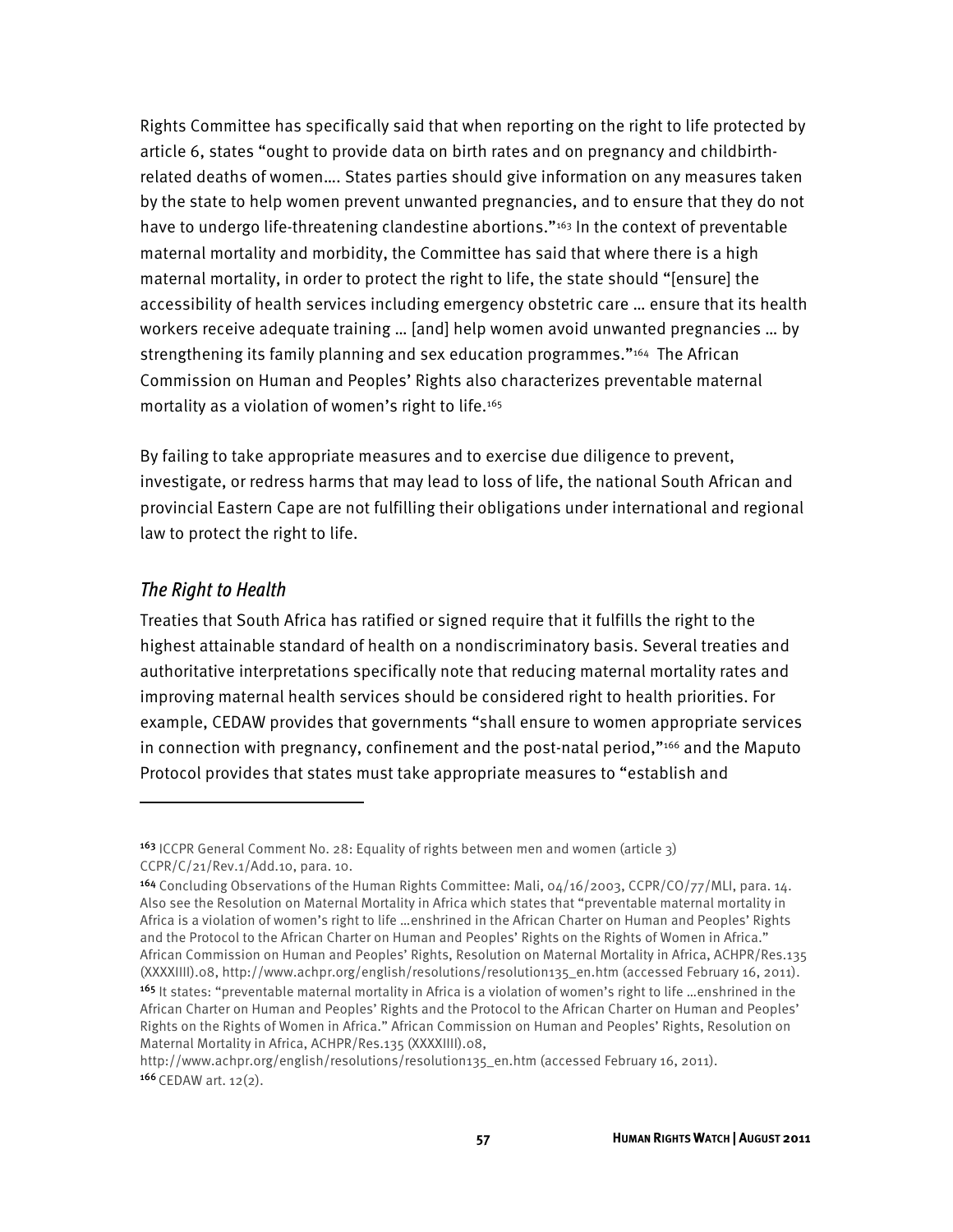strengthen existing pre-natal, delivery and post-natal health and nutritional services" and to provide adequate health information.<sup>167</sup>

The scope and content of the guarantee in the ICESCR of the highest attainable standard of health was set out by the Committee on Economic, Social and Cultural Rights, which oversees implementation of the treaty by states parties, in its General Comment 14. That comment specifically notes that the failure to reduce maternal mortality rates may constitute a failure of a government to fulfill the right to health.168 The comment also notes that ensuring "reproductive, maternal (pre-natal as well as post-natal) and child health care" is of comparable priority to the treaty's core obligations, $169$  and calls lowering maternal mortality a "major goal" for governments.170 The Committee on the Elimination of Discrimination against Women in its recent concluding observations on South Africa expressed concern over the high levels of maternal mortality rates.<sup>171</sup>

In terms of the application of the right to health to non-citizens, such as the migrants Human Rights Watch interviewed who sought maternity care in South Africa, the UN Committee on Economic, Social and Cultural Rights has stated that asylum seekers and even undocumented migrants should enjoy the right to health.<sup>172</sup>

South Africa's increasing maternal mortality ratio and the problems of abuse, substandard care, failures of information and consent, and discrimination experienced by migrant women in health facilities described in the preceding chapters are evidence that South Africa is failing to meet its obligations required by international and regional guarantees of the right to health.

#### *The Right to a Remedy*

Regional and international treaties, including those ratified by South Africa, establish the basic right of individuals to an effective remedy when their human rights have been violated. The ICCPR provides that governments must ensure that any person whose rights

 $167$  Maputo Protocol, art.  $14(2)$ .

<sup>168</sup>UN Committee on Economic, Social and Cultural Rights, "Substantive Issues Arising in the Implementation of the International Covenant on Economic, Social and Cultural Rights," General Comment No. 14, The Right to the Highest Attainable Standard of Health, E/C.12/2000/4 (2000), para. 52.

<sup>169</sup> Ibid., para. 44.

<sup>170</sup> Ibid., para. 21.

<sup>171</sup> Committee on the Elimination of Discrimination against Women, Concluding Observations of the Committee on the Elimination of Discrimination against Women on South Africa, April 5, 2011, CEDAW/C/ZAF/CO/4, para. 35. <sup>172</sup>CESCR, General Comment No. 14, para. 34.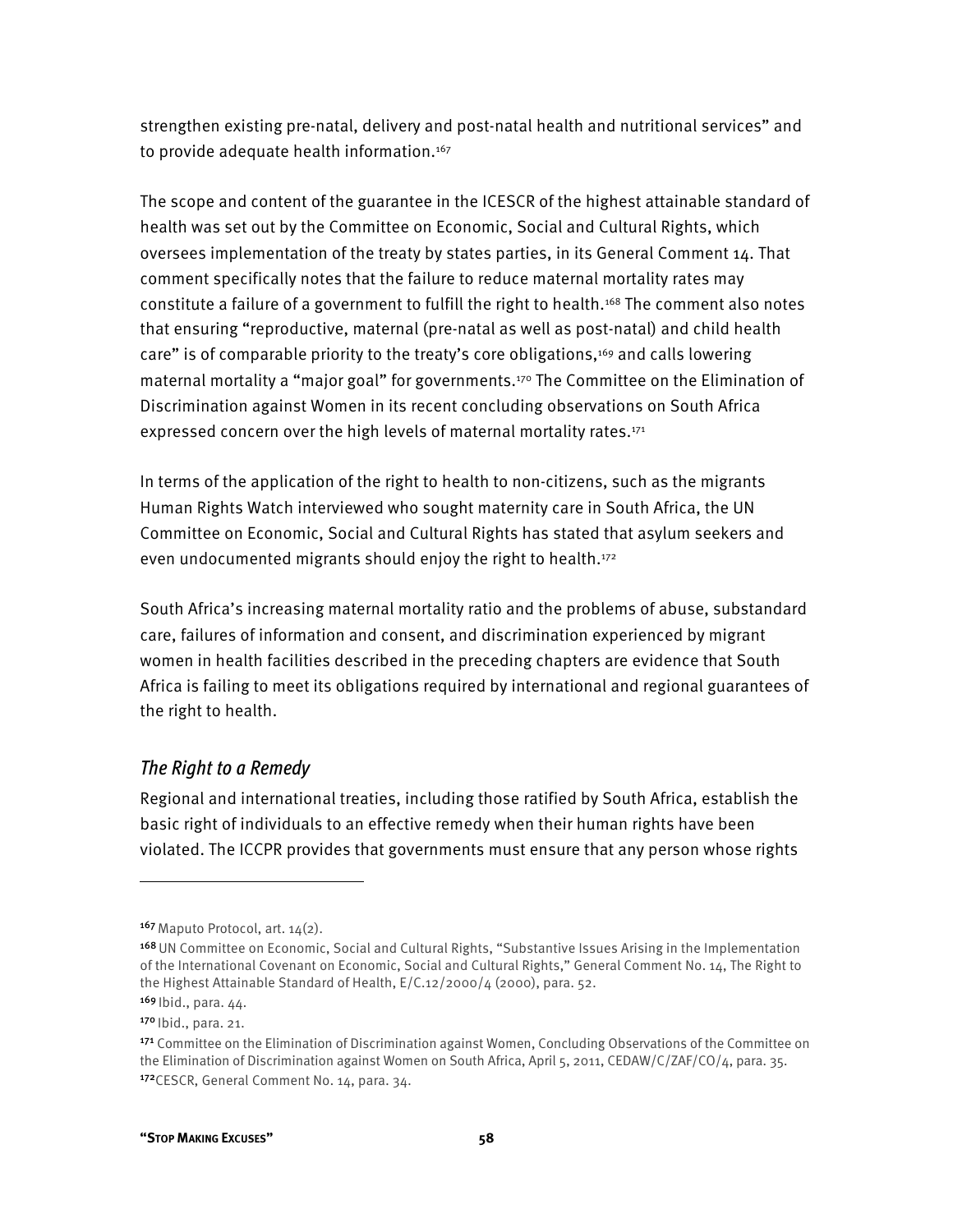under the Covenant are violated "shall have an effective remedy," and that any person claiming a remedy "shall have his right thereto determined by competent judicial, administrative or legislative authorities, or by any other competent authority provided for by the legal system of the State."173 The African Charter includes the right of an individual "to have his cause heard" when fundamental rights are violated.174 Likewise, the Maputo Protocol requires that states "provide for appropriate remedies to any woman whose rights… have been violated… [and] ensure that such remedies are determined by competent judicial, administrative or legislative authorities, or by any other competent authority provided for by law."175

In its General Recommendation on Women and Health adopted in 1999, the Committee on the Elimination of Discrimination against Women calls specifically for the enactment and enforcement of laws to provide sanctions for, among other things, discrimination and abuse of women and girls in health care settings, including by private persons and organizations.176 The Committee on Economic, Social and Cultural Rights has recognized the rights of victims of violations of the right to health to access judicial or other remedies and adequate reparation in "the form of restitution, compensation, satisfaction or guarantees of non-repetition."177 The Human Rights Committee, which monitors implementation of the ICCPR, establishes that the duty to provide an effective remedy to victims of human rights violations, whether at the hands of public officials or private individuals, includes the obligation to "exercise due diligence to prevent, punish, investigate, or redress the harm caused by such acts." $178$  The Committee emphasized that states must ensure "accessible and effective remedies" for human rights violations and to take into account "the special vulnerability of certain categories of person," further noting that "a failure by a State Party to investigate allegations of violations could in and of itself give rise to a separate breach of the Covenant."179

-

<sup>173 |</sup> CCPR, art. 2.

<sup>174</sup> ACHPR, art. 7.

<sup>175</sup> Maputo Protocol, art. 25(a).

<sup>&</sup>lt;sup>176</sup> CEDAW Committee, General Recommendation No. 24, Women and Health,  $A/54/38/Rev.1$ , chap. I (1999), http://www.un.org/womenwatch/daw/cedaw/recommendations/recomm.htm#recom24 (accessed June 5, 2011), para. 15 (a and c).

<sup>177</sup> CESCR, General Comment No. 14, para. 59.

<sup>178</sup> Human Rights Committee, General Comment 31, Nature of the General Legal Obligation on States Parties to the Covenant, U.N. Doc. CCPR/C/21/Rev.1/Add.13 (2004), para. 8.

<sup>179</sup>UN Human Rights Committee, General Comment 31: Nature of the General Legal Obligation on States Parties to the Covenant, U.N. Doc. CCPR/C/21/Rev.1/Add/13 (2004), para. 15.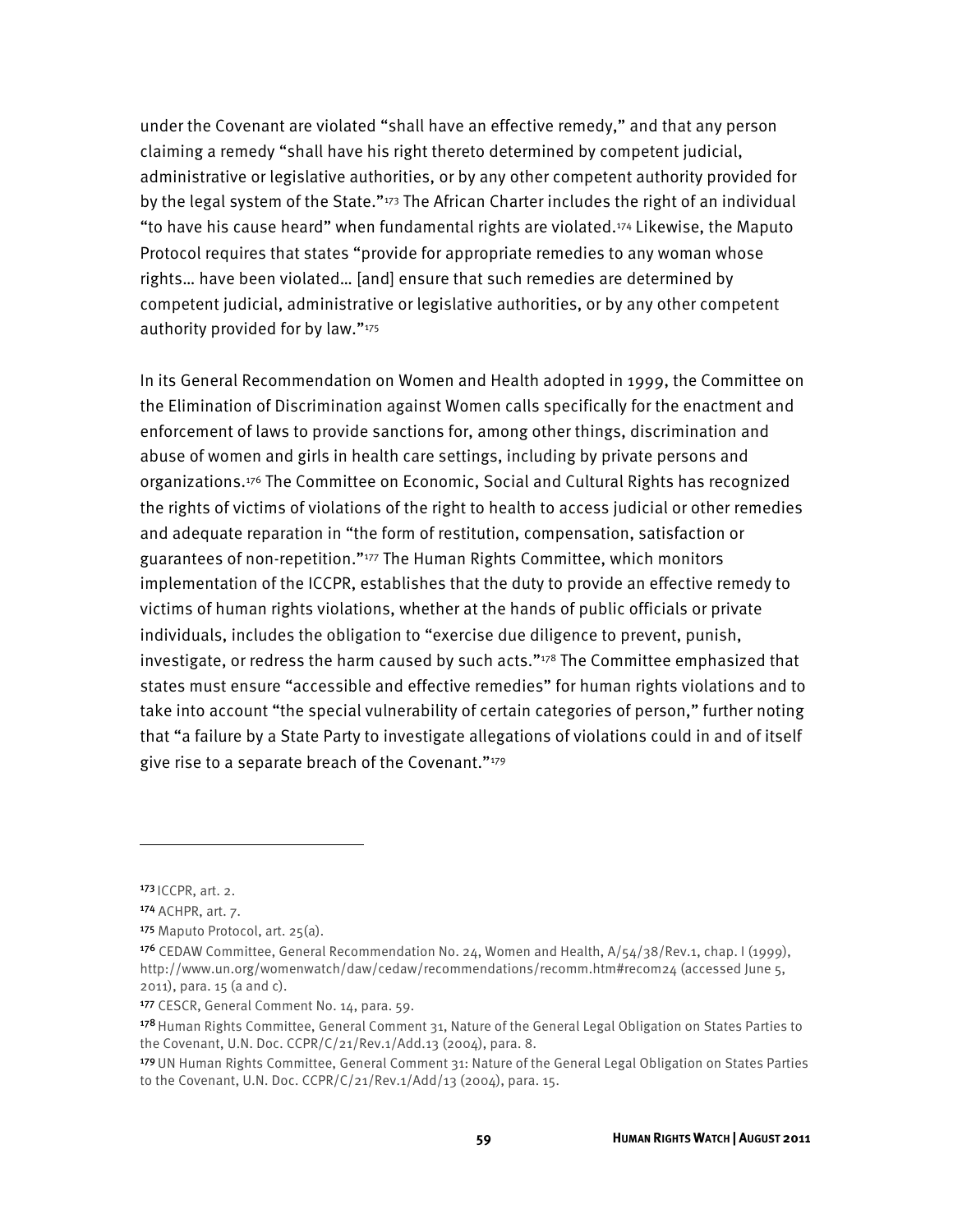The Eastern Cape Department of Health has invested resources into developing complaint mechanisms, but has not followed up to ensure that these mechanisms are working and that patients can access remedies. As a result, patients, including women seeking maternity care, face abuses and substandard care that put the health and lives of the women and their newborns at risk. Furthermore, existing mechanisms for redress in Eastern Cape are largely focused on individual faults, rather than institutional and systemic factors, and are therefore inadequate to provide appropriate accountability in the context of maternal mortality, where underlying causes are generally systemic.

The failure to ensure that health facilities have effective complaint procedures, that patients know about them, complaints are investigated, and appropriate remedies are provided is a violation of the right to redress. It also leads to a lack of accountability and undermines trust in the public health system, as well as government's objective to reduce maternal deaths.

#### *The Right to be Free from Cruel, Inhuman, or Degrading Treatment*

South Africa has an obligation under the ICCPR,<sup>180</sup> the African Charter,<sup>181</sup> the Maputo Protocol,182the Convention against Torture and Other Cruel, Inhuman or Degrading Treatment or Punishment,183and other treaties to ensure that no one is subject to cruel, inhuman, or degrading treatment, including women seeking maternity care. The UN Human Rights Committee has stated that the ICCPR prohibition on cruel, inhuman, or degrading treatment, does not apply only to physical treatment, but also to conduct that causes "mental suffering to the victim," and has stated that the article 7 applies to patients in "medical institutions."<sup>184</sup> This Committee also notes that apart from prohibiting

1

<sup>180</sup>ICCPR art. 7 states: "No one shall be subjected to torture or to cruel, inhuman or degrading treatment or punishment. In particular, no one shall be subjected without his free consent to medical or scientific experimentation."

<sup>181</sup>African Charter, art. 5.

<sup>182</sup> Maputo Protocol, art. 4.

<sup>&</sup>lt;sup>183</sup>Convention against Torture and Other Cruel, Inhuman or Degrading Treatment or Punishment, adopted December 10, 1984, G.A. res. 39/46, annex, 39 U.N. GAOR Supp. (No. 51) at 197, U.N. Doc. A/39/51 (1984), entered into force June 26, 1987, ratified by South Africa in 1998. Article 16 of the convention provides: "Each State Party shall undertake to prevent in any territory under its jurisdiction other acts of cruel, inhuman or degrading treatment or punishment which do not amount to torture as defined in article I, when such acts are committed by or at the instigation of or with the consent or acquiescence of a public official or other person acting in an official capacity."

<sup>184</sup>UN Human Rights Committee, "General Comment 20, Article 7 (Forty-fourth session, 1992)," U.N. Doc. HRI/GEN/1/Rev.1 art.30 (1994). Also see CCPR General Comment 20, para. 5.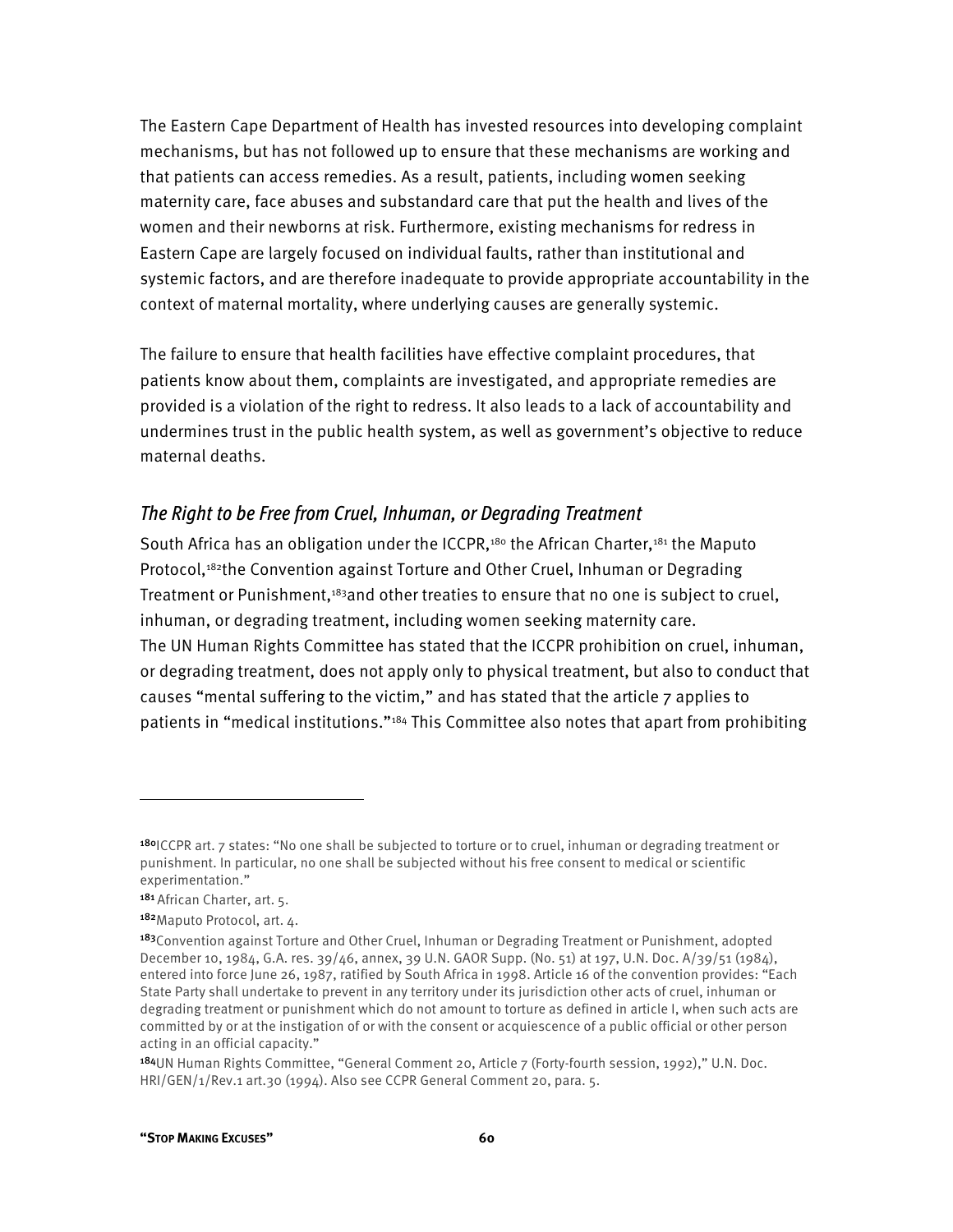cruel, inhuman, or degrading treatment, the right also creates a positive obligation for states to protect persons in their jurisdiction from such treatment.<sup>185</sup>

In its General Comment 2, the UN Committee on Torture provides that "each state party should prohibit, prevent and redress torture and ill-treatment in all contexts of custody or control, for example, in … hospitals…."186 The UN special rapporteur on torture and other cruel, inhuman or degrading treatment or punishment suggests that cruel, inhuman, or degrading treatment is distinguished from torture in that it may occur out of intentional and negligent actions,<sup>187</sup> and that it covers "treatment as deliberately caus[ing] severe suffering, mental or physical, which in the particular situation is unjustifiable."<sup>188</sup>

The verbal and physical abuse, denial of care, neglect and delays, and some cases of treatment without informed consent that patients experienced in Eastern Cape public health facilities, sometimes for extended periods of time (especially during the particularly vulnerable periods immediately before, during, and after childbirth when women are under the control of health facilities) can amount to cruel, inhuman, or degrading treatment. In this case, government officials at the national, provincial, and district levels and health staff have indicated to Human Rights Watch, and it is evidenced by analysis in government policies and reports, that the South African government should be and is, aware of the extent and level of abuses and suffering caused.

1

<sup>185</sup> Ibid., para. 8.

<sup>186</sup>UN Committee against Torture, "General Comment 2, Implementation of article 2 by States parties," CAT/C/GC/2, January 2008, http://daccess-dds-

ny.un.org/doc/UNDOC/GEN/G08/402/62/PDF/G0840262.pdf?OpenElement (accessed June 1, 2011), para. 15. <sup>187</sup>Manfred Nowak and Elizabeth McArthur, The United Nations Convention Against Torture. A Commentary (New York: Oxford University Press, 2008), p. 553.

<sup>188</sup>Manfred Nowak, "What Practices Constitute Torture?" Human Rights Quarterly 28 (2006), p. 821, quoting from A. Boulesbaa, The UN Convention on Torture and the Prospects for Enforcement (Martinus Nijhoff Publishers, 1999).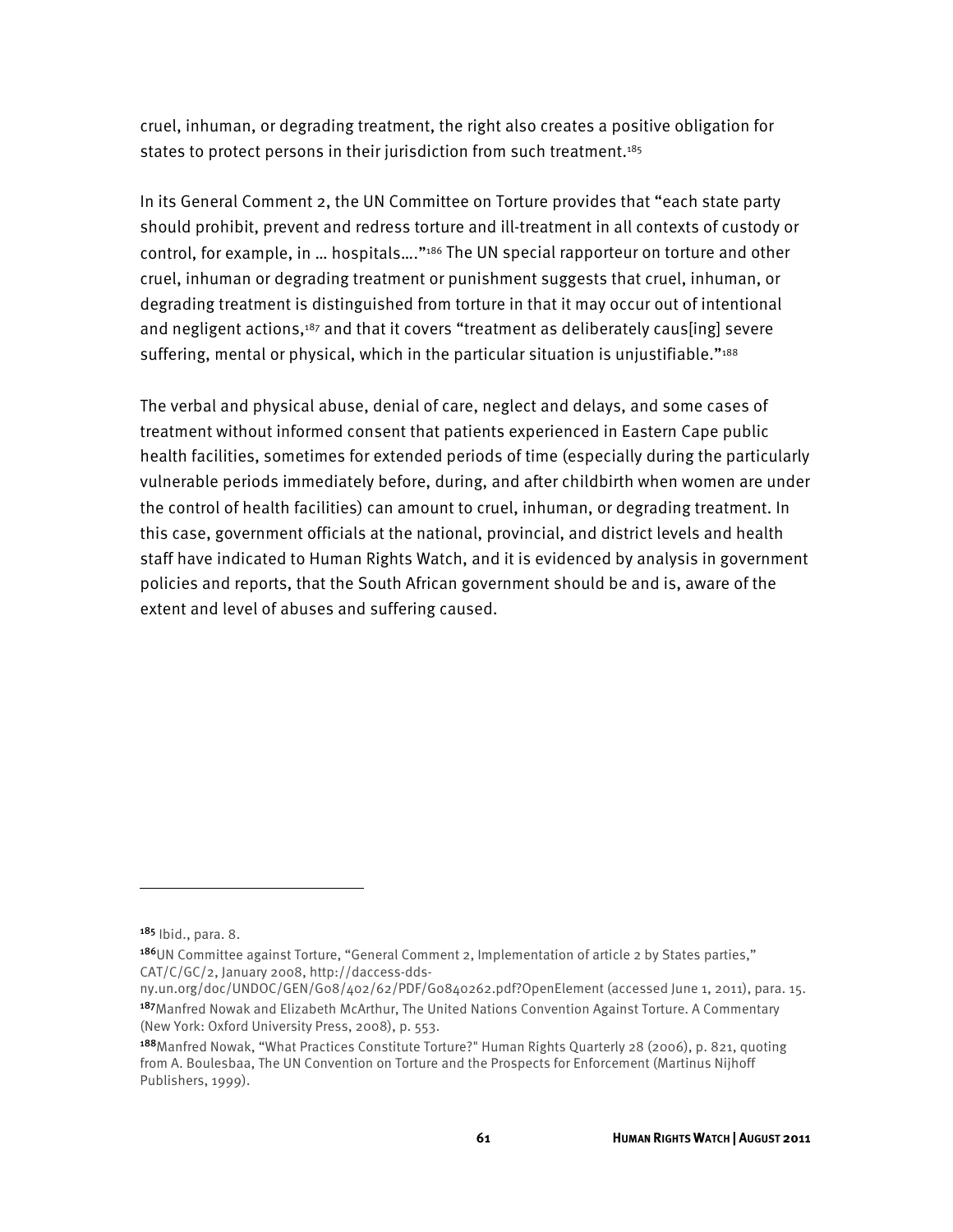# **V. Recommendations**

### To the National Department of Health

- Revise through a transparent and participatory process the current maternal health monitoring indicators ensuring that they track adverse pregnancy outcomes and ensure that emergency obstetric care indicators are in accordance with "United Nations Process Indicators" for availability and utilization of obstetric services.
- Require all provinces to conduct needs assessments of emergency obstetric care through a transparent and participatory process, and ensure that indicators are disaggregated on a range of basis—such as education status, income, race, location, and age to eliminate discrimination as well as to ensure that vulnerable communities are benefiting from healthcare programs.
- Ensure the proposed office of ombudsperson for health has a monitoring role to ensure health facilities use patients' complaints to address systemic problems that contribute to maternal mortality
- Include in the proposed initiative to expand the number and role of community care givers, community education on patients' rights and complaint mechanisms, as well as monitoring of maternal deaths and morbidities in communities.
- Begin a transparent and participatory process of conducting and afterwards implementing a regular demographic and health survey.
- Appoint a full-time special officer to oversee the implementation of the recommendations of the Confidential Enquiries into Maternal Deaths reports.

## To the National and Eastern Cape Departments of Health

- Ensure that investigations into patient complaints include the following essential features:
	- o Examination not only of the conduct of individual or frontline health workers, but also of failings in oversight and management by health facility administrators and managers.
	- o Responses to complaints that not only provide remedies to individual patients or take corrective action with individual health care providers but include systemic reforms to avoid similar problems reoccurring.
- Develop and implement national and provincial structures for regular feedback on patient complaints and their underlying causes. Such a structure should ensure the participation of nurses and other frontline health workers.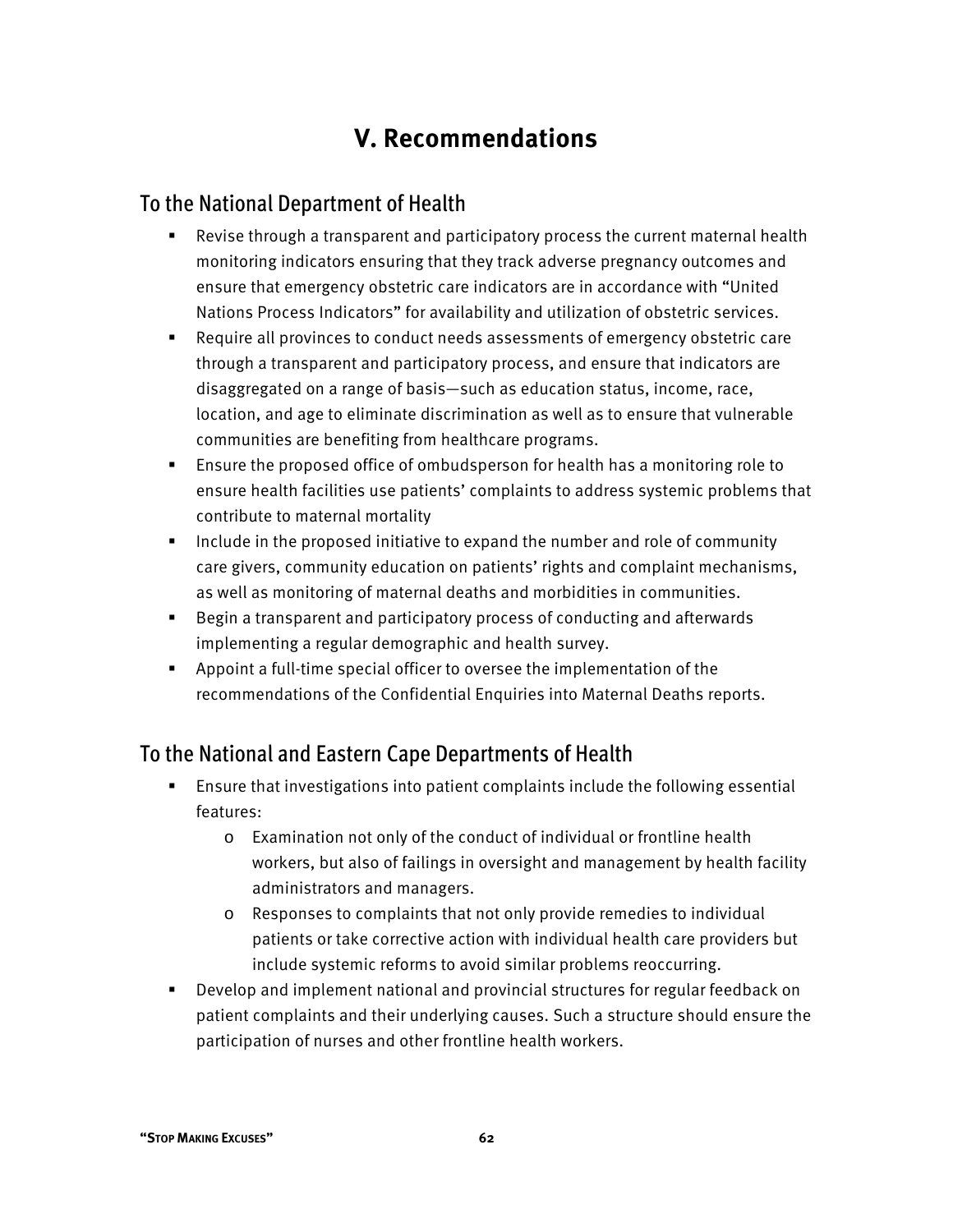- Develop and implement a system for reviewing complaint mechanisms, on a regular basis, to ensure their effectiveness.
- Ensure that patients who are unsatisfied with responses to their complaints at health facilities know that they can access other avenues for pursuing a remedy, such as through courts, professional bodies, or the proposed ombudsperson for health.
- Consistently and forcefully condemn, at the highest level, physical, verbal, and other abuse of patients, including women seeking maternal health services.
- Sanction health workers who abuse patients, and in cases where the abuse constitutes a criminal offence, ensure that prosecutors pursue criminal penalties.
- **Investigate allegations of health workers demanding bribes for services, and** discipline or dismiss workers found to have solicited bribes.

# To the Eastern Cape Department of Health

### *On Patients' Rights*

- Develop and implement community outreach programs to educate health care users about patients' rights. Ensure that such programs reach poor, rural and illiterate women, as well migrants.
- Work with nongovernmental organizations and community representatives, (particularly those on health committees) on developing public service announcements explaining patients' rights and complaint mechanisms. Ensure that such announcements reach poor, rural, and illiterate populations, as well as marginalized groups such as migrants, in appropriate languages.
- **IMPROVE patient education on rights and complaint procedures at health facilities,** for example by having audio or video recordings in all the official languages of the province that can be played to patients. In facilities that serve large populations of migrants, translate these messages into languages understood by migrant communities and hire interpreters to assist patients to navigate health care, understand their rights, and lodge complaints.
- Set up help desks in facilities to assist patients who wish to complain, as required by the provincial Complaints Policy Guidelines.

### *On Complaint Procedures*

 Develop simple guidelines (in the form of a poster or similar communication tools) on how patients can submit complaints, and require that they be clearly and strategically posted in health facilities. The guidelines should explain the complaint procedures and authorities, including: timelines; the authorities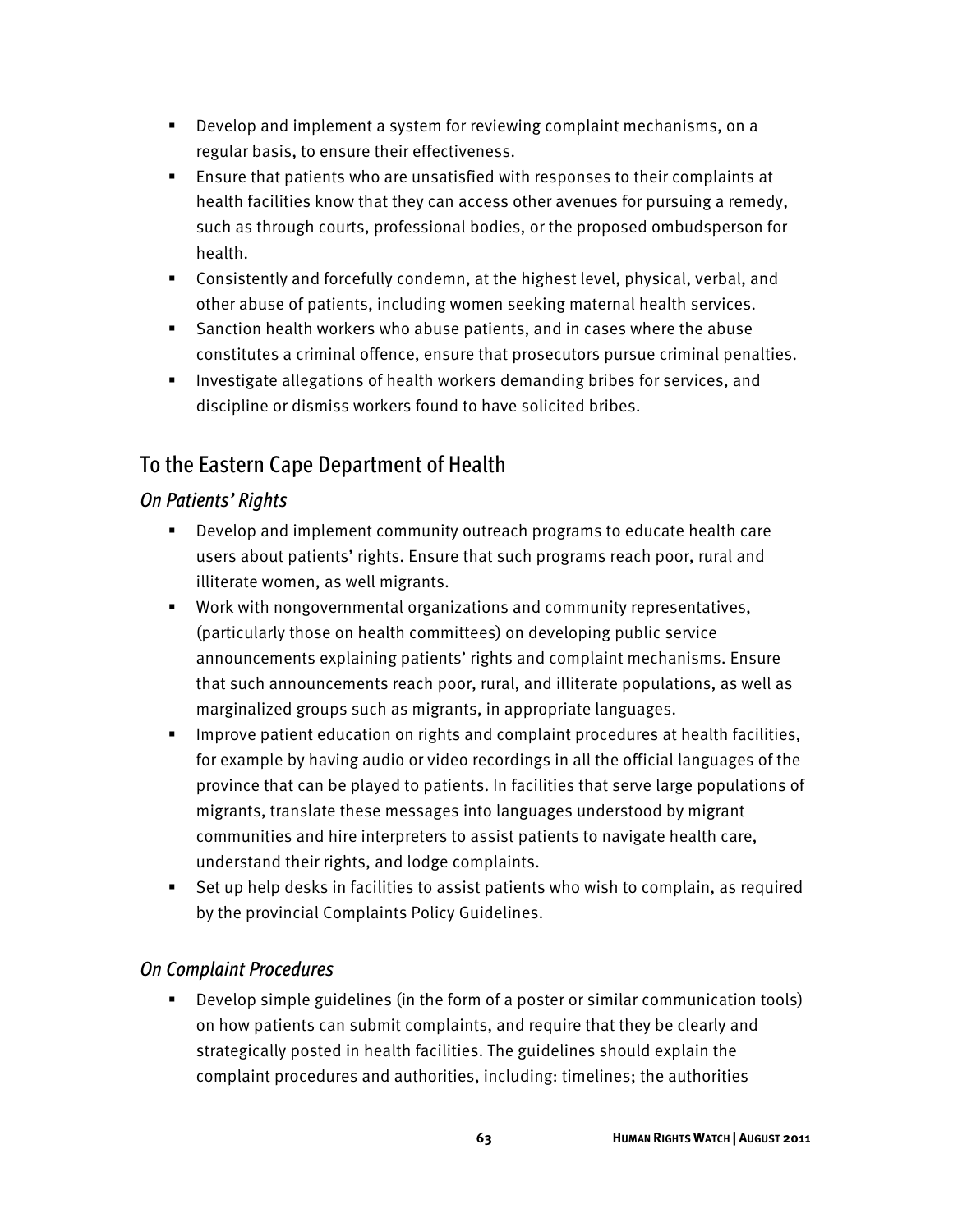(including name, address, and contact details) responsible for addressing complaints; available remedies; appeal procedures; and other avenues for redress if patients are dissatisfied with the a facility's response to a complaint. These posters should be available in languages reflecting the populations using the health facilities.

- Develop and implement mechanisms to involve health care workers in the analysis of complaints by health care users, and devise strategies to address systemic shortcoming identified.
- Revise the standard complaint form to include contact information for quality assurance officials, and disseminate it to all public health facilities.
- **Instruct all health facilities and district authorities to record verbal complaints,** investigate them, and include outcomes of such investigations in monthly complaints reports.
- Develop realistic and clear timelines for opening suggestion boxes and disseminate to facilities. Develop a monitoring system to ensure this is happening.
- **Instruct all health facilities to ensure that complaint forms and pens for writing** complaints are available, and sanction facilities that do not comply.
- **Instruct all health facilities to display contact information for the call center.**
- Instruct all community health centers and clinics to establish health committees and all hospitals to establish boards, and involve them in complaint processes as required by the National Health Act. Provide oversight to ensure that health committees and boards are fulfilling their duties.
- Disseminate the Complaints Policy Guidelines to all health facilities.
- Appoint more quality assurance officers and provide thorough and ongoing training to them, and improve feedback between facilities and offices providing oversight.
- Develop and implement district-level emergency help lines. Such help lines should be accessible to vulnerable communities, especially rural women with little or no formal education, and migrant women; and have the power to receive complaints around the clock and provide immediate interventions to avert preventable maternal deaths or injuries.

#### *On Migrants*

- Consider recruiting foreign national or multilingual healthcare workers to staff facilities in migrant-heavy areas.
- Consider developing a network of community-based interpreters among members of the main migrant communities.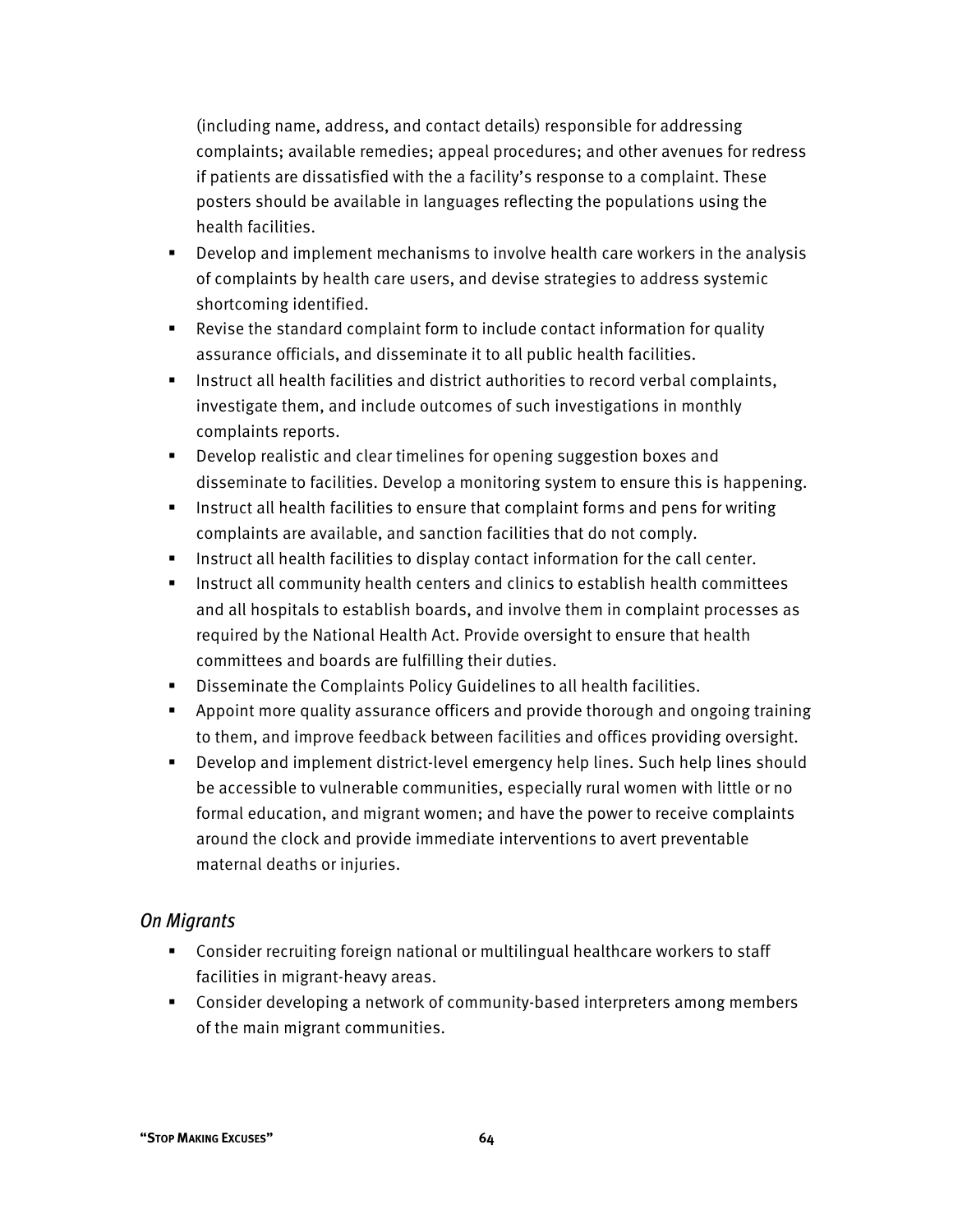# To the South African Human Rights Commission

 Conduct a public inquiry into the abuse of women in health facilities during pregnancy, delivery, and after birth and lack of accountability. Such an inquiry should examine not only the conduct of frontline health workers but also administrators, managers, and district and provincial health officials.

## To the South African Parliament

- Adopt the Health Amendment Act Bill to establish the office of a health Ombudsperson to deal with patient complaints, and to ensure health facilities' compliance with norms and standards.
- Establish a joint committee to monitor government implementation of strategies to reduce maternal mortality.
- Ratify the International Covenant on Economic, Social and Cultural Rights and its Optional Protocol.

## To South Africa's International Partners

 Donor governments and international agencies should advance the recommendations in this report in their dialogues with the South African government and within their assistance programs.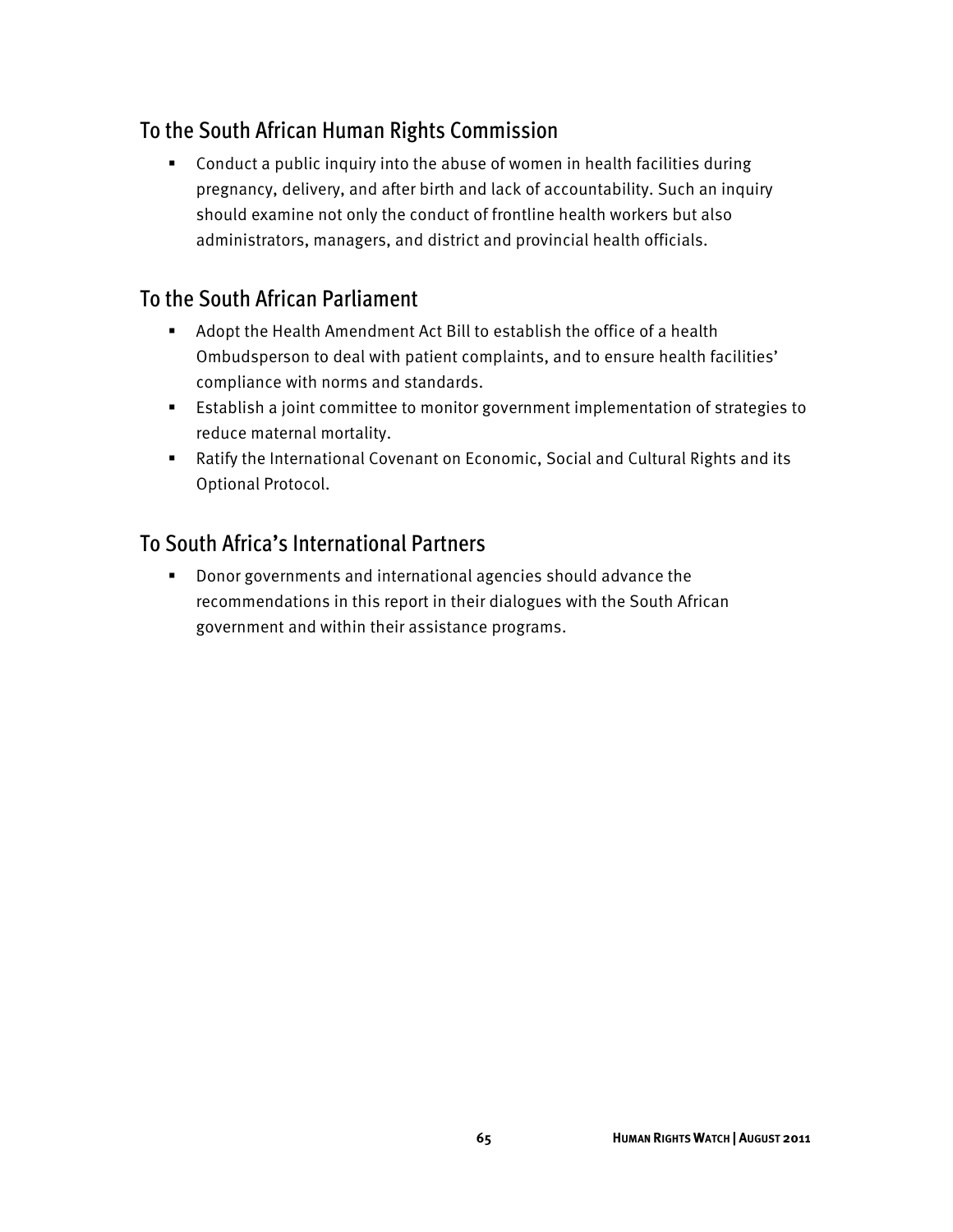# **Acknowledgements**

Agnes Odhiambo, researcher in the Women's Rights Division at Human Rights Watch, wrote this report based on research that she conducted with Siphokazi Mthathi, director of the South Africa office, in Johannesburg and Eastern Cape Province between August 2010 and April 2011. Siphokazi Mthathi, Janet Walsh, deputy director in the Women's Rights Division, Liesl Gerntholtz, director in the Women's Rights Division, Joseph Amon, director of the Health and Human Rights Program, Aisling Reidy, senior legal advisor, and Babatunde Olugboji, deputy director in the program office, reviewed the report.

Rumbidzai Chidoori, associate, and Daniela Ramirez, coordinator in the Women's Rights Division provided production assistance. Additional production assistance was provided by Grace Choi, publications director, Anna Lopriore, creative manager, and Fitzroy Hepkins, mail manager.

Human Rights Watch is grateful to the women who agreed to share their stories with us and we admire their courage and resilience. We also thank the many individuals, officials, and organizations that contributed their time, expertise and information, to this report.

The Women's Rights Division of Human Rights Watch gratefully acknowledges the financial support of Arcadia, the Moriah Fund, the Trellis Fund, and other individual and organizations who have contributed in different ways, to the work of the division.